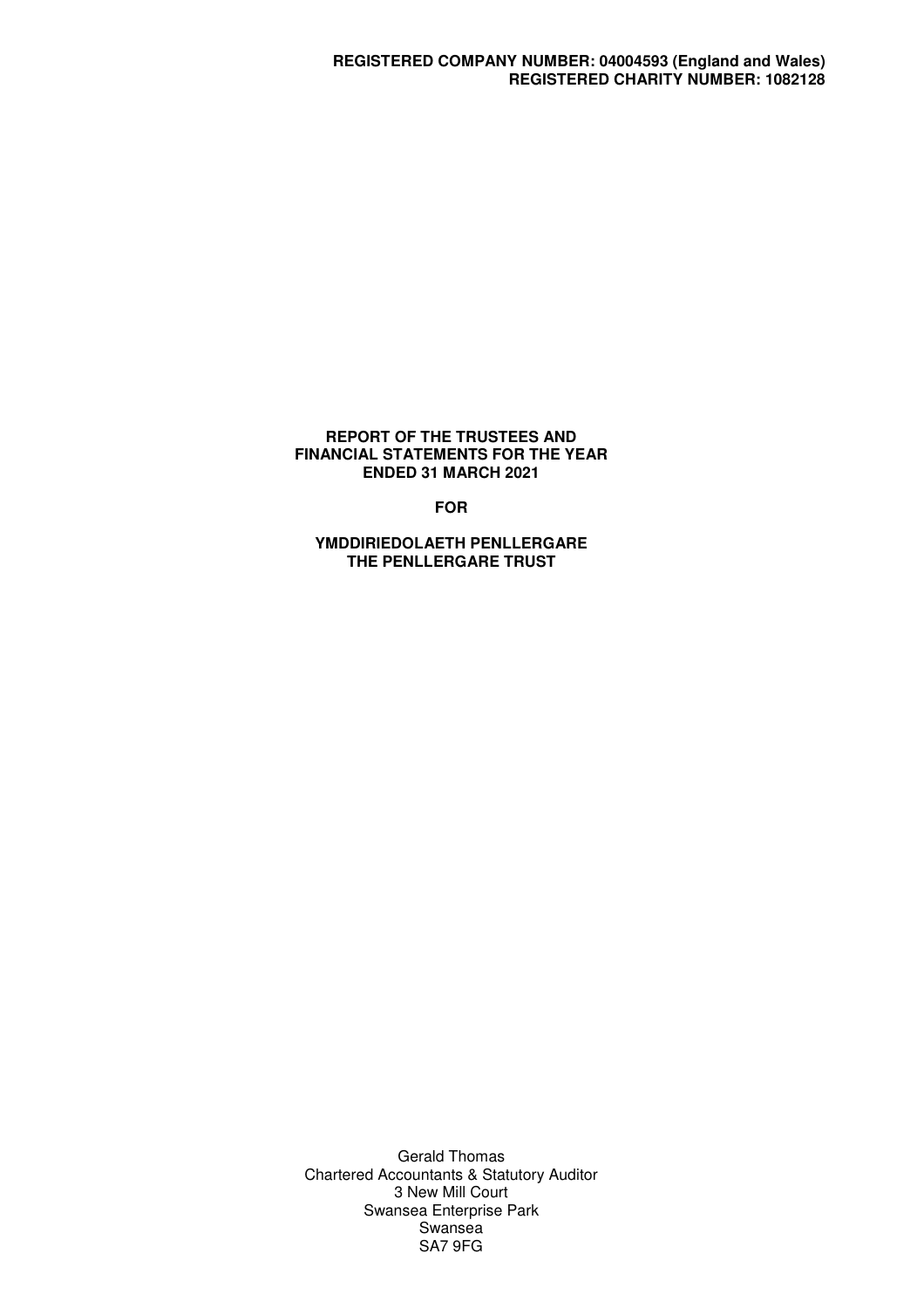# **CONTENTS OF THE FINANCIAL STATEMENTS FOR THE YEAR ENDED 31 MARCH 2021**

|                                          | Page     |
|------------------------------------------|----------|
| Report of the Trustees                   | 1 to 11  |
| Independent Auditor's Report             | 12 to 15 |
| <b>Statement of Financial Activities</b> | 16       |
| <b>Balance Sheet</b>                     | 17 to 18 |
| <b>Statement of Cash Flows</b>           | 19 to 20 |
| Notes to the Financial Statements        | 21 to 37 |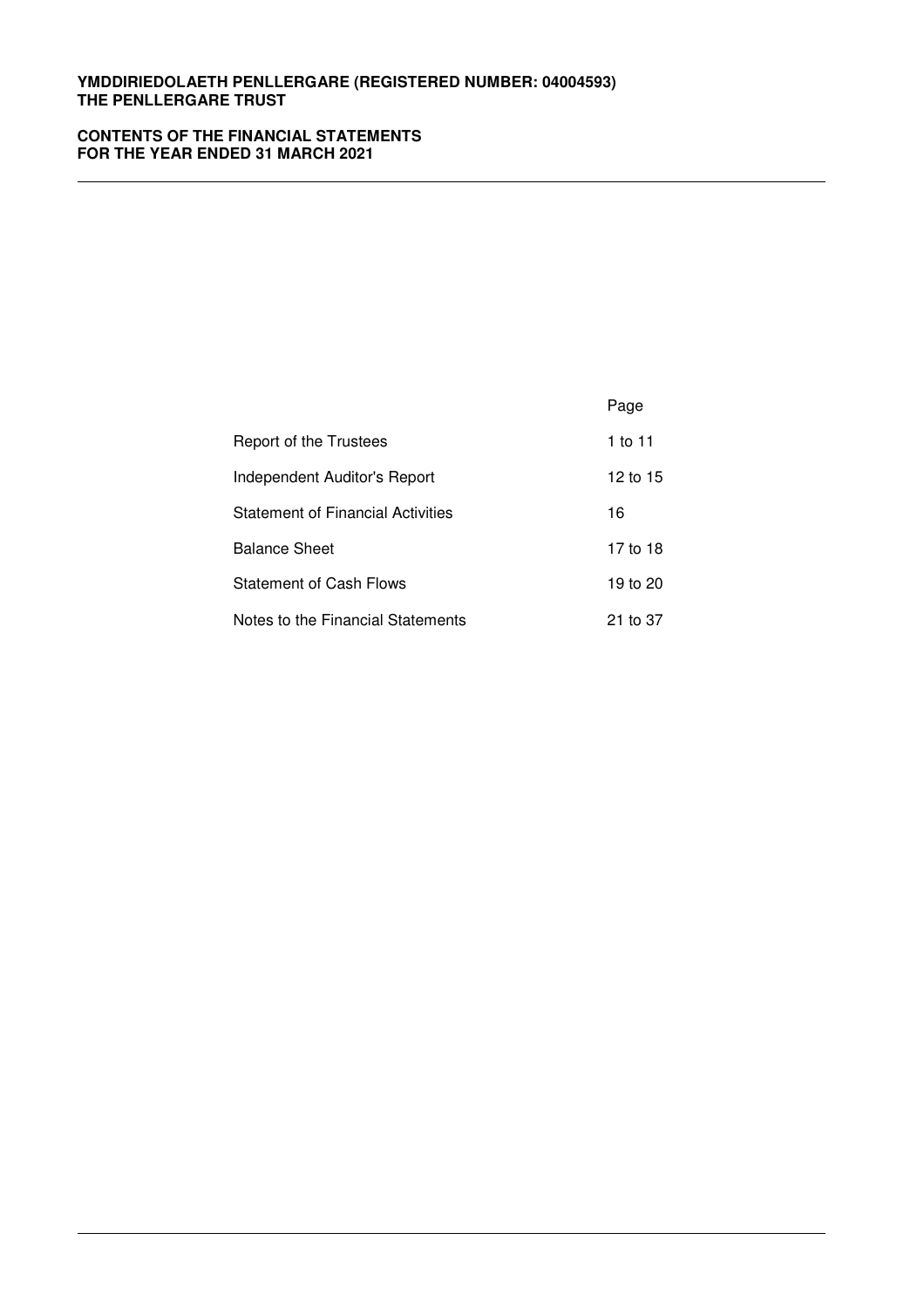# **REPORT OF THE TRUSTEES FOR THE YEAR ENDED 31 MARCH 2021**

The trustees who are also directors of the charity for the purposes of the Companies Act 2006, present their report with the financial statements of the charity for the year ended 31 March 2021. The trustees have adopted the provisions of Accounting and Reporting by Charities: Statement of Recommended Practice applicable to charities preparing their accounts in accordance with the Financial Reporting Standard applicable in the UK and Republic of Ireland (FRS 102) (effective 1 January 2019).

**\_\_\_\_\_\_\_\_\_\_\_\_\_\_\_\_\_\_\_\_\_\_\_\_\_\_\_\_\_\_\_\_\_\_\_\_\_\_\_\_\_\_\_\_\_\_\_\_\_\_\_\_\_\_\_\_\_\_\_\_\_\_\_\_\_\_\_\_\_\_\_\_\_\_\_\_\_\_\_\_\_\_\_\_\_\_** 

The report is also prepared in accordance with the small company regime (Section 419(2) of the Companies Act 2006).

#### **REFERENCE AND ADMINISTRATIVE DETAILS Registered Company Number**

04004593 (England and Wales)

#### **Registered Charity Number**  1082128

# **Registered Office**

Tredegar Fawr Llangyfelach Swansea SA7 9FG

# **Trustees**

P Baker Chair H Thomas Treasurer B Richards Secretary J Childs W Fitzgerald C Richards L Howe R Butt C O'Brien K Napieralla OBE (Appointed March 2021)

# **Trustee Emeritus**

H T Moggridge

#### **Company Secretary**  B Richards

# **Observers and Advisors**

B Thomas

# **Auditors**

Gerald Thomas Chartered Accountants & Statutory Auditor 3 New Mill Court Swansea Enterprise Park Swansea SA7 9FG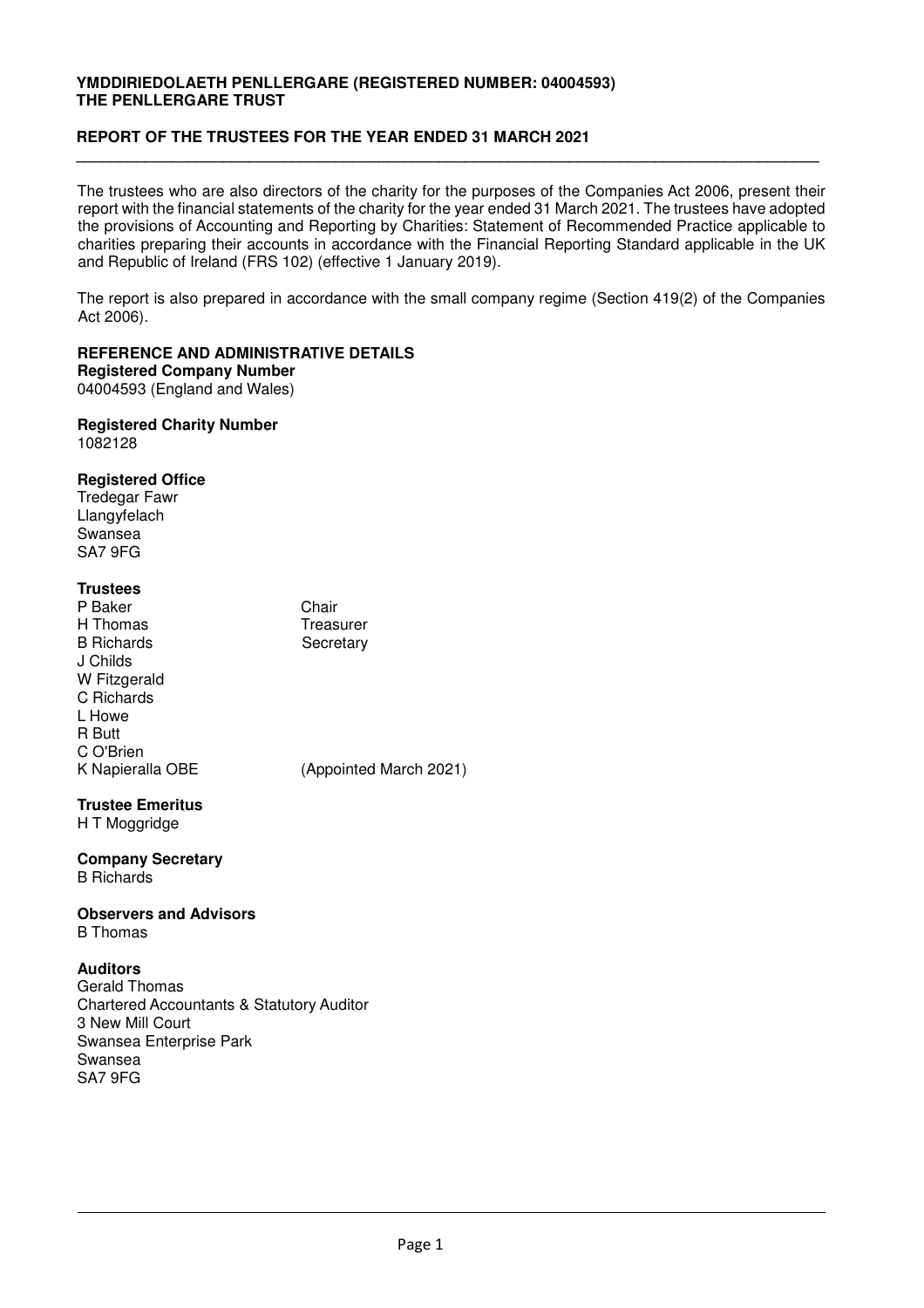**\_\_\_\_\_\_\_\_\_\_\_\_\_\_\_\_\_\_\_\_\_\_\_\_\_\_\_\_\_\_\_\_\_\_\_\_\_\_\_\_\_\_\_\_\_\_\_\_\_\_\_\_\_\_\_\_\_\_\_\_\_\_\_\_\_\_\_\_\_\_\_\_\_\_\_\_\_\_\_\_\_\_\_\_\_\_**

# **REPORT OF THE TRUSTEES FOR THE YEAR ENDED 31 MARCH 2021**

# **REFERENCE AND ADMINISTRATIVE DETAILS - continued**

# **Solicitors**

Edward Harris Solicitors Tredegar Fawr Llangyfelach **Swansea** SA5 7LS

# **Bankers**

CAF Bank Ltd 25 Kings Hill Avenue West Malling Kent ME19 4JQ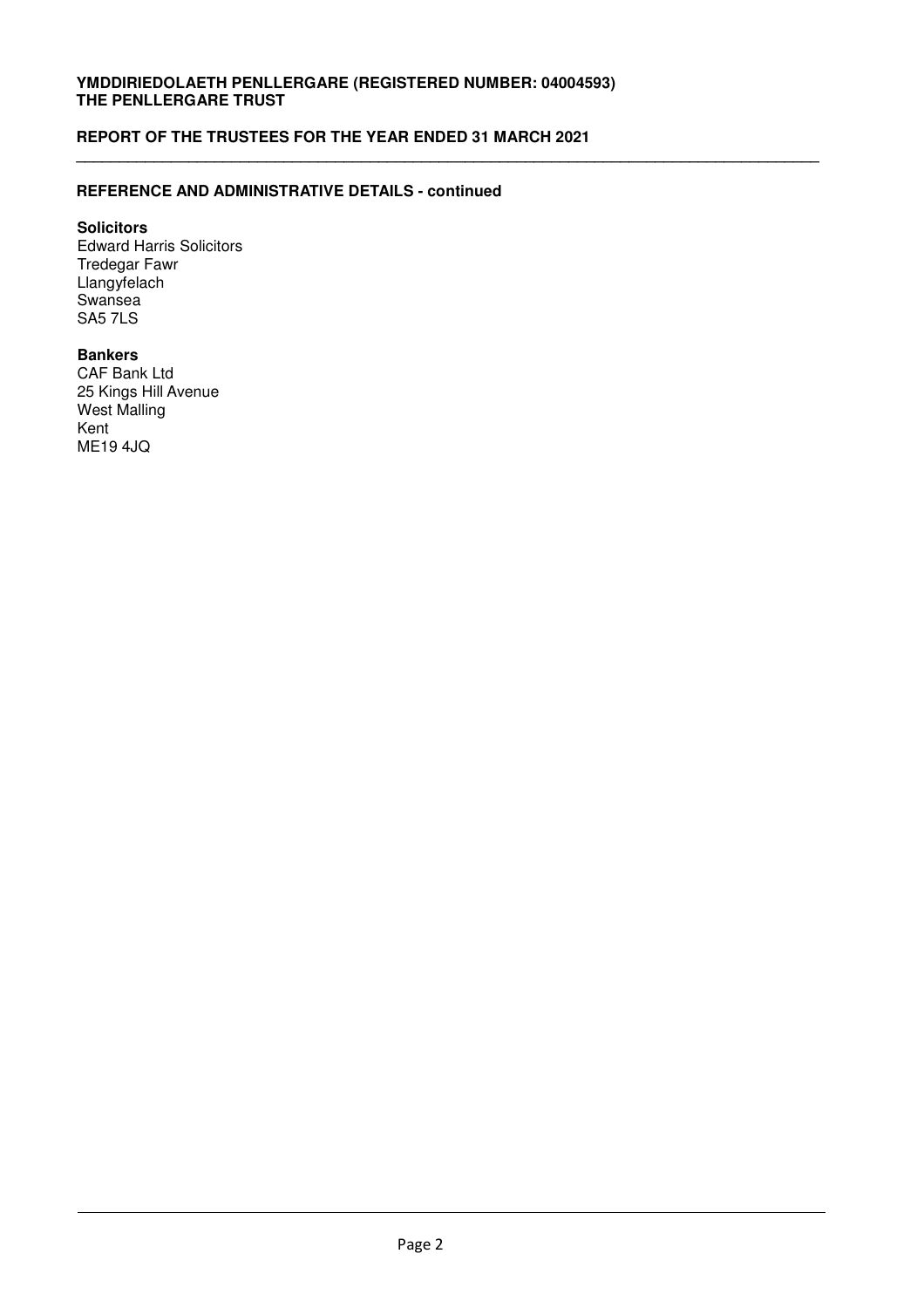# **REPORT OF THE TRUSTEES FOR THE YEAR ENDED 31 MARCH 2021**

### **Chair's Foreword**

It gives me great pleasure, and not a little relief to introduce the Annual Report of The Trustees of Penllergare Trust for the year ended 31 March 2021.

\_\_\_\_\_\_\_\_\_\_\_\_\_\_\_\_\_\_\_\_\_\_\_\_\_\_\_\_\_\_\_\_\_\_\_\_\_\_\_\_\_\_\_\_\_\_\_\_\_\_\_\_\_\_\_\_\_\_\_\_\_\_\_\_\_\_\_\_\_\_\_\_\_\_\_\_\_\_\_\_\_\_\_\_\_\_

I say this in all sincerity as this has been the most challenging year faced by the Penllergare Trust, indeed the overwhelming priority has been the very survival of the Trust. The restrictions which resulted from the Covid 19 pandemic are unparalleled. However, Penllergare Valley Woods has remained open during lockdown, so visitors continue to enjoy the experiences and benefits that this unique and beautiful place has to offer, albeit in accordance with Government guidelines.

This year has been so very different in so many ways and the Annual Report reflects this. Much of the work of our amazing volunteers has, of necessity been suspended. However, if not physically engaged, (although some have continued to come to help with general maintenance, litter picking and the like) they continue to support the Trust and Penllergare Valley Woods.

Regrettably, we have been forced to close our Coffee Shop for significant periods of time, and the overwhelming majority of fund-raising events have ceased. Although the car park has remained open for the majority of the time this has been as a "public service" to alleviate the pressure of parking in Mansion Gardens. This has had an extremely serious effect on the finances of the Trust and it isn't an exaggeration to say that the long-term financial viability of the Trust was threatened. However, through the emergency grant assistance received from Welsh Government, NHLF and WCVA, we have been able to meet our financial responsibilities.

The effect of this epidemic on staff has been profound, both in terms of employment and unfortunately, on their health. For significant periods of time the majority of staff have been furloughed. We are grateful that those who have been required to work, whether in the Woods or at home have continued to do so and have done an amazing job but we also feel for those who aren't able to, for whatever reason.

I would also pay tribute to the work and commitment of my fellow Trustees, all of whom are volunteers themselves. Throughout the majority of lockdown, meetings have been held virtually, an experience in itself!! Obviously, this was far from ideal but served to ensure continuity of the activities of the Board and business of the Trust.

Despite these pressures, the Trust has been able to continue with our plans for the Phase 2 Walled Garden Development, funded by the National Lottery Heritage Fund and with our plans for the new Skills Centre with adjoining horticultural training centre funded by the Regional Development Fund. The Trust is also working with existing and potential partners, both local and nationally recognised, in exploring a number of exciting initiatives and projects. These projects, particularly in the areas of education and biodiversity will enhance the reputation and status of Penllergare Valley Woods and will ensure we remain one of THE Regional and National attractions.

I would once again express our grateful thanks to the Friends of Penllergare Valley Woods for their support throughout the year. Whilst their fundraising efforts and their programme of events have been seriously curtailed, they have still been able to contribute a significant amount of money to the redevelopment of the Trust's website. Throughout the year they have been able to keep in touch with members through their wonderful "Friends in Lockdown" and keep the 200 Club going, both of which have proved invaluable.

I would thank our donors and grant givers for their contributions and particularly, the National Lottery Heritage Fund which has been so supportive and understanding during the year.

Please remember that the Penllergare Trust is a small independent charity. Although we continue to have a close and good relationship with the City and County of Swansea through our Memorandum of Understanding, we receive no financial assistance from them.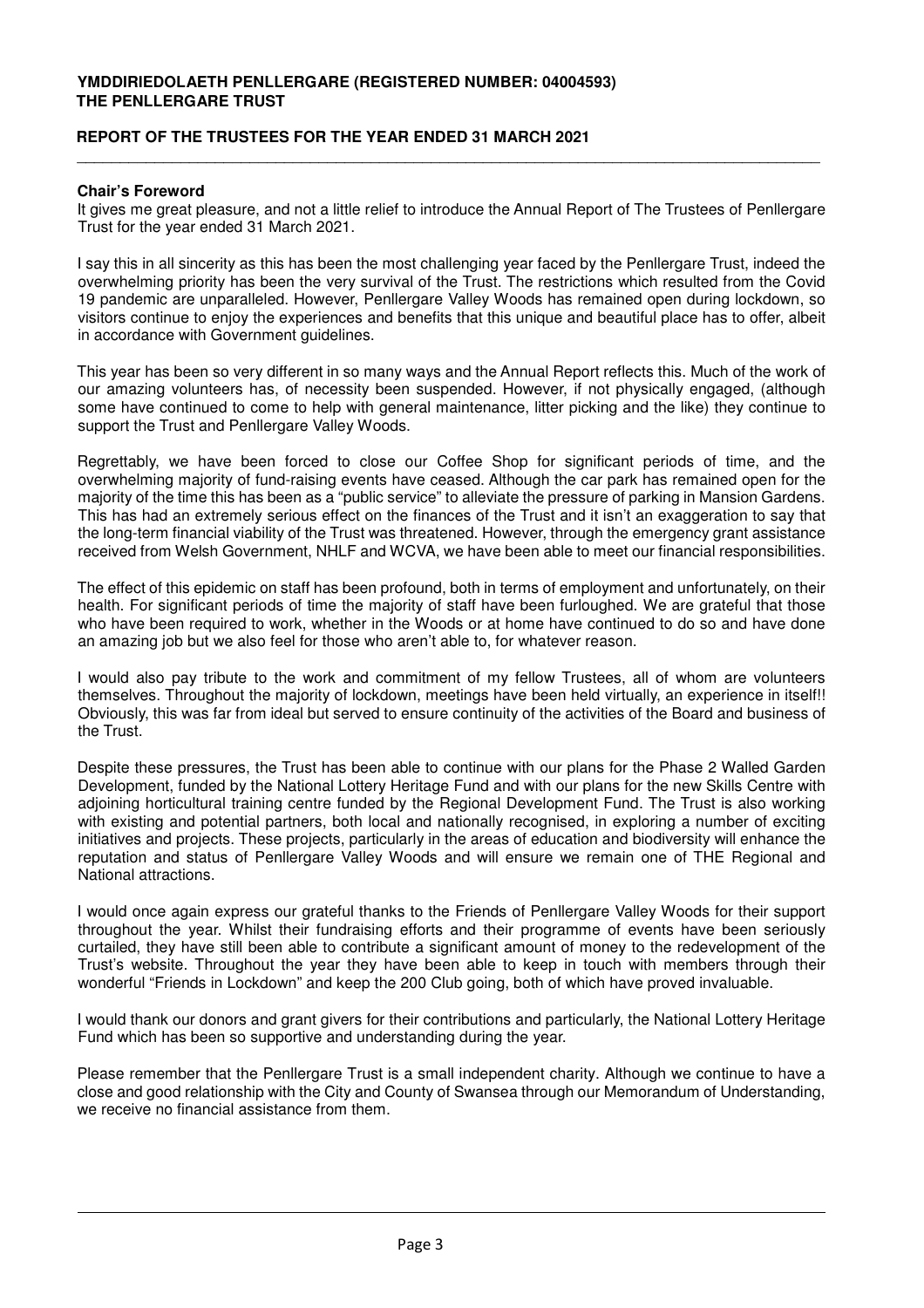# **REPORT OF THE TRUSTEES FOR THE YEAR ENDED 31 MARCH 2021**

# **Chairman's foreword – continued**

I can only repeat that the Trust's biggest challenge is to ensure that we are financially sustainable and the Covid restrictions have made this even more of a challenge. Our staffing and financial resources are limited, so we have to balance carefully what we would like to do with what we can afford. We need to raise over £130,000 of income each year to ensure that the woods can be maintained to provide a wonderful and safe environment for our visitors. Every small donation counts towards this target, and we are grateful to all our visitors and supporters for their generous and continued financial support.

\_\_\_\_\_\_\_\_\_\_\_\_\_\_\_\_\_\_\_\_\_\_\_\_\_\_\_\_\_\_\_\_\_\_\_\_\_\_\_\_\_\_\_\_\_\_\_\_\_\_\_\_\_\_\_\_\_\_\_\_\_\_\_\_\_\_\_\_\_\_\_\_\_\_\_\_\_\_\_\_\_\_\_\_\_\_

Paul Baker - Chair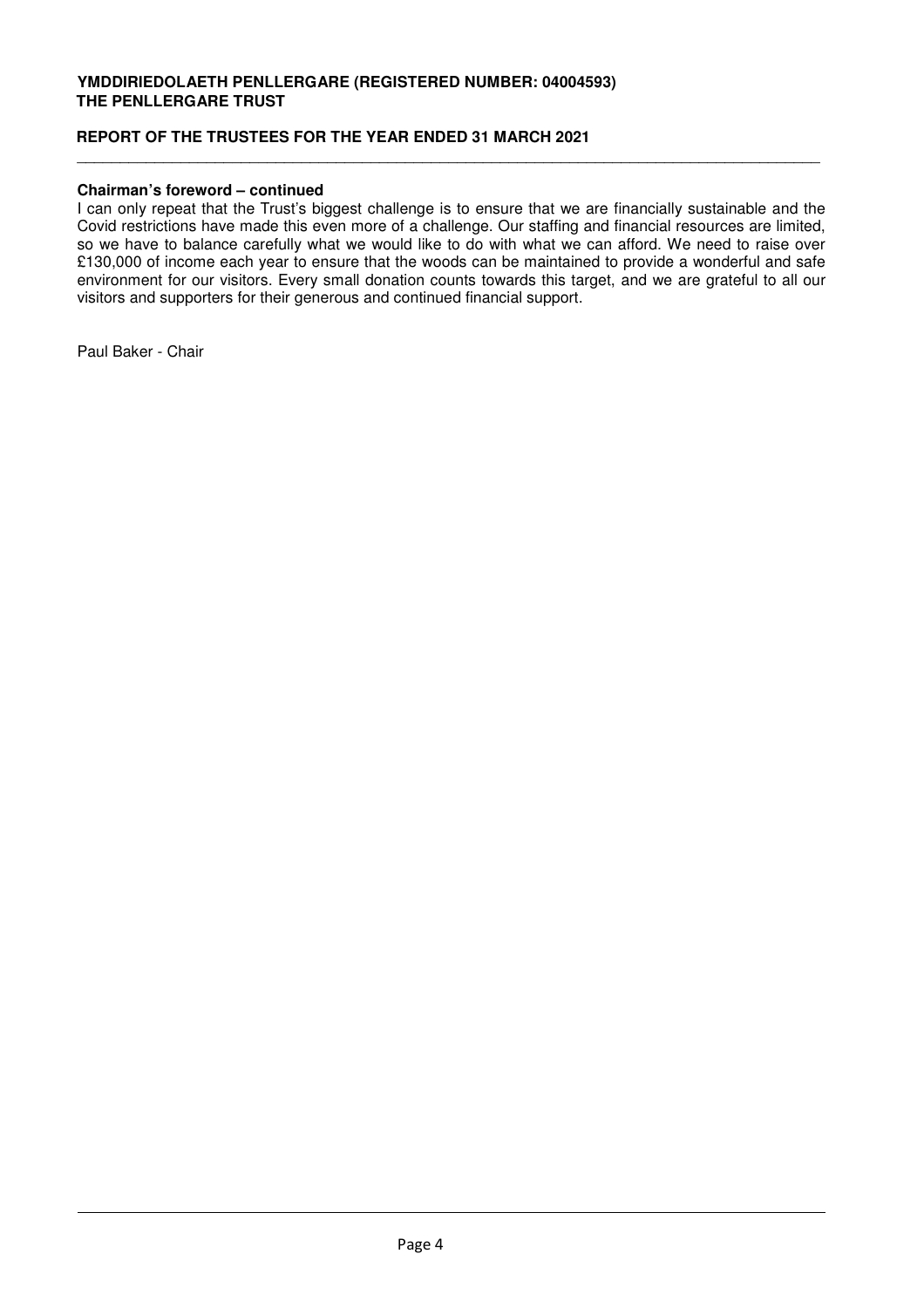# **REPORT OF THE TRUSTEES FOR THE YEAR ENDED 31 MARCH 2021**

### **STRUCTURE, GOVERNANCE AND MANAGEMENT**

#### **Governing Document**

The Penllergare Trust (the Charity) is controlled by its Memorandum and Articles of Association, and is constituted as a company limited by guarantee, as defined by the Companies Act 2006.

**\_\_\_\_\_\_\_\_\_\_\_\_\_\_\_\_\_\_\_\_\_\_\_\_\_\_\_\_\_\_\_\_\_\_\_\_\_\_\_\_\_\_\_\_\_\_\_\_\_\_\_\_\_\_\_\_\_\_\_\_\_\_\_\_\_\_\_\_\_\_\_\_\_\_\_\_\_\_\_\_\_\_\_\_\_\_** 

#### **Recruitment and Appointment of New Trustees**

Trustees are appointed by existing members of the Board in furtherance of the objects of the Trust, in a number of ways, including personal recommendation and use of voluntary organisation resources, such as SCVS and WCVA.

Notwithstanding the pandemic, the Board welcomed a new Trustee in March 2021 who will bring an important background in education, as noted below.

#### **Induction and Training of New Trustees**

New Trustees receive training and induction through a variety of means, including one to one sessions with the Chairman, Secretary, Treasurer and other Trustees/staff as appropriate; being supplied with relevant reading materials, briefing documents and guidance as well as regular briefings and formal Board training sessions. Skills shortages on the Board are also kept under constant review and recruitment of new Trustees is targeted accordingly. A skills audit was implemented during April 2021, the outcome of which will be followed up in our next Annual Report.

#### **Risk Management**

In compliance with the provisions of Accounting and Reporting by Charities: Statement of Recommended Practice, the major risks to which the Charity is exposed, as identified by Trustees, have been reviewed and systems have been established to manage those risks, including reviews at Board Meetings.

#### **Management**

Day to day management of the Trust is undertaken by our General Manager, Lee Turner, who is assisted by a small team of operational staff**,** most of whom are part-time.

# **OBJECTIVES AND ACTIVITIES**

#### **Objectives and Aims**

Ymddiriedolaeth Penllergare - the Penllergare Trust - is an independent registered charity (number 1082128), and a company limited by guarantee not having share capital (number 04004593).

This is our 21<sup>st</sup> report and it covers the 12-month period ending 31 March 2021.

The Charity was established in 2000 for the benefit of the public at Penllergare and its setting in Swansea, to further the protection, conservation, restoration and maintenance of the cultural landscape of Penllergare; enhance the knowledge and appreciation of Penllergare and promote the protection and conservation of wildlife.

## **ACHIEVEMENT AND PERFORMANCE**

#### **Overview**

The Covid-19 pandemic severely constrained activities during this period with 9 of our 11 employees having to be placed on the Government's furlough scheme.

Notwithstanding, the Board of Trustees met 9 times during the year via Zoom on an agreed bi-monthly and monthly basis, as deemed appropriate by the Chair, to discuss progress with the Trust's financial position during the pandemic, the National Lottery Heritage Fund (NLHF) Phase 2 Project and to review any other urgent business.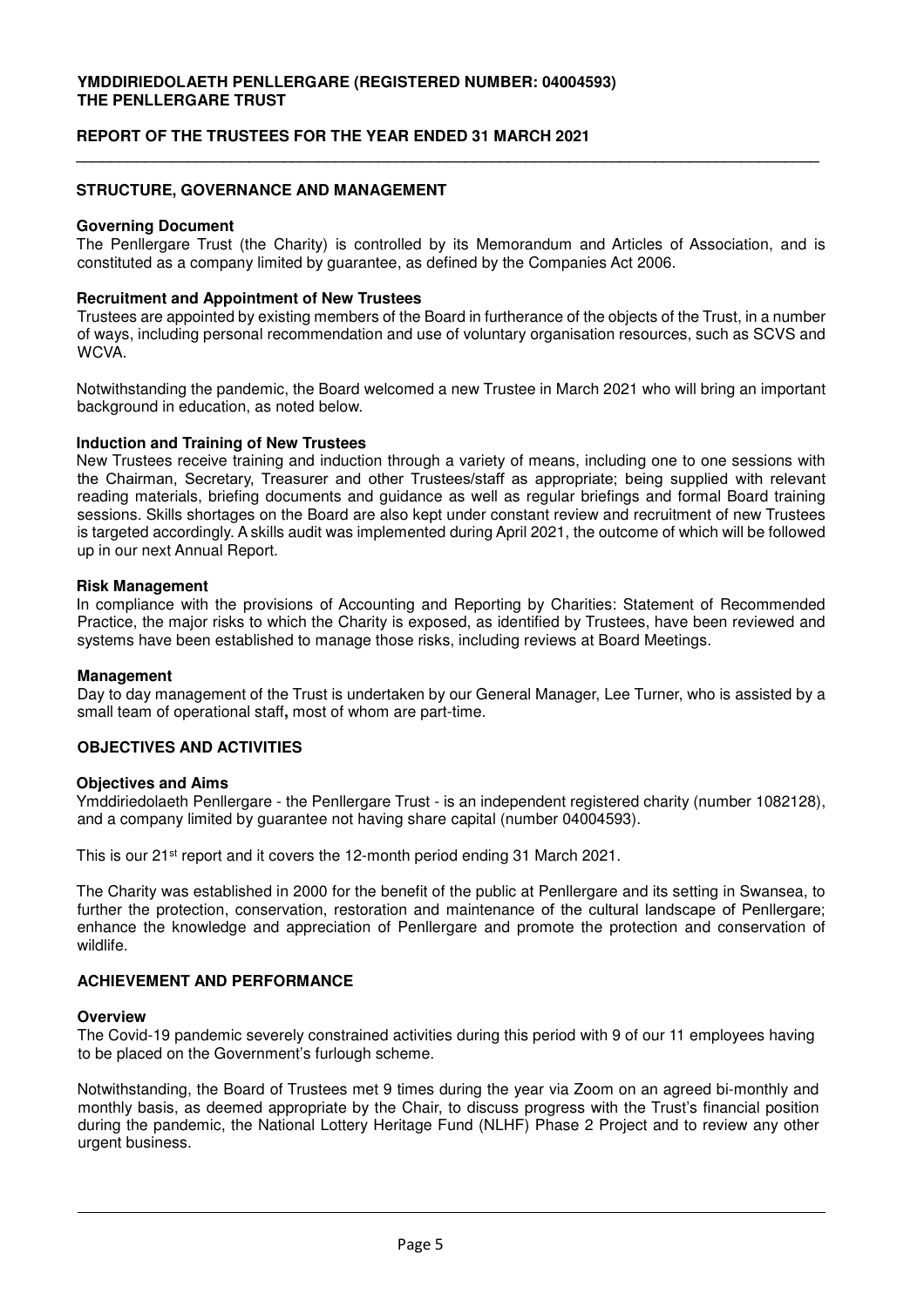# **REPORT OF THE TRUSTEES FOR THE YEAR ENDED 31 MARCH 2021**

#### **ACHIEVEMENT AND PERFORMANCE**

#### **Overview - continued**

In late March 2021 the Board welcomed Karl Napieralla as a Trustee, bringing the total to ten Trustee Board members. Karl will bring much needed knowledge, expertise and enthusiasm in the field of education and will strengthen the Board as the Trust prepares to move into a new era of its development.

**\_\_\_\_\_\_\_\_\_\_\_\_\_\_\_\_\_\_\_\_\_\_\_\_\_\_\_\_\_\_\_\_\_\_\_\_\_\_\_\_\_\_\_\_\_\_\_\_\_\_\_\_\_\_\_\_\_\_\_\_\_\_\_\_\_\_\_\_\_\_\_\_\_\_\_\_\_\_\_\_\_\_\_\_\_\_** 

Although the pandemic halted a number of operations and developments at Penllergare, the Phase 2 Project design team was able to continue developing the project with Trustees and Staff via a number of Zoom meetings.

The Trust also kept volunteers and stakeholders abreast of developments through a variety of social media, Zoom meetings and posted publications.

During the year, and with the support of the National Lottery Heritage Fund and our NHLF monitor, the Trust and its consultant design team undertook work to review the size and scope of the project in order to improve its overall sustainability and thus ensure the future of the Penllergare Trust. We were delighted that the NLHF, despite being under pressure to support many of its existing grantees through the pandemic, was able to agree a grant uplift of £250,000 to support our reworked Project and Business Plan. The sum of £250,000 did not fully meet our identified needs, so a considerable amount of value engineering took place to reduce proposed project costs and to allow for greater volunteer inclusion. In conjunction with this, additional fundraising and requests for support were undertaken to help bridge any gaps.

Two separate planning permission applications were submitted to the Local Authority in November 2020, covering the Walled Garden, the Orchard and its environs and the Visitor Centre and Car Park. Both applications were still undetermined by the end of the period covered by this report.

The Trustees have once again been indebted to the tremendous support and contribution they have received from volunteers as detailed below.

#### **Volunteers**

Due to the pandemic, recruitment and induction of new volunteers over the past year has been very much on hold but we are confident that when restrictions are lifted, we will still have a pool of c.100 regular volunteers in both the woodland & garden areas and the coffee shop to call on, much the same as the previous year. Our outreach programmes to local businesses and other organisations have also been put on hold, although we are, again, confident that there are a number of individuals who will be prepared to return.

In total**,** an average of 13 volunteers supported us throughout the year**,** compared with 106 the previous year. This was due, of course, to the lockdowns throughout that period which severely restricted activity in the Woods. Total volunteering hours decreased from 14,525 to 3,561 with the estimated financial benefit of those hours equated to £77,850 for the year, compared to £206,200 the previous year. This includes Trustees working from home; sub groups meeting regularly via Zoom, coffee shop volunteers opening as allowed within government restrictions and estate volunteers carrying out essential maintenance.

#### **National Awards**

Green Flag – we were again successful in achieving Green Flag status.

#### **Works and Landscaping**

This was severely impacted by the pandemic.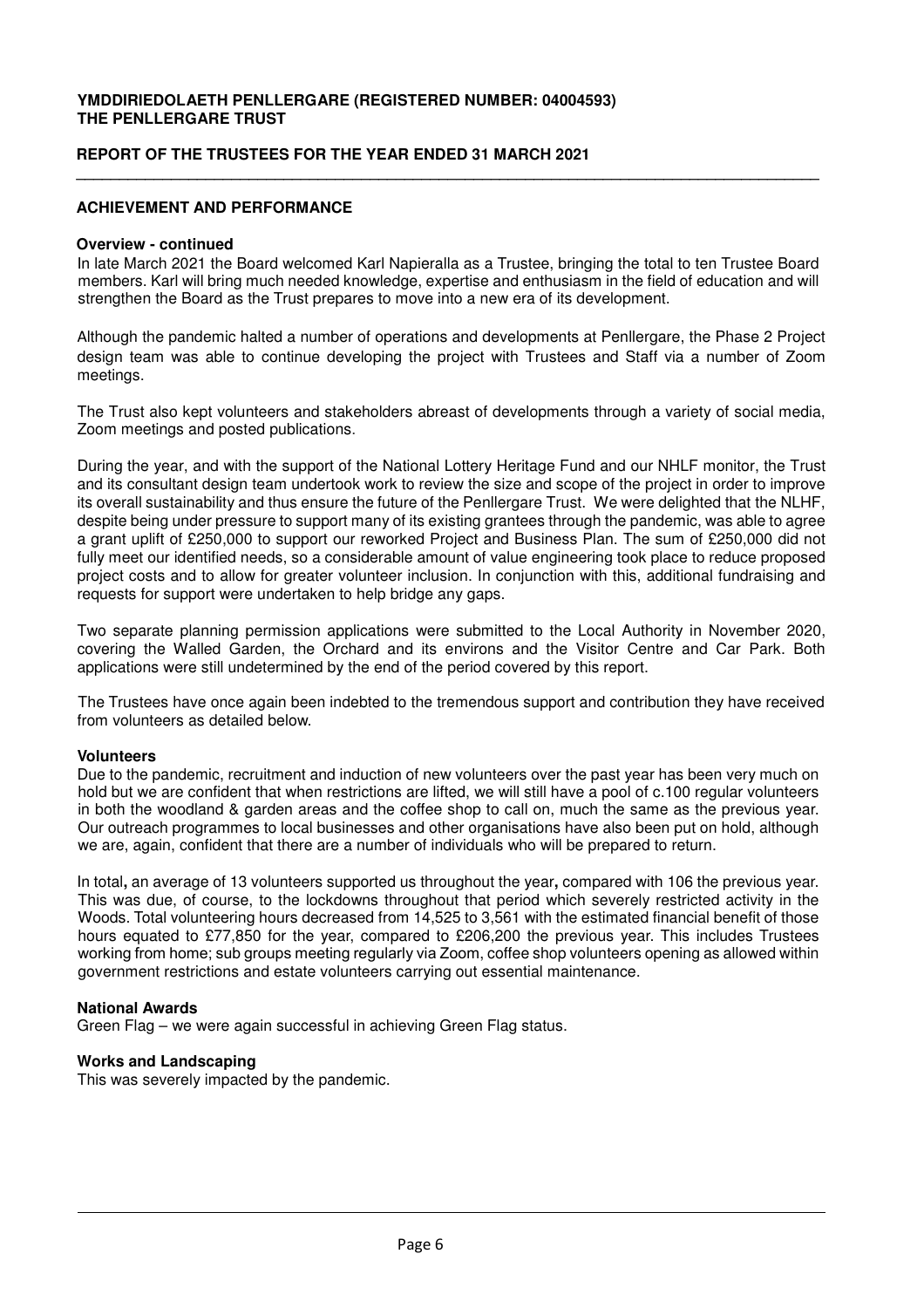# **REPORT OF THE TRUSTEES FOR THE YEAR ENDED 31 MARCH 2021**

# **ACHIEVEMENT AND PERFORMANCE**

#### **Visitors, Access and Biodiversity**

As a result of the pandemic, visitor footfall dropped dramatically during this period, especially as our Coffee Shop had to remain closed for most of the time. Visitors still came for exercise under government guidelines and Trustees and staff maintained a health and safety "watching brief" as best as they were able to ensure walker safety.

**\_\_\_\_\_\_\_\_\_\_\_\_\_\_\_\_\_\_\_\_\_\_\_\_\_\_\_\_\_\_\_\_\_\_\_\_\_\_\_\_\_\_\_\_\_\_\_\_\_\_\_\_\_\_\_\_\_\_\_\_\_\_\_\_\_\_\_\_\_\_\_\_\_\_\_\_\_\_\_\_\_\_\_\_\_\_** 

The Biodiversity Advisory Forum met virtually twice during the year with a further three information bulletins also circulated. The Forum also produced a Climate Change Mitigation and Adaptation report, submitted to the Board in March 2021.

### **Partnerships & The Champions Club.**

Due to the pandemic, we were not able to develop this area during the period covered by this report.

### **The Friends of Penllergare**

For the Friends of Penllergare (the membership part of the Trust), currently with 448 members, compared with 452 the previous year, the last year presented an unexpected challenge. Their 2020 programme of meetings and events was cancelled due to Covid19 thereby substantially reducing all fundraising activities to benefit the Trust. However, the 200 Club continued throughout the pandemic bringing in a pleasing amount of £1,800, thanks to the dedication and hard work of its organisers.

To keep the membership informed and engaged, a monthly online, illustrated publication, *Friends in* Lockdown, was introduced**,** which was not only well received but also generated further contributions of articles and photos from members, and therefore kept up the momentum of the Group throughout a very difficult time.

# **Social Media and Website**

Facebook continues to be the main channel of communication, with nearly 11,500 "likes" in the last 12 months, up by over 2,000 year over year. We currently have just over 12,000 followers showing a Facebook average review rating of 4.5 stars out of 5.

Our Twitter followers also currently stand at 1,195 and we currently showing as number 7 out of 117 "things to do" in Swansea on Tripadvisor, with many positive comments giving us a Certificate of Excellence for the 7 th year running with a rating of 4.5 stars out of 5, the same as the previous year.

We are delighted to note that Penllergare Valley Woods is still in the Tripadvisor Travellers Choice Awards Top 10% of places to visit in the world, as it had been the previous year.

# **FINANCIAL REVIEW**

#### **General**

The Trust began the financial year facing the impact of the national lockdown, with huge uncertainties ahead. It was clear that we were facing a potentially catastrophic loss of income, and with only a limited balance in our unrestricted reserves, our financial future was extremely insecure. There was a real fear that the Trust could run out of funds during the year and would have to close. We immediately set about trying to secure Covid business support and other grants, as well as launching an appeal for donations, in order to replace the income we were expecting to lose. The Board's prime target was financial survival by the year end, but given that it could have been almost equally catastrophic to end the year with virtually nothing left in our unrestricted reserves, our secondary target was to try to minimise the amount we would have to use up from our own reserves to survive.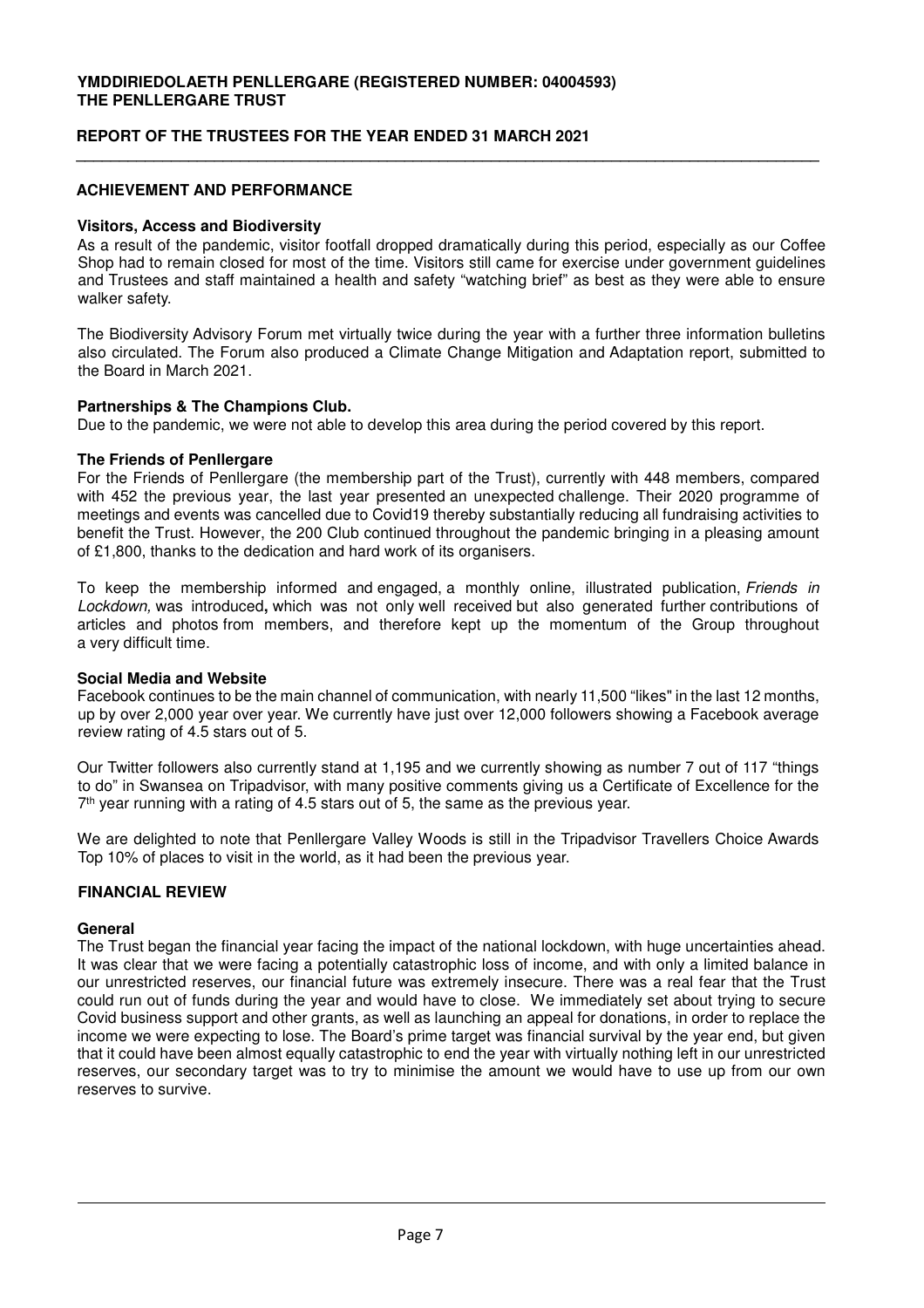#### **REPORT OF THE TRUSTEES FOR THE YEAR ENDED 31 MARCH 2021**

### **FINANCIAL REVIEW**

#### **General - continued**

Ultimately, due to the National and Welsh Governments' business support grants and schemes, and to the generous assistance of other grant providers and our own supporters, we were able to secure sufficient grant and other funding to help us survive without having to use our own reserves. We are able to report a surplus on unrestricted reserves for the year of just under £38,000. Whilst this is a pleasing outcome which is much better than was expected, it is clear that the adverse impact of the Covid pandemic remains a continuing challenge, so this surplus is likely to be needed to meet the ongoing costs and loss of income for the coming year and possibly beyond.

**\_\_\_\_\_\_\_\_\_\_\_\_\_\_\_\_\_\_\_\_\_\_\_\_\_\_\_\_\_\_\_\_\_\_\_\_\_\_\_\_\_\_\_\_\_\_\_\_\_\_\_\_\_\_\_\_\_\_\_\_\_\_\_\_\_\_\_\_\_\_\_\_\_\_\_\_\_\_\_\_\_\_\_\_\_\_** 

The reported surplus on our restricted reserves is £113,376. However, this has largely resulted from the requirement to comply with the Charity SORP (Statement of Recommended Practice) in terms of recognition of income. This also happened last year as the Trust recognised almost all of its grant income from NLHF towards the Phase 2 Project. In 2020/21, the Trust has been required similarly to include the uplift in the Phase 2 NLHF grant of £250,000 even though most of the associated expenditure has not yet been incurred. As a result, the total restricted income reported for the year is £363,160. This reported increase in funds will be used over the next two years to meet future expenditure on the Phase 2 project.

#### **Our Income**

Due to the pandemic, the Trust was unable to generate any income from fundraising events and activities and had to rely entirely on grants and donation income, together with some trading income from the Coffee Shop and Car Park, monies generated by our Archimedes Screw and Turbine, and income from Friends' subscriptions and the 200 Club.

During the year, the Coffee Shop was closed for approximately half of the year and when it was able to open, had to operate on a very limited basis. We were able to open the Car Park for all but two and a half months of the year, but visitor numbers and revenue were reduced significantly during several months when the lockdown restrictions required people to "stay local" or drive only short distances.

Nevertheless, Car Park income held up well during the year as we implemented an increase in charges for the Car Park during the year as part of our survival plan. However, the Coffee Shop turnover was very badly hit by the lockdown restrictions and its surplus for the year (£7,000) was around one-third of what would have been expected.

This small surplus was achieved mainly due to the reduced level of VAT to 5% for hospitality, but also to a number of grants that were provided including Furlough, Eat Out to Help Out and a grant towards the additional costs of Covid from the National Heritage Lottery Fund. It is pleasing that our customers and visitors did return in good numbers once we were able to re-open the Coffee Shop and we are extremely grateful for their continuing support. We remain very grateful to the Coffee Shop staff for their efforts to generate this income in particularly difficult circumstances this year, and with virtually no volunteer support possible.

The grants we received to provide support to the Trust to meet the costs of the pandemic during the year were as follows:

| <b>Source</b>                                                  | £       |
|----------------------------------------------------------------|---------|
| Government Furlough Scheme                                     | 41,190  |
| NLHF Emergency Funding towards fixed costs                     | 18,300  |
| <b>NLHF Covid Recovery Fund</b>                                | 9,600   |
| <b>WCVA Charity Resilience Fund</b>                            | 18,608  |
| Welsh Govt (Rates Relief Grant via City and County of Swansea) | 20,000  |
| Eat Out to Help Out Scheme                                     | 3,000   |
| <b>TOTAL</b>                                                   | 110,698 |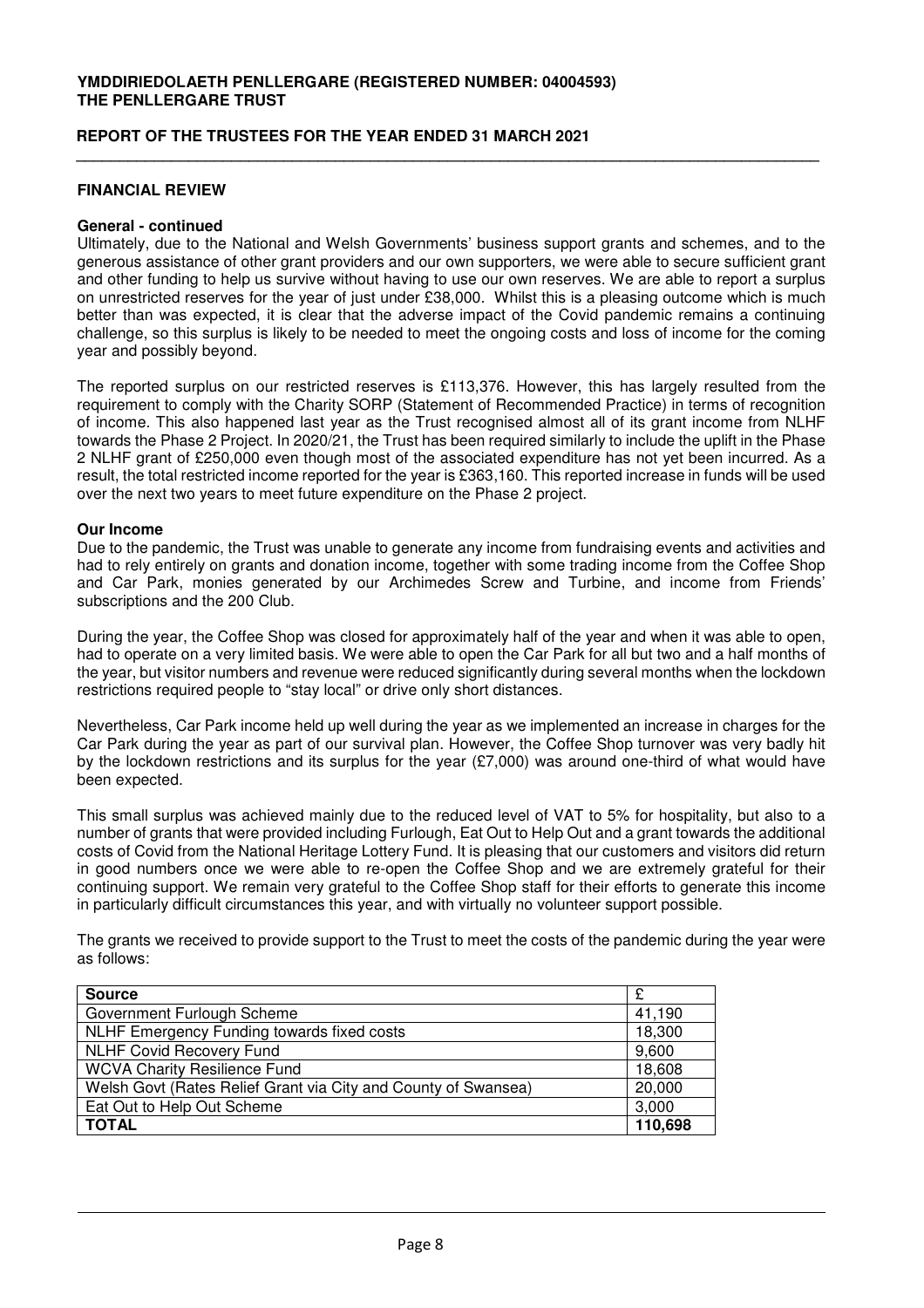#### **REPORT OF THE TRUSTEES FOR THE YEAR ENDED 31 MARCH 2021**

### **FINANCIAL REVIEW**

#### **Our Income - continued**

In addition, the reduction of VAT to 5% for the hospitality sector benefitted the Trust by £7,200.

Without this financial support, the Trust would not have survived. We are extremely grateful in particular to the National Lottery Heritage Fund and the Welsh Council for Voluntary Action for their generous and timely grant assistance.

**\_\_\_\_\_\_\_\_\_\_\_\_\_\_\_\_\_\_\_\_\_\_\_\_\_\_\_\_\_\_\_\_\_\_\_\_\_\_\_\_\_\_\_\_\_\_\_\_\_\_\_\_\_\_\_\_\_\_\_\_\_\_\_\_\_\_\_\_\_\_\_\_\_\_\_\_\_\_\_\_\_\_\_\_\_\_** 

The appeal launched by the Trust to raise money from our supporters to help us through the pandemic reached a total of £7,800 and again we are extremely grateful for all the donations.

Whilst the Phase 2 project was largely put on hold during the year, the development work for the Phase 2 project continued, supported by grant payments from the National Lottery Heritage Fund. We also received a substantial grant of over £17,000 from the Post Code Lottery towards the Heritage Orchard development, as well as a number of smaller grants towards our work. We extend our thanks to Persimmon Homes, the Welsh Church Acts Fund, Oakdale Trust, DS Smith Trust and the Leach Charitable Trust for their generosity.

The Friends of Penllergare Valley Woods continue to contribute valuable financial support to the Trust, both through subscriptions, donations and from fund-raising schemes. Whilst their fundraising events were inevitably curtailed during the year, the Friends' 200 Club scheme again attracted considerable support, raising over £1,800 in the year. The Trust looks forward to the Friends being able to restart their successful fundraising events before too long.

#### **Our Expenditure**

The total expenditure was similar to the previous year; some categories of expenditure were down due to the impacts of the pandemic on the Trust's activities, however this was offset by higher project expenditure on Phase 2. Nine of our eleven staff were furloughed for all or part of the year, which meant that activity in the woods had to be severely curtailed.

The Trust spent a total of £90,091 (2020 - £145,900) on charitable activities from its unrestricted reserves during the year, i.e. on the day to day running costs of the woods. This excludes the direct running costs of our commercial and fundraising activities schemes (Coffee Shop, Car Park, Turbine etc)., on which a total of £81,693 was spent (2020 - £104,300). A further £245,795 was spent on restricted expenditure on projects or schemes for which specific funding had been received. This was mainly on the continuing development and design costs of the Phase 2 project.

#### **Commentary on Balance Sheet**

The Trust's balance sheet shows that the Trust has capital assets at the Balance Sheet date valued at just over £1.6 million. These assets are primarily a result of capital expenditure from our many projects over the years, particularly the NLHF Parks for People Project. These assets include major items such as the Coffee Shop and Car Park, Observatory, Llewelyn Bridge, Lakeworks and Turbine, as well as the many smaller assets we use on a day to day basis, including woodland equipment, vehicles, office equipment, coffee shop equipment etc. Most of the major assets could not be sold and have been capitalised to reflect that they will be providing a benefit over the long term, rather than for just one year.

The debtors shown in the balance sheet have increased by around £115,000, which reflects primarily the uplift on the NLHF Phase 2 grant, less amounts received during the year.

The balances shown as cash at bank have increased from £253,740 to £281,052.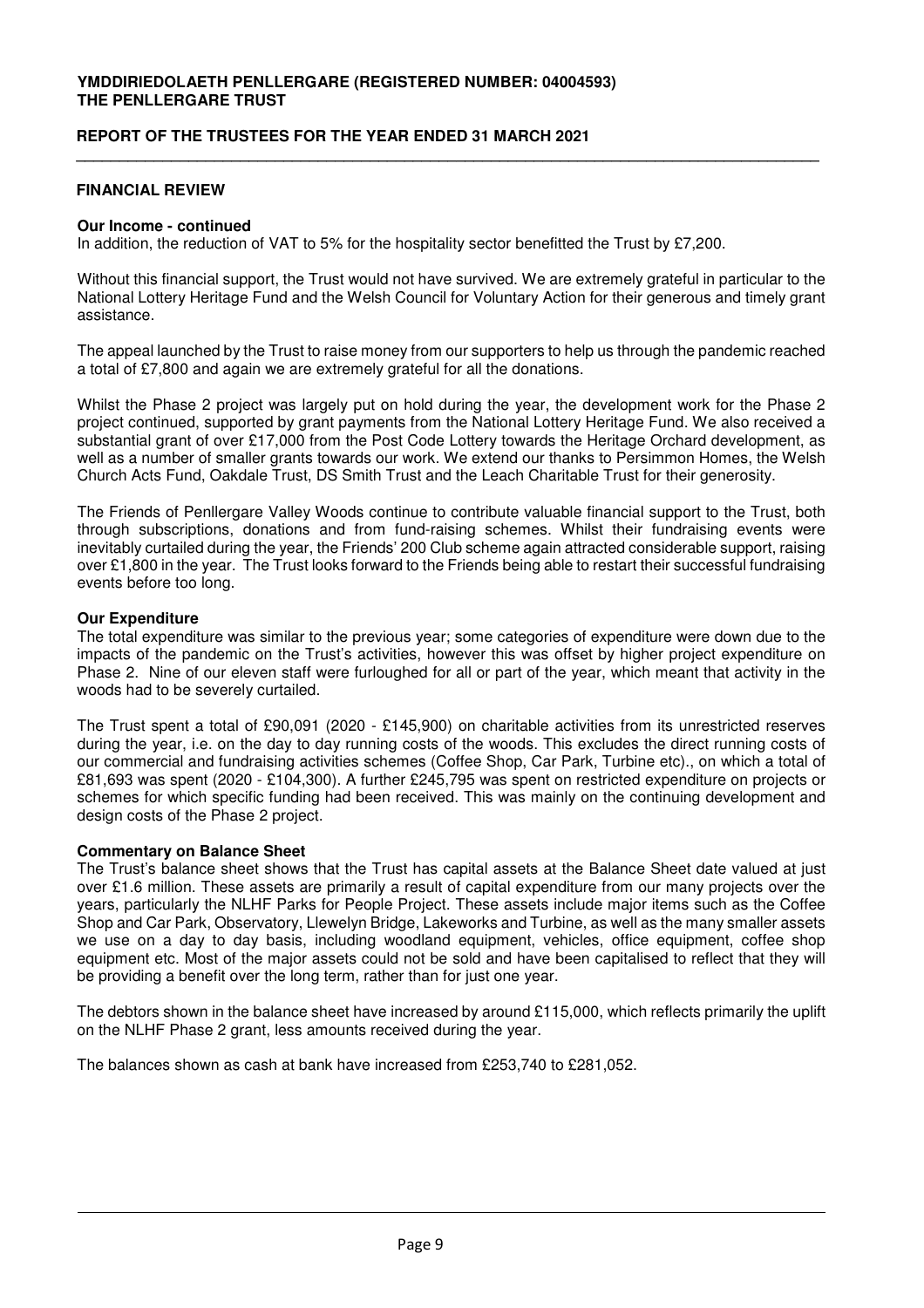### **REPORT OF THE TRUSTEES FOR THE YEAR ENDED 31 MARCH 2020**

### **FINANCIAL REVIEW**

#### **Commentary on Balance Sheet - continued**

Deferred income has reduced compared to last year, the main movements being in relation to the NHLF Phase 2 grant.

\_\_\_\_\_\_\_\_\_\_\_\_\_\_\_\_\_\_\_\_\_\_\_\_\_\_\_\_\_\_\_\_\_\_\_\_\_\_\_\_\_\_\_\_\_\_\_\_\_\_\_\_\_\_\_\_\_\_\_\_\_\_\_\_\_\_\_\_\_\_\_\_\_\_\_\_\_\_\_\_\_\_\_\_\_\_

The Trust's unrestricted reserves have increased during the year by £37,922 to £99,226. These represent funds which are available to the Trust to use for its day to day expenditure, with no restrictions on how the money is spent, other than on the Trust's charitable purposes. These funds include funds generated by income generating schemes, donations, the Friends' membership fees and fundraising events and are used to meet the general running costs of the Trust, such as operational staffing costs, general woodland maintenance, vehicle running costs, insurance and audit costs.

The Trust's restricted reserves are those funds which can only be used for restricted purposes, such as specific grant funded projects. These have increased in value during the year from £2,961,791 to £3,075,167.

 $\Delta$ 

The restricted reserves can be summarised as follows:

| NLHF Phase 2 Project funds       | 1,561,278 |
|----------------------------------|-----------|
| <b>RDP Development funds</b>     | 62,669    |
| Minor ongoing projects           | 64,166    |
| Parks for People & other         | 1,413,684 |
| projects                         |           |
| Fair value reserve               | (26, 630) |
| <b>Total Restricted Reserves</b> | 3,075,167 |
|                                  |           |

#### **Reserves Policy**

The Trust maintains several specific reserves for particular projects, primarily those funded from external restricted-purpose grants.

Unrestricted reserves are used for monies which have no restriction on their use and include funds generated by income generating schemes, donations, the Friends' membership fees and fundraising events. These reserves are used to meet the general running costs of the Trust, such as general woodland maintenance, vehicle running costs, insurance and audit costs. The Trust had set itself a target to increase its reserve balances to the equivalent of one year's running costs before the end of the Parks for People Project.

The Trust's unrestricted reserve balance is £99,226 at the year end. However the increase is likely to be temporary in nature due to the ongoing impact of the pandemic and to short-term financial pressures arising from the delay to the Phase 2 project. The Trust has developed a sound business case for the next 5 years, as part of which we will be aiming to restore the unrestricted reserves to the target.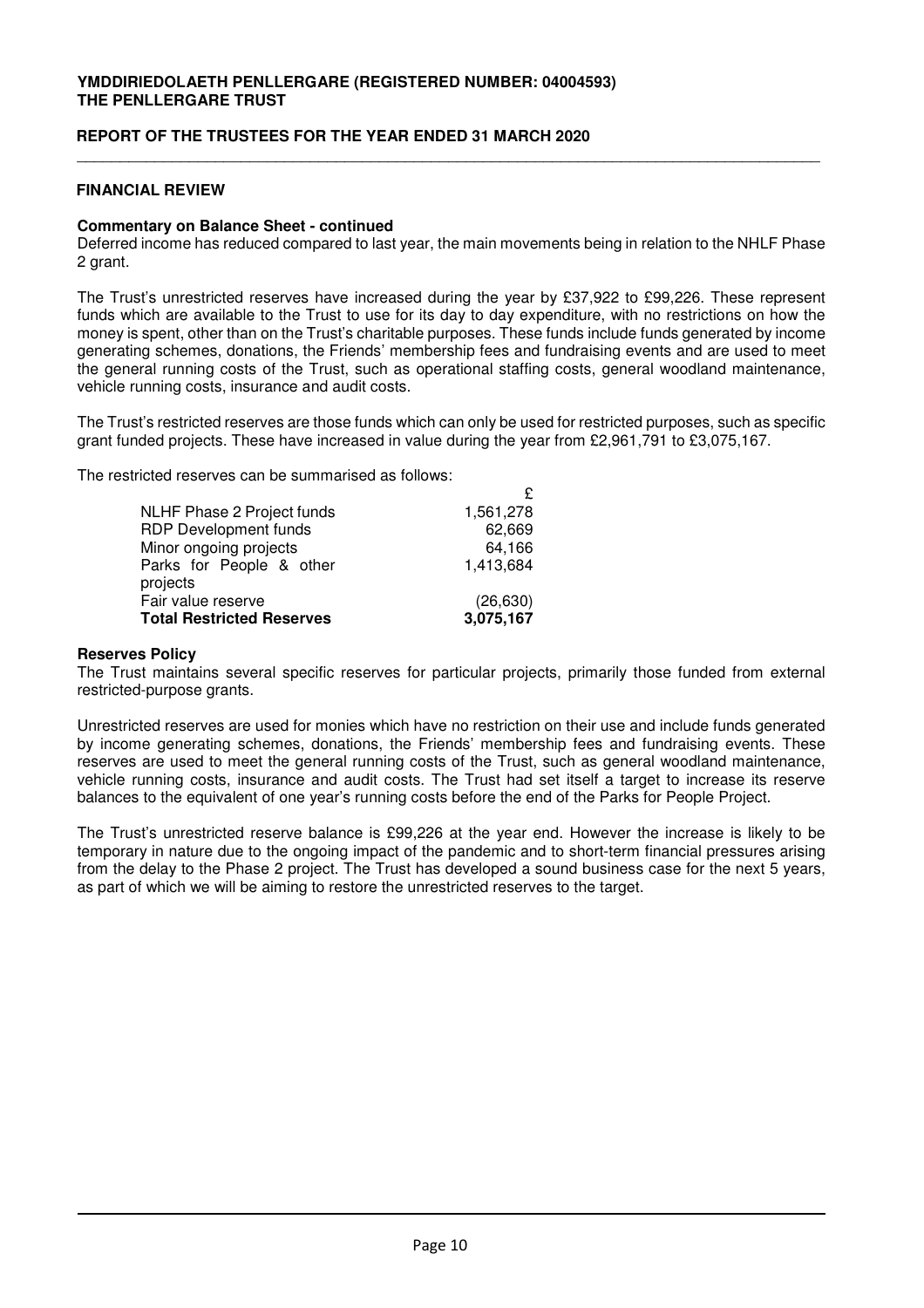# **REPORT OF THE TRUSTEES FOR THE YEAR ENDED 31 MARCH 2021**

# **STATEMENT OF TRUSTEES RESPONSIBILITIES**

The trustees (who are also the directors of Ymddiriedolaeth Penllergare - The Penllergare trust for the purposes of company law) are responsible for preparing the financial statements in accordance with applicable law and United Kingdom Accounting Standards (United Kingdom Generally Accepted Accounting Practice), including Financial Reporting Standard 102 "The Financial Reporting Standard applicable in the UK and Republic of Ireland".

\_\_\_\_\_\_\_\_\_\_\_\_\_\_\_\_\_\_\_\_\_\_\_\_\_\_\_\_\_\_\_\_\_\_\_\_\_\_\_\_\_\_\_\_\_\_\_\_\_\_\_\_\_\_\_\_\_\_\_\_\_\_\_\_\_\_\_\_\_\_\_\_\_\_\_\_\_\_\_\_\_\_\_\_\_\_

Company law requires the trustees to prepare financial statements for each financial year which give a true and fair view of the state of affairs of the charitable company and of the incoming resources and application of resources, including the income and expenditure, of the charitable company for that period. In preparing those financial statements, the trustees are required to

- select suitable accounting policies and then apply them consistently;
- observe the methods and principles in the Charity SORP;
- make judgements and estimates that are reasonable and prudent:
- prepare the financial statements on the going concern basis unless it is inappropriate to presume that the charitable company will continue in business.

The trustees are responsible for keeping proper accounting records which disclose with reasonable accuracy at any time the financial position of the charitable company and to enable them to ensure that the financial statements comply with the Companies Act 2006. They are also responsible for safeguarding the assets of the charitable company and hence for taking reasonable steps for the prevention and detection of fraud and other irregularities.

In so far as the trustees are aware:

- there is no relevant audit information of which the charitable company's auditors are unaware; and
- the trustees have taken all steps that they ought to have taken to make themselves aware of any relevant audit information and to establish that the auditors are aware of that information.

# **AUDITORS**

The auditors, Gerald Thomas, have agreed to offer themselves for re-appointment at the forthcoming Annual General Meeting.

Approved by order of the board of trustees on 17 December 2021 and signed on its behalf by:

P Baker Chairman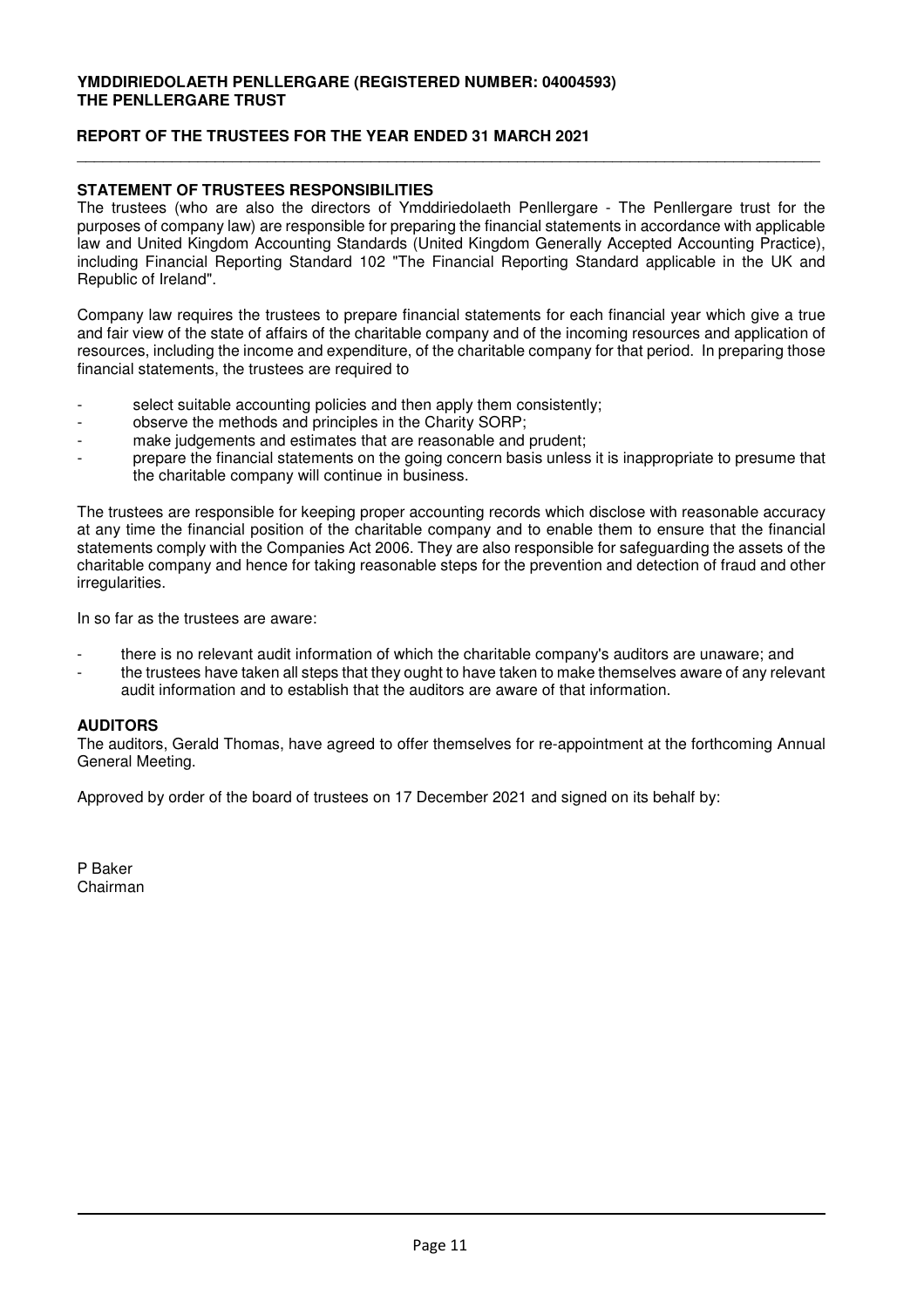# **Opinion**

We have audited the financial statements of Ymddiriedolaeth Penllergare - The Penllergare Trust (the 'charitable company') for the year ended 31 March 2021 which comprise the Statement of Financial Activities, the Balance Sheet, the Cash Flow Statement and notes to the financial statements, including a summary of significant accounting policies. The financial reporting framework that has been applied in their preparation is applicable law and United Kingdom Accounting Standards (United Kingdom Generally Accepted Accounting Practice), including Financial Reporting Standard 102 'The Financial Reporting Standard applicable in the UK and Republic of Ireland'.

In our opinion the financial statements:

- give a true and fair view of the state of the charitable company's affairs as at 31 March 2021 and of its incoming resources and application of resources, including its income and expenditure, for the year then ended;
- have been properly prepared in accordance with United Kingdom Generally Accepted Accounting Practice, including Financial Reporting Standard 102 'The Financial Reporting Standard applicable in the UK and Republic of Ireland'; and
- have been prepared in accordance with the requirements of the Companies Act 2006.

### **Basis for opinion**

We conducted our audit in accordance with International Standards on Auditing (UK) (ISAs (UK)) and applicable law. Our responsibilities under those standards are further described in the Auditors' responsibilities for the audit of the financial statements section of our report. We are independent of the charitable company in accordance with the ethical requirements that are relevant to our audit of the financial statements in the UK, including the FRC's Ethical Standard, and we have fulfilled our other ethical responsibilities in accordance with these requirements. We believe that the audit evidence we have obtained is sufficient and appropriate to provide a basis for our opinion.

#### **Conclusions relating to going concern**

In auditing the financial statements, we have concluded that the trustees' use of the going concern basis of accounting in the preparation of the financial statements is appropriate.

Based on the work we have performed, we have not identified any material uncertainties relating to events or conditions that, individually or collectively, may cast significant doubt on the charitable company's ability to continue as a going concern for a period of at least twelve months from when the financial statements are authorised for issue.

Our responsibilities and the responsibilities of the trustees with respect to going concern are described in the relevant sections of this report.

#### **Other information**

The trustees are responsible for the other information. The other information comprises the information included in the Annual Report, other than the financial statements and our Report of the Independent Auditors thereon.

Our opinion on the financial statements does not cover the other information and, except to the extent otherwise explicitly stated in our report, we do not express any form of assurance conclusion thereon.

In connection with our audit of the financial statements, our responsibility is to read the other information and, in doing so, consider whether the other information is materially inconsistent with the financial statements or our knowledge obtained in the audit or otherwise appears to be materially misstated. If we identify such material inconsistencies or apparent material misstatements, we are required to determine whether this gives rise to a material misstatement in the financial statements themselves. If, based on the work we have performed, we conclude that there is a material misstatement of this other information, we are required to report that fact. We have nothing to report in this regard.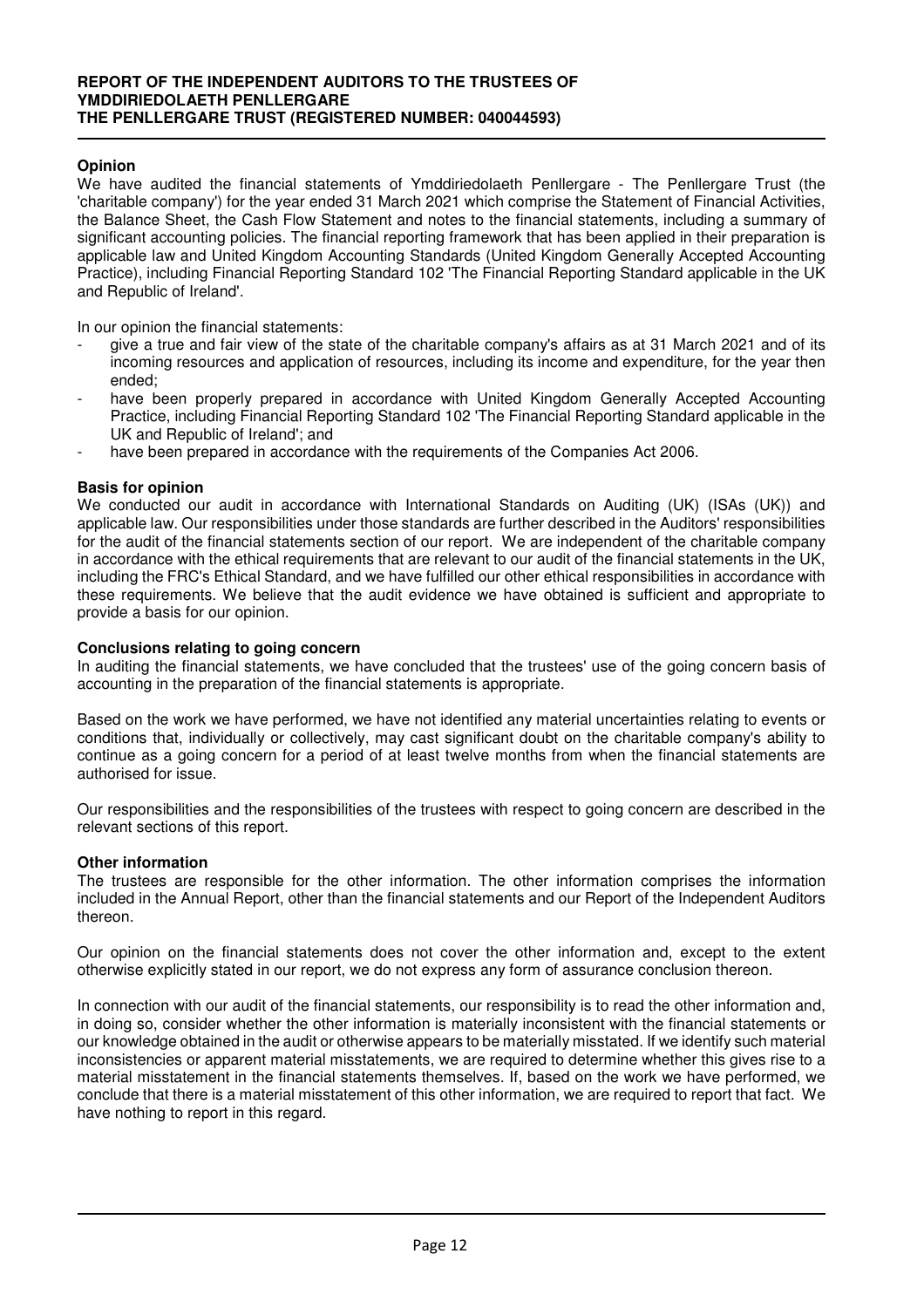# **Matters on which we are required to report by exception**

We have nothing to report in respect of the following matters where the Charities (Accounts and Reports) Regulations 2008 requires us to report to you if, in our opinion:

- the information given in the Report of the Trustees is inconsistent in any material respect with the financial statements; or
- the charitable company has not kept adequate accounting records; or
- the financial statements are not in agreement with the accounting records and returns; or
- we have not received all the information and explanations we require for our audit.

### **Responsibilities of trustees**

As explained more fully in the Statement of Trustees' Responsibilities, the trustees (who are also the directors of the charitable company for the purposes of company law) are responsible for the preparation of the financial statements and for being satisfied that they give a true and fair view, and for such internal control as the trustees determine is necessary to enable the preparation of financial statements that are free from material misstatement, whether due to fraud or error.

In preparing the financial statements, the trustees are responsible for assessing the charitable company's ability to continue as a going concern, disclosing, as applicable, matters related to going concern and using the going concern basis of accounting unless the trustees either intend to liquidate the charitable company or to cease operations, or have no realistic alternative but to do so.

### **Our responsibilities for the audit of the financial statements**

We have been appointed as auditors under Section 144 of the Charities Act 2011 and report in accordance with the Act and relevant regulations made or having effect thereunder.

Our objectives are to obtain reasonable assurance about whether the financial statements as a whole are free from material misstatement, whether due to fraud or error, and to issue a Report of the Independent Auditors that includes our opinion. Reasonable assurance is a high level of assurance, but is not a guarantee that an audit conducted in accordance with ISAs (UK) will always detect a material misstatement when it exists. Misstatements can arise from fraud or error and are considered material if, individually or in the aggregate, they could reasonably be expected to influence the economic decisions of users taken on the basis of these financial statements.

Irregularities, including fraud, are instances of non-compliance with laws and regulations. We design procedures in line with our responsibilities, outlined above, to detect material misstatements in respect of irregularities, including fraud. The extent to which our procedures are capable of detecting irregularities, including fraud is detailed below.

#### **Detecting Irregularities**

The objectives of our audit in relation to fraud are as follows:

- To identify and assess the risks of material mis-statement of the financial statements due to fraud;
- To obtain sufficient appropriate audit evidence regarding the assessed risks of material misstatement due to fraud, through designing and implementing appropriate responses;
- And to respond appropriately to fraud or suspected fraud identified during the audit.

However, the primary responsibility for the prevention and detection of fraud rests with both those charged with governance of the entity and management.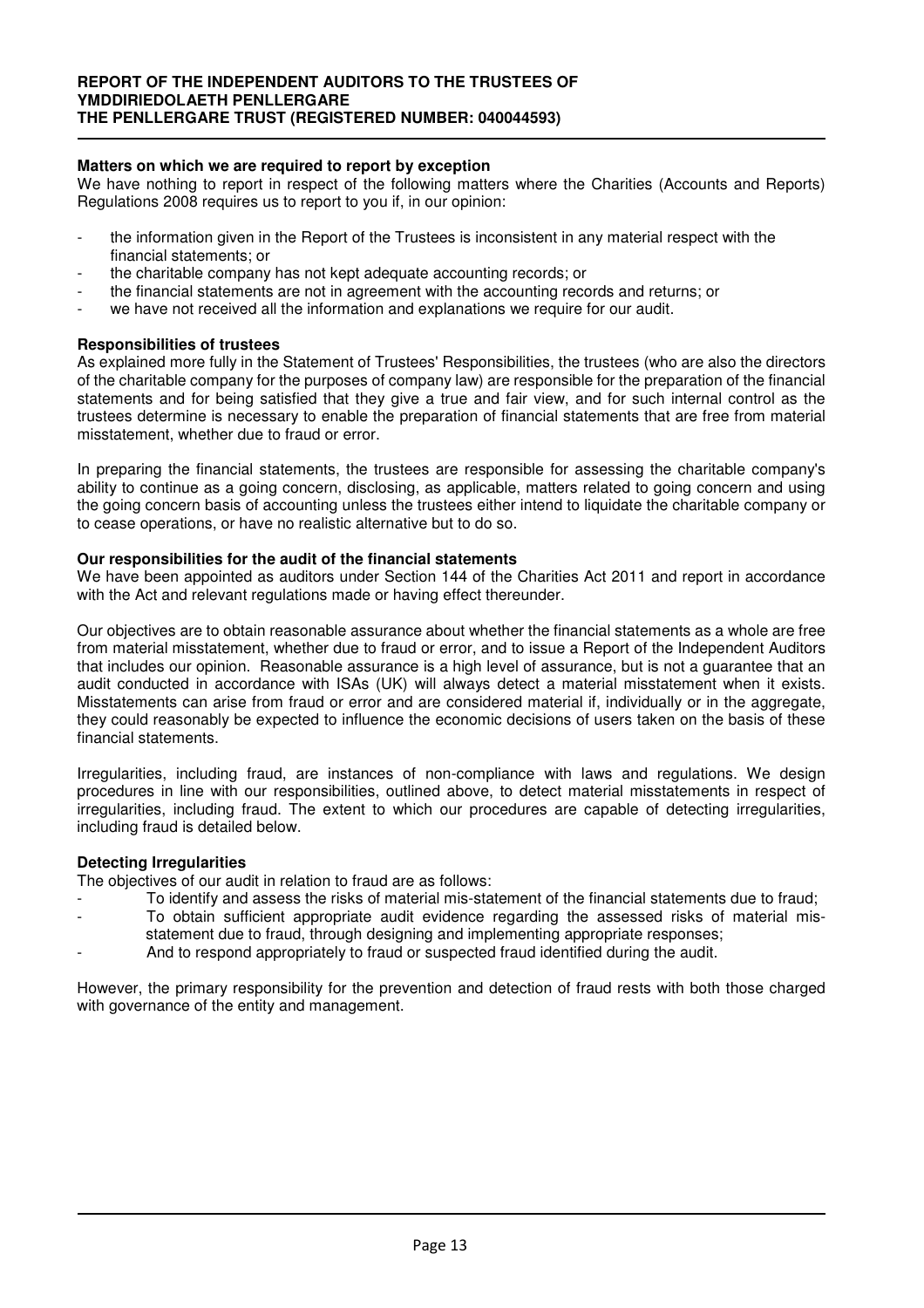#### **Auditor's approach to assessing the risks of material mis-statement due to irregularities, including fraud**

We obtained an understanding of the legal and regulatory frameworks that are applicable to the entity and determined that the most significant frameworks which are directly relevant to specific assertions in the financial statements are those that relate to the reporting framework (FRS 102, Charity SORP and Companies Act 2006) and the relevant tax compliance regulations in the UK.

We assessed the risks of material misstatement in respect of fraud and considered the extent to which noncompliance with laws and regulations might have a material effect on the financial statements.

### **Audit procedures designed to respond to the risks of non-compliance with laws and regulations**

Based on the results of our risk assessment we designed our audit procedures to identify non-compliance with such laws and regulations identified above. We made enquiries of management to understand how the charity is complying with those frameworks.

Audit procedures performed by the engagement team also included a review of the financial statements disclosures to underlying supporting documentation.

# **Audit procedures designed to respond to the risks of fraud**

We assessed the susceptibility of the company's financial statements to material mis-statement, including how fraud might occur by meeting with management to understand where they considered there was susceptibility to fraud.

Based on the results of our risk assessment we designed our audit procedures to identify and to address material misstatements in relation to fraud.

The COVID-19 working environment increases the inherent risk of fraud. Our audit procedures have been tailored to address this risk, with areas of audit focus identified as:

- Going concern risk;
- Government supports schemes fraudulently being claimed;
- Potentially more opportunities for fraud with more remote working;

As well as adopting an attitude of professional scepticism, we have obtained information for use in identifying the risk of fraud when performing risk assessment procedures, and performed the following procedures in light of the risk of fraud:

- Discussion amongst the engagement team regarding the susceptibility of the client to fraud;
- Consider the risk of fraud when documenting and testing internal controls;
- Enquiring of management how they: assess the risk of fraud; identify and respond to the risks of fraud; and
- Enquiring of management whether they have any knowledge of actual or suspected frauds;

#### **Management override of controls**

We considered the risk of fraud through management override and, in response, we incorporated testing of manual journal entries into our audit approach. The audit engagement team performed journal entry testing using a risk-based approach and evaluating whether there was evidence of bias, with a focus on any journals indicating large or unusual transactions based on our understanding of the charity.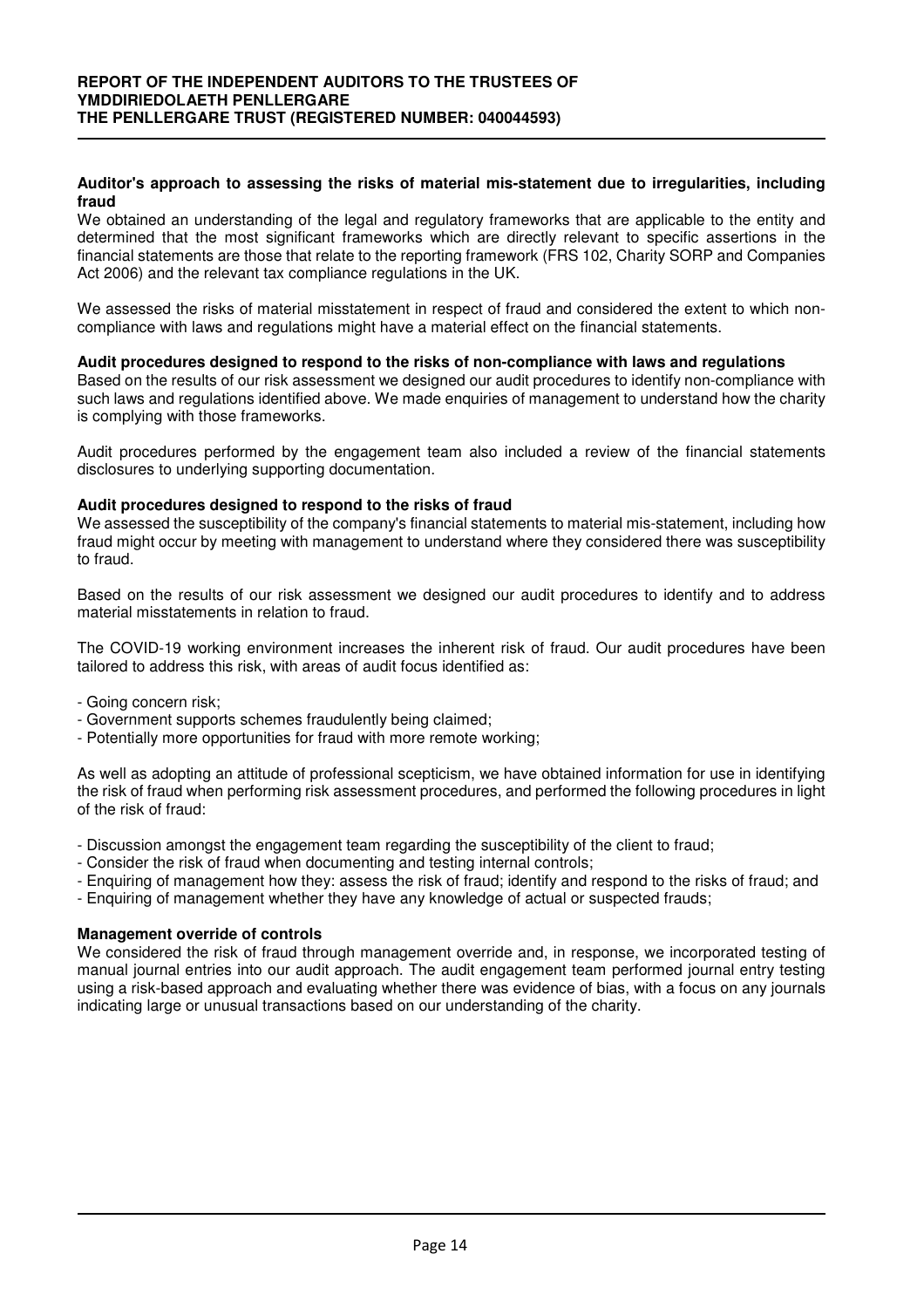# **Considerations around likelihood of detection**

However, owing to the inherent limitations of an audit, there is an unavoidable risk that we may not have detected some material mis-statements in the financial statements, even though we have properly planned and performed our audit in accordance with auditing standards. For example, the further removed noncompliance with laws and regulations (irregularities) is from the events and transactions reflected in the financial statements, the less likely the inherently limited procedures required by auditing standards would identify it. In addition, as with any audit, there remained a higher risk of non-detection of irregularities, as these may involve collusion, forgery, intentional omissions, misrepresentations, or the override of internal controls. We are not responsible for preventing non-compliance and cannot be expected to detect non-compliance with all laws and regulations.

A further description of our responsibilities for the audit of the financial statements is located on the Financial Reporting Council's website at www.frc.org.uk/auditorsresponsibilities. This description forms part of our Report of the Independent Auditors.

#### **Use of our report**

This report is made solely to the charitable company's trustees, as a body, in accordance with Part 4 of the Charities (Accounts and Reports) Regulations 2008. Our audit work has been undertaken so that we might state to the charitable company's trustees those matters we are required to state to them in an auditors' report and for no other purpose. To the fullest extent permitted by law, we do not accept or assume responsibility to anyone other than the charitable company and the charitable company's trustees as a body, for our audit work, for this report, or for the opinions we have formed.

For and on behalf of Gerald Thomas Chartered Accountants and Statutory Auditor Eligible to act as an auditor in terms of Section 1212 of the Companies Act 2006 3 New Mill Court Swansea Enterprise Park Swansea SA7 9FG

Date: 17 December 2021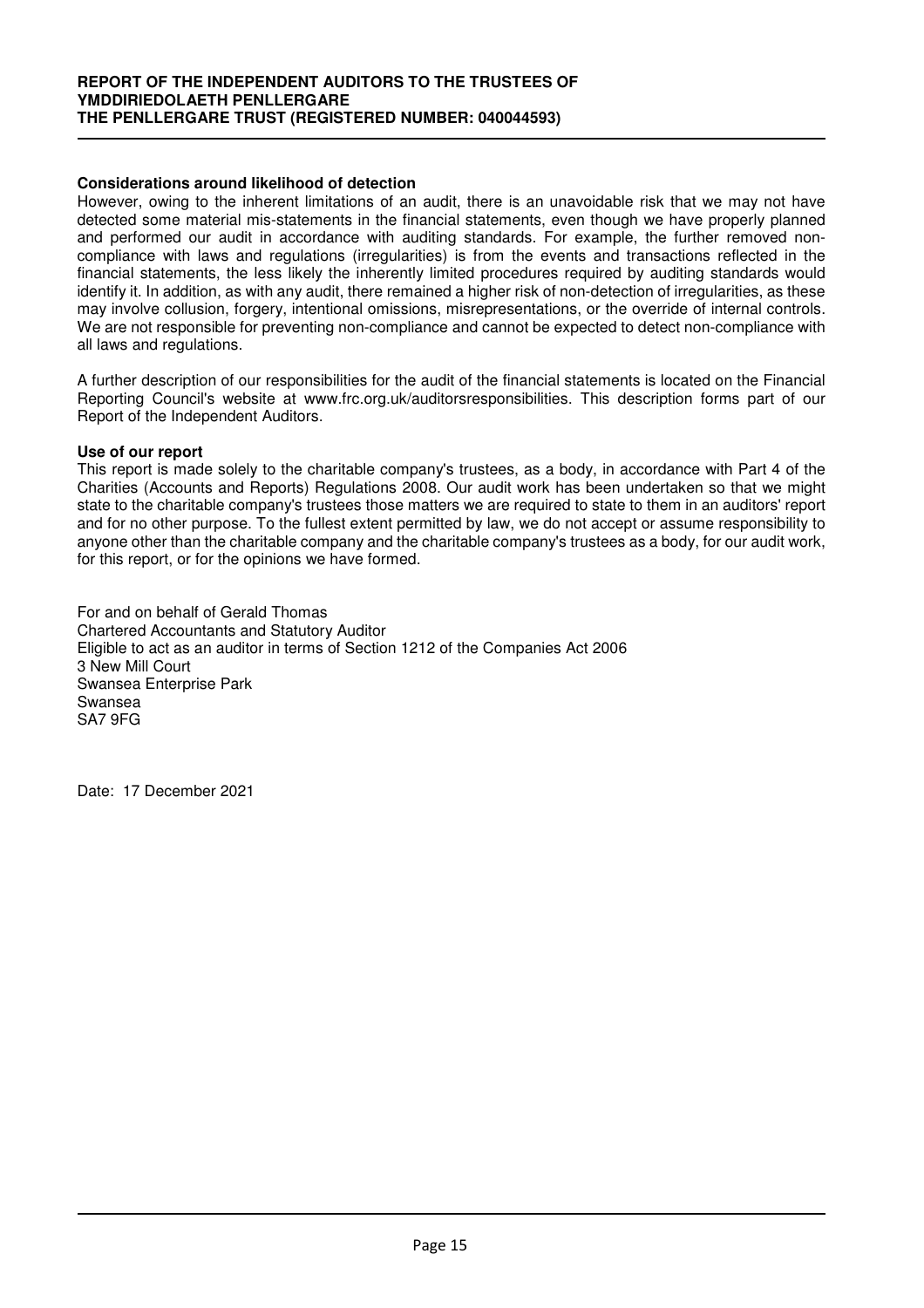#### **STATEMENT OF FINANCIAL ACTIVITIES (INCORPORATING AN INCOME AND EXPENDITURE ACCOUNT) FOR THE YEAR ENDED 31 MARCH 2021**

|                                    |                | Unrestricted<br>funds | Restricted<br>funds | 2021<br>Total<br>funds | 2020<br>Total<br>funds |
|------------------------------------|----------------|-----------------------|---------------------|------------------------|------------------------|
|                                    | <b>Notes</b>   | £                     | £                   | £                      | £                      |
| <b>INCOME AND ENDOWMENTS FROM:</b> |                |                       |                     |                        |                        |
| Donations and legacies             | 3              | 128,875               | 54,853              | 183,728                | 95,807                 |
| Charitable activities              | 4              |                       | 308,307             | 308,307                | 1,352,231              |
| Other trading activities           | 5              | 89,474                |                     | 89,474                 | 148,498                |
| Investments                        | 6              | 754                   |                     | 754                    | 1,803                  |
| <b>Other income</b>                | $\overline{7}$ | 13,244                |                     | 13,244                 | 16,832                 |
| <b>Total income and endowments</b> |                | 232,347               | 363,160             | 595,507                | 1,615,171              |
| <b>EXPENDITURE ON:</b>             |                |                       |                     |                        |                        |
| Fundraising activities             | 9              | 81,693                |                     | 81,693                 | 103,834                |
| Charitable activities              | 10             | 90,091                | 245,795             | 335,886                | 306,961                |
| <b>Total expenditure</b>           |                | 171,784               | 245,795             | 417,579                | 410,795                |
| <b>NET INCOME/(EXPENDITURE)</b>    | 8              | 60,563                | 117,365             | 177,928                | 1,204,376              |
| <b>TRANSFERS BETWEEN FUNDS</b>     | 28             | (22, 641)             | 22,641              |                        |                        |
| <b>OTHER GAINS AND LOSSES</b>      | 28             |                       | (26, 630)           | (26, 630)              |                        |
|                                    |                |                       |                     |                        |                        |
| <b>NET MOVEMENT IN FUNDS</b>       | 28             | 37,922                | 113,376             | 151,298                | 1,204,376              |
| <b>RECONCILIATION OF FUNDS:</b>    |                |                       |                     |                        |                        |
| Total funds brought forward        |                | 61,304                | 2,961,791           | 3,023,095              | 1,818,719              |
| <b>TOTAL FUNDS CARRIED FORWARD</b> |                | 99,226                | 3,075,167           | 3,174,393              | 3,023,095              |

The statement of financial activities includes all gains and losses recognised in the year and all income and expenditure derive from continuing activities. The statement of financial activities also complies with the requirements for an income and expenditure account under the Companies Act 2006.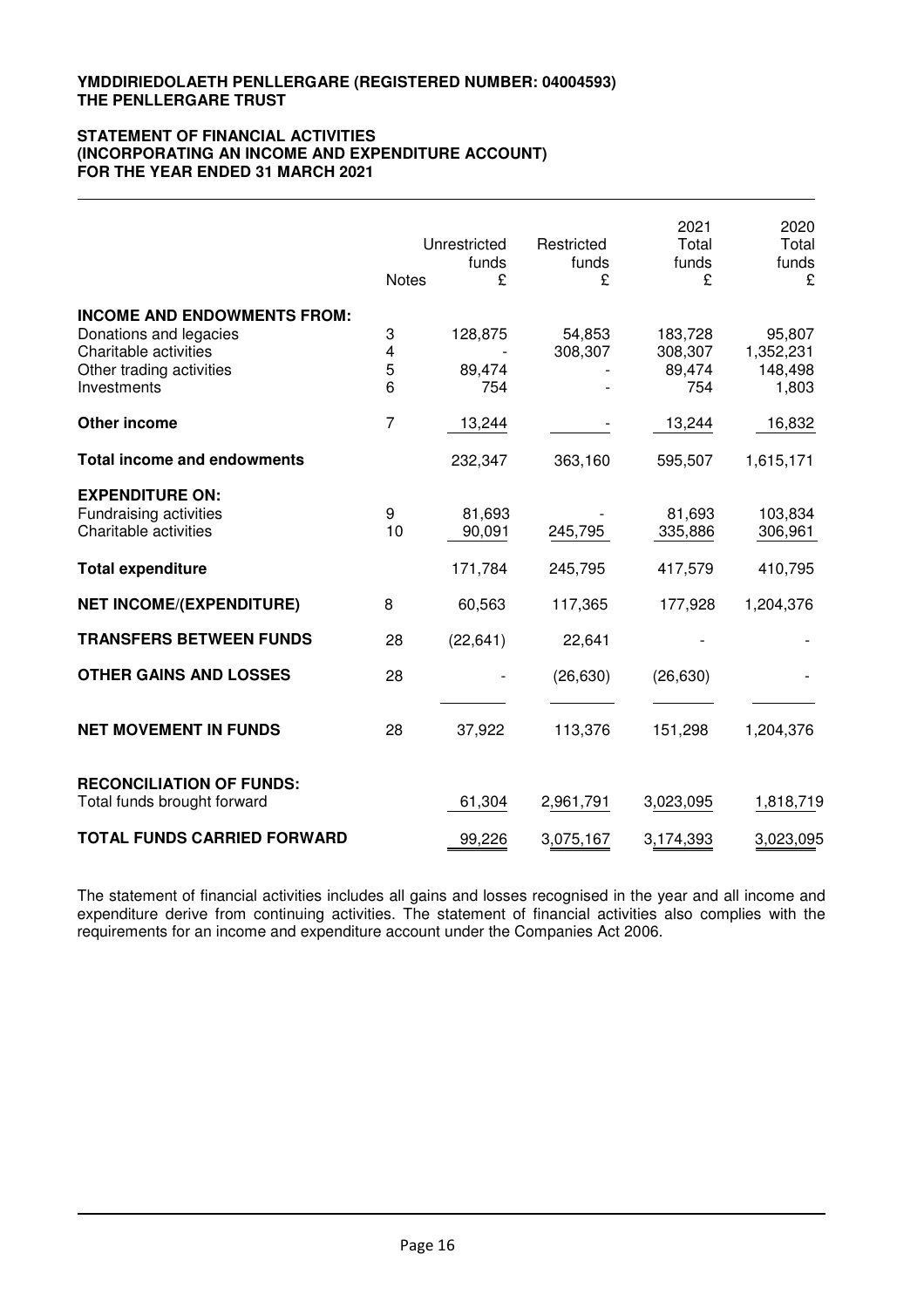# **BALANCE SHEET**

**AT 31 MARCH 2021**

|                                                                                            | <b>Notes</b>   | Unrestricted<br>funds<br>£            | Restricted<br>funds<br>£                    | 2021<br>Total<br>funds<br>£                 | 2020<br>Total<br>funds<br>£                 |
|--------------------------------------------------------------------------------------------|----------------|---------------------------------------|---------------------------------------------|---------------------------------------------|---------------------------------------------|
| <b>FIXED ASSETS</b><br>Tangible assets<br>Heritage assets<br>Programme related investments | 17<br>18<br>19 | 2,373<br>2,373                        | 1,164,401<br>398,247<br>37,500<br>1,600,148 | 1,166,774<br>398,247<br>37,500<br>1,602,521 | 1,214,609<br>399,975<br>50,000<br>1,664,584 |
| <b>CURRENT ASSETS</b><br><b>Stocks</b><br><b>Debtors</b><br>Cash at bank                   | 20             | 1,646<br>34,740<br>105,413<br>141,799 | 1,600,441<br>175,639<br>1,776,080           | 1,646<br>1,635,181<br>281,052<br>1,917,879  | 1,778<br>1,520,332<br>253,740<br>1,775,850  |
| <b>CREDITORS</b><br>Amounts falling due within one year                                    | 22             | (44, 946)                             | (24, 320)                                   | (69, 266)                                   | (58, 706)                                   |
| <b>NET CURRENT ASSETS</b>                                                                  |                | 96,853                                | 1,751,760                                   | 1,848,613                                   | 1,717,144                                   |
| TOTAL ASSETS LESS CURRENT<br><b>LIABILITIES</b>                                            |                | 99,226                                | 3,351,908                                   | 3,451,134                                   | 3,381,728                                   |
| <b>CREDITORS</b><br>Amounts falling due after more than one year 23                        |                |                                       | (11, 326)                                   | (11, 326)                                   | (22, 644)                                   |
| <b>ACCRUALS AND DEFERRED INCOME</b>                                                        | 25             |                                       | (265, 415)                                  | (265, 415)                                  | (335, 989)                                  |
| <b>NET ASSETS</b>                                                                          |                | 99,226                                | 3,125,167                                   | 3,174,393                                   | 3,023,095                                   |
| <b>FUNDS</b><br>Unrestricted funds<br><b>Restricted funds</b>                              | 28             | 99,226                                | 3,075,167                                   | 99,226<br>3,075,167                         | 61,304<br>2,961,791                         |
| <b>TOTAL FUNDS</b>                                                                         |                | 99,226                                | 3,075,167                                   | 3,174,393                                   | 3,023,095                                   |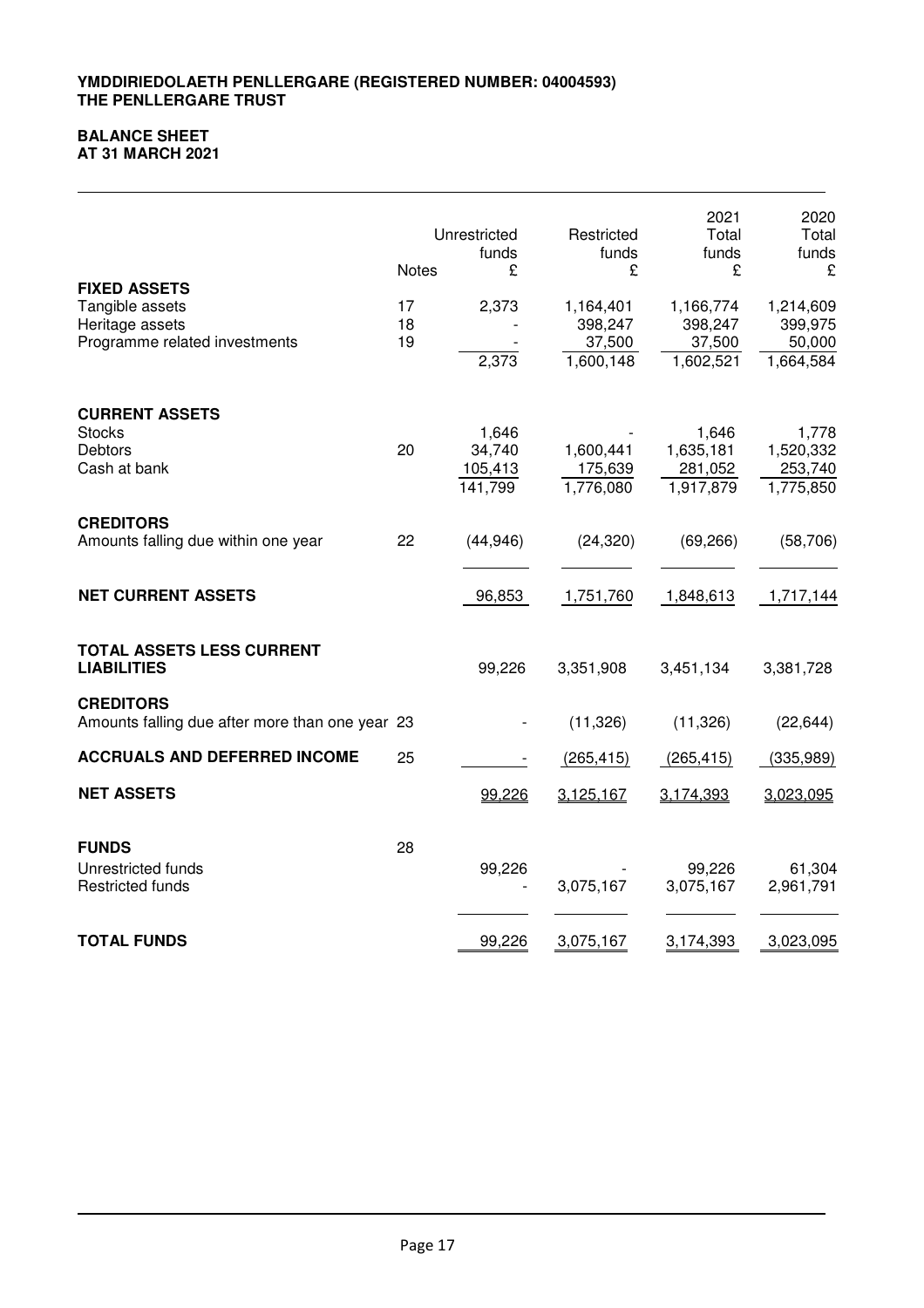### **BALANCE SHEET - CONTINUED AT 31 MARCH 2021**

The charitable company is entitled to exemption from audit under Section 477 of the Companies Act 2006 for the year ended 31 March 2021, although an audit has been carried out under Section 144 of the Charities Act 2011.

The members have not deposited notice, pursuant to Section 476 of the Companies Act 2006 requiring an audit of these financial statements.

The Trustees acknowledge their responsibilities for: -

- (a) ensuring that the charitable company keeps accounting records that comply with Sections 386 and 387 of the Companies Act 2006 and
- (b) preparing financial statements which give a true and fair view of the state of affairs of the charitable company as at the end of each financial year and of its surplus or deficit for each financial year in accordance with the requirements of Sections 394 and 395 and which otherwise comply with the requirements of the Companies Act 2006 relating to financial statements, so far as applicable to the charitable company.

These financial statements have been audited under the requirements of Section 145 of the Charities Act 2011.

These financial statements have been prepared in accordance with the provisions applicable to charitable companies subject to the small companies' regime.

The financial statements were approved by the Board of Trustees on 17 December 2021 and were signed on its behalf by:

P Baker – Chairman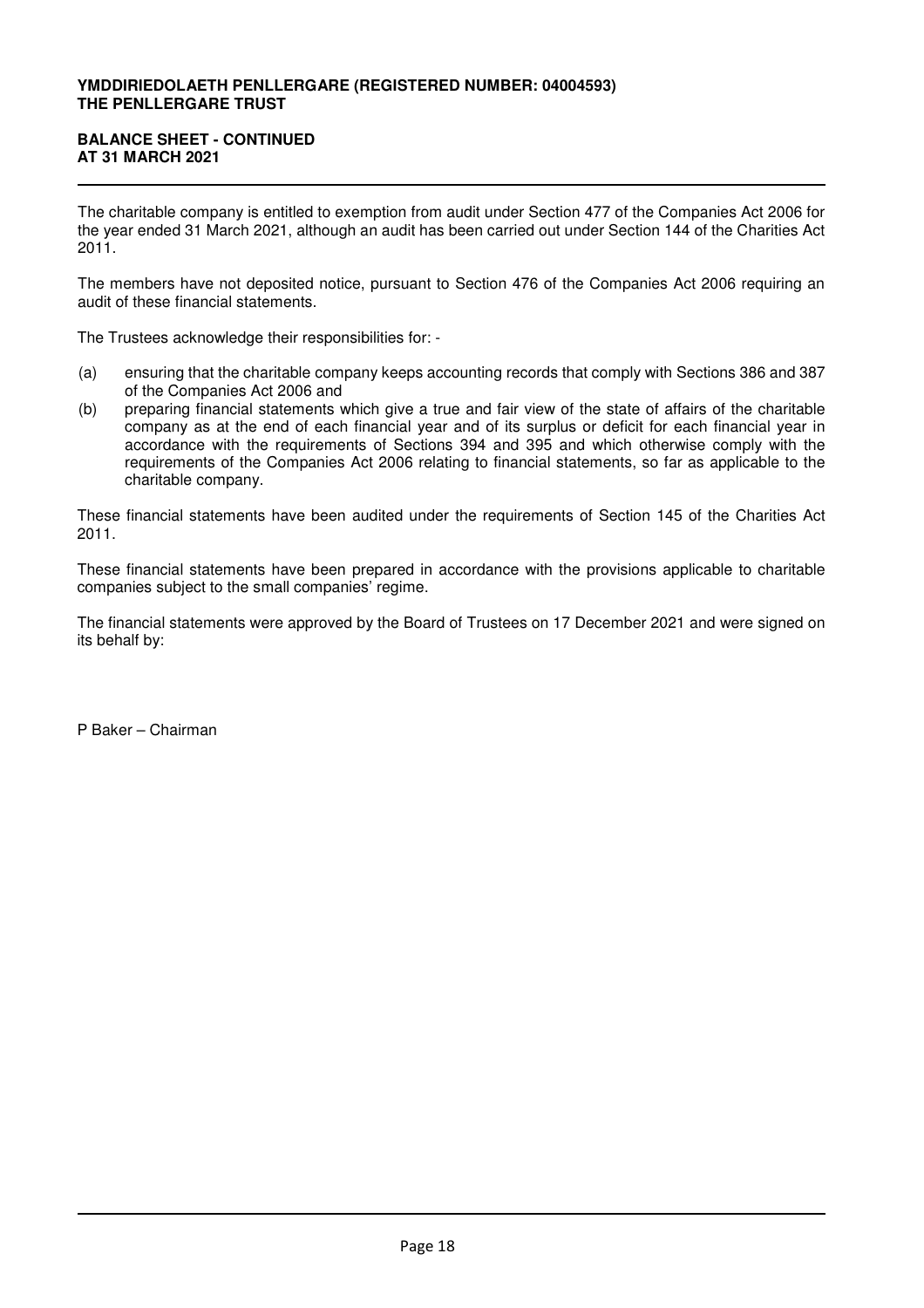# **CASH FLOW STATEMENT FOR THE YEAR ENDED 31 MARCH 2021**

|                                                                                                                                                                                               | <b>Notes</b> | 2021<br>£                               | 2020<br>£                       |
|-----------------------------------------------------------------------------------------------------------------------------------------------------------------------------------------------|--------------|-----------------------------------------|---------------------------------|
| Cash flows from operating activities<br>Cash generated from operations<br>Interest paid                                                                                                       | 1            | 87,543<br>(1, 454)                      | 222,559<br>(1,745)              |
| Net cash provided by operating activities                                                                                                                                                     |              | 86,089                                  | 220,814                         |
| Cash flows from investing activities<br>Purchase of tangible fixed assets<br>Proceeds from disposal of investment<br>Interest received<br>Net cash (used in)/provided by investing activities |              | (66, 773)<br>12,500<br>754<br>(53, 519) | (64, 022)<br>1,803<br>(62, 219) |
| Cash flows from financing activities<br>Loan drawn<br>Loan repayments                                                                                                                         |              | 6,203<br>(11, 461)                      | (15, 326)                       |
| Net cash (used in)/provided by financing activities                                                                                                                                           |              | (5,258)                                 | (15, 326)                       |
| Change in cash and cash equivalents<br>in the reporting period<br>Cash and cash equivalents at the<br>beginning of the reporting period                                                       | 2            | 27,312<br>253,740                       | 143,269<br>110,471              |
| Cash and cash equivalents at the end<br>of the reporting period                                                                                                                               | 2            | 281,052                                 | 253,740                         |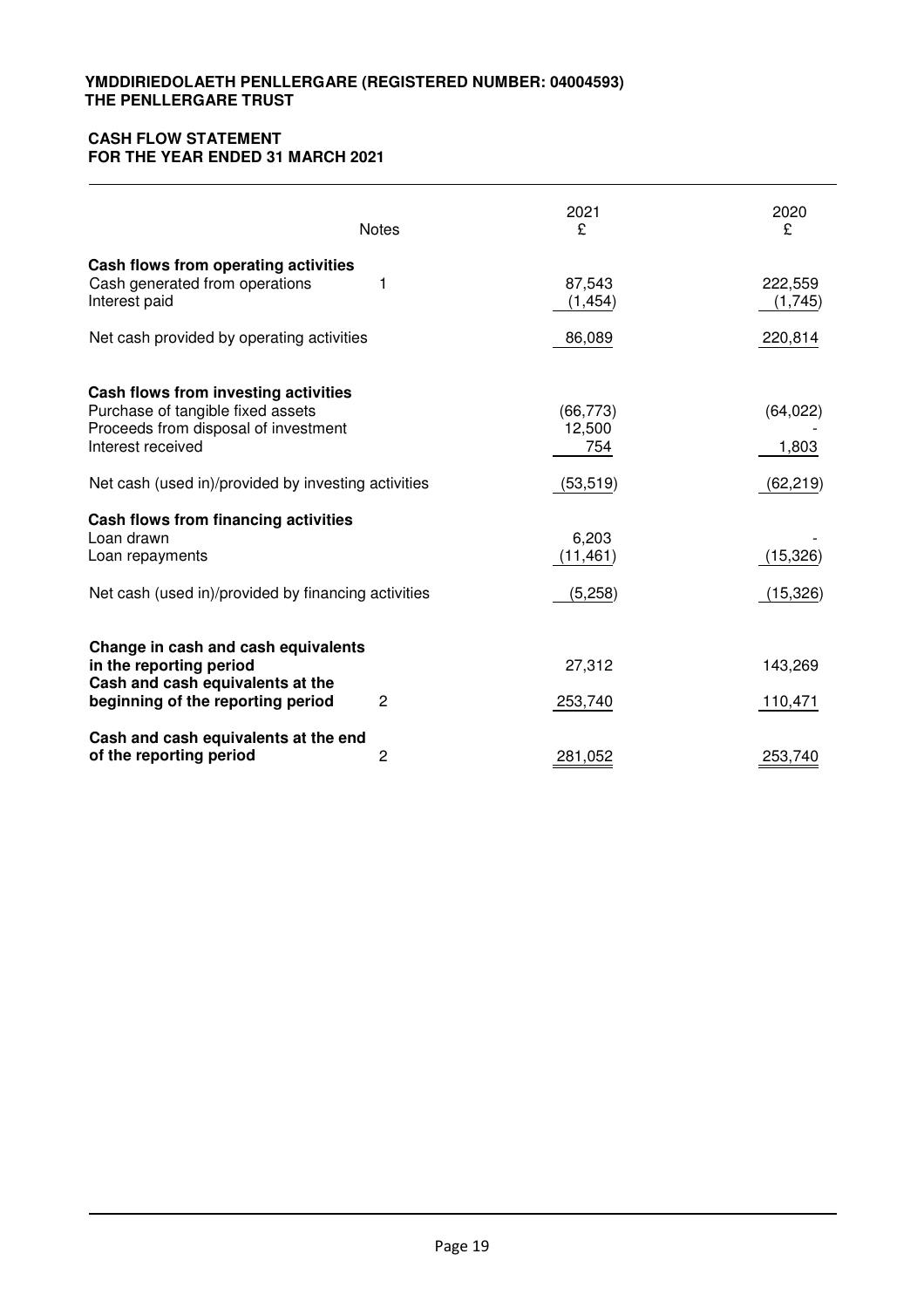#### **NOTES TO THE CASH FLOW STATEMENT FOR THE YEAR ENDED 31 MARCH 2021**

# **1. RECONCILIATION OF NET (EXPENDITURE)/INCOME TO NET CASH FLOW FROM OPERATING ACTIVITIES**

|                                                               | 2021       | 2020        |
|---------------------------------------------------------------|------------|-------------|
|                                                               | £          | £           |
| Net (expenditure)/income for the reporting period (as per the |            |             |
| <b>Statement of Financial Activities)</b>                     | 151.298    | 1,204,376   |
| <b>Adjustments for:</b>                                       |            |             |
| Depreciation charges                                          | 116,336    | 114,409     |
| Interest received                                             | (754)      | (1,803)     |
| Interest paid                                                 | 1.454      | 1,745       |
| Decrease/(increase) in stock                                  | 132        | (556)       |
| Decrease/(increase) in debtors                                | (114, 849) | (1,415,844) |
| Increase/(decrease) in creditors                              | 4,500      | 22,243      |
| Increase/(decrease) in deferred income                        | (70,574)   | 297,989     |
| Net cash provided by operations                               | 87.543     | 222.559     |

# **2. ANALYSIS OF CASH AND CASH EQUIVALENTS**

|                                 | 2021    | 2020    |
|---------------------------------|---------|---------|
|                                 | c       | ç       |
| Cash at bank                    | 281,052 | 253,740 |
|                                 |         |         |
| Total cash and cash equivalents | 281,052 | 253,740 |

# 3. **ANALYSIS OF CHANGES IN NET DEBT**

|                                                                                                   | At 1/4/20                       | Cash flows      | Other Non-<br>cash changes | At 31/3/21                       |
|---------------------------------------------------------------------------------------------------|---------------------------------|-----------------|----------------------------|----------------------------------|
|                                                                                                   | £                               | £               | £                          | £                                |
| Cash at bank and in hand<br>Loans falling due within one year<br>Loans falling due after one year | 253,740<br>(9,000)<br>(22, 644) | 27,312<br>5,258 | (11, 318)<br>11,318        | 281,052<br>(15,060)<br>(11, 326) |
| Total                                                                                             | 222,096                         | 32,570          |                            | 254,666                          |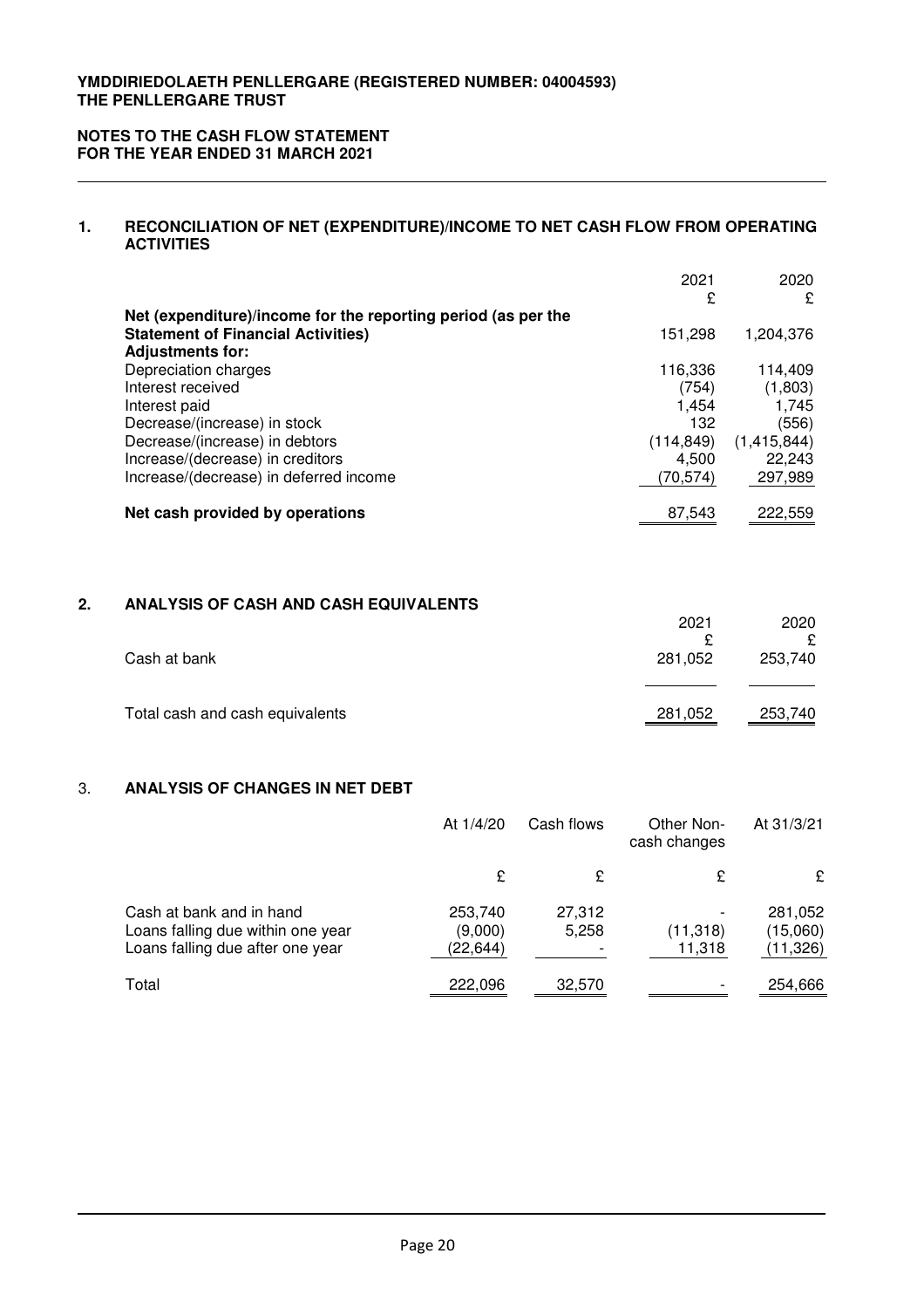#### **1. STATUTORY INFORMATION**

The Penllergare Trust is a charitable company, limited by guarantee, registered in England & Wales. The charitable company's registered number and registered office address can be found in the Trustees' Report.

#### **2. ACCOUNTING POLICIES**

#### **Basis of preparation**

The financial statements of the charitable company, which is a public benefit entity under FRS 102, have been prepared in accordance with the Charities SORP (FRS 102) 'Accounting and Reporting by Charities: Statement of Recommended Practice applicable to charities preparing their accounts in accordance with the Financial Reporting Standard applicable in the UK and Republic of Ireland (FRS 102) (effective 1 January 2019)', Financial Reporting Standard 102 'The Financial Reporting Standard applicable in the UK and Republic of Ireland' and the Companies Act 2006. The financial statements have been prepared under the historical cost convention, with the exception of investments which are included at market value, as modified by the revaluation of certain assets.

The charitable company's functional and presentational currency is the pound sterling  $(\mathfrak{L})$  and balances are rounded to the nearest £1.

#### **Going concern**

A significant proportion of the charity's income is by way of grants. The charity has net current assets at the balance sheet date and has a surplus in the current year. Whilst the charity has been reliant to date on the continuing support of its grant funders, it has developed an ongoing revenue stream from the coffee shop, car park and Hydropower Scheme from 2014. The charity is reliant on these income streams, together with using existing cash reserves and approved grants to meet the current running costs of the charity for the next twelve months.

The pandemic has had an adverse impact during the period in relation to the income generated from the coffee shop and the car park. The Trust has taken all necessary action to react to the change in circumstances and has secured sufficient emergency grant funding and financial support to enable it to continue operating without any adverse impact on either its level of unrestricted reserves or its expected future financial plans.

The Trustees have a reasonable expectation that sufficient income together with grants will continue to be received to meet its expenses and future capital commitments and therefore the charity has adequate resources to continue in operational existence for the foreseeable future. Accordingly, the Trustees continue to adopt the going concern basis in preparing the financial statements.

#### **Income recognition**

All income is included on the Statement of Financial Activities when the charitable company is legally entitled to the income and the amount can be quantified with reasonable accuracy. Where grants are subject to performance related conditions, they are recognised in the Statement of Financial Activities based upon when the performance related conditions have been met, in line with the Statement of Recommended Practice: Accounting and Reporting by Charities. Donations are recognised either when received unless the charity has been notified in writing of both the amount and date of expected payment. Income from trading activities is recognised upon the delivery of goods and the provision of services. Interest on funds held on deposit is included when receivable and the amount can be measured reliably by the charity.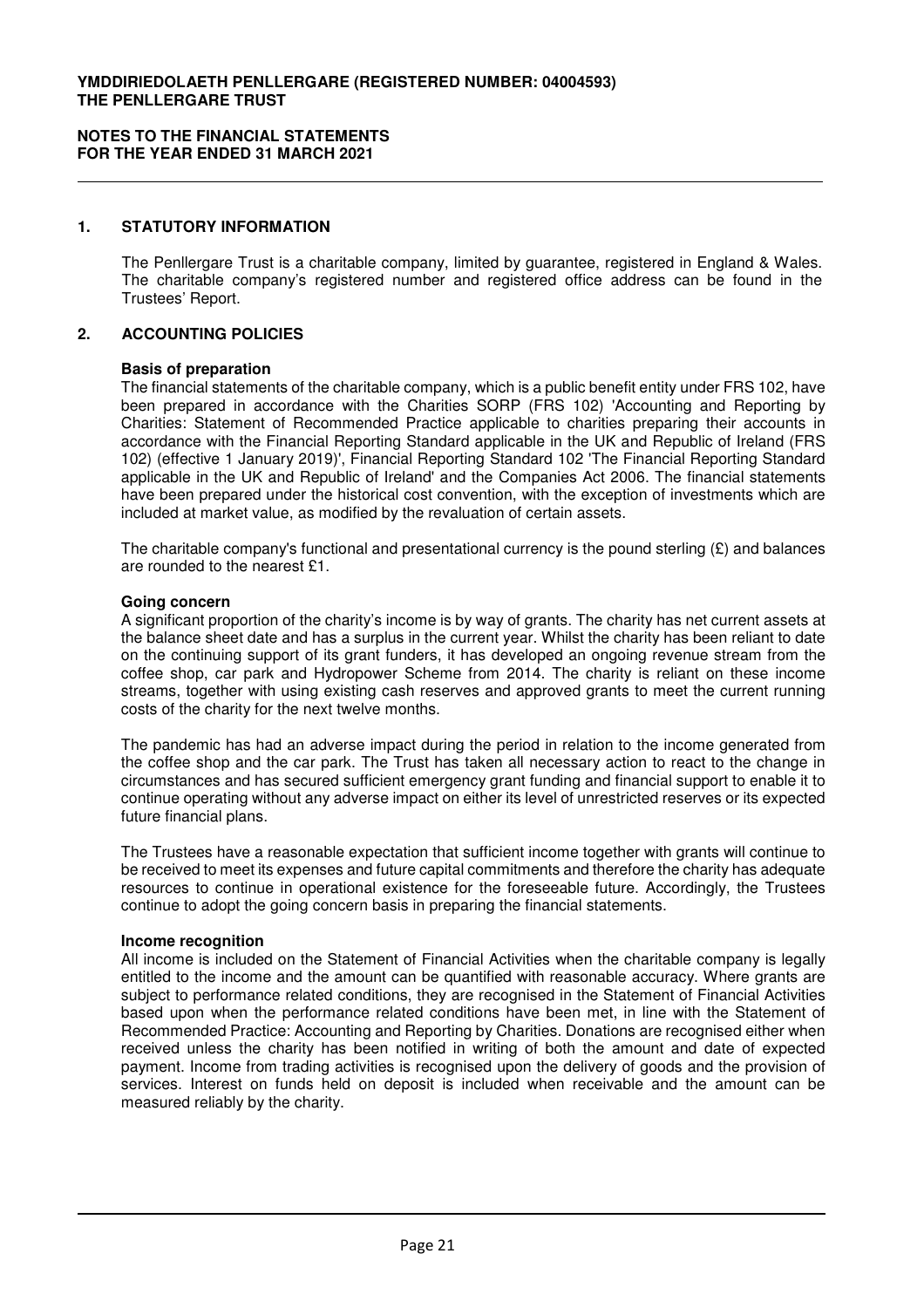# **2. ACCOUNTING POLICIES (continued)**

#### **Income recognition - continued**

Donated services and facilities are recognised as income and expenditure when the benefit to the charity can be reasonably quantified or measured and is considered material to the charity. The value of volunteers' time has not been recognised in the accounts.

#### **Expenditure recognition**

Liabilities are recognised as expenditure as soon as there is a legal or constructive obligation committing the charity to that expenditure, it is probable that settlement will be required and the amount of the obligation can be measured reliably.

All expenditure is accounted for on the accruals basis. All expenses including support costs are allocated to the applicable expenditure headings.

#### **Allocation and apportionment of costs**

Expenditure which is charged on an accrual's basis, is allocated between expenditure incurred directly in the effort to raise funds, expenditure incurred directly in the fulfilment of the charity's objectives, and expenditure incurred in the management and administration of the charity (governance costs and other expenditure). Due to the operations of the charity it was not considered appropriate to allocate expenditure based on activities as the park is considered a unified activity.

#### **Expenditure on raising funds**

The costs of raising funds consist of the running costs of the car park and coffee shop together with fundraising costs.

#### **Expenditure on charitable activities**

Costs of charitable expenditure include the costs of operating and the general maintenance of the park.

#### **Pension costs**

The charity operates a defined contribution pension scheme. The pension cost charge represents contributions payable by the charity to the fund, in accordance with the rules of the scheme.

#### **Other expenditure**

This consists of staff support costs and administrative expenses.

#### **Significant judgements and estimates**

In the application of the charity's accounting policies, the trustees are required to make judgements, estimates and assumptions about the carrying amounts of assets and liabilities that are not readily apparent from other sources. The estimates and associated assumptions are based on historical experience and other factors which are considered to be relevant. Actual results may differ from these estimates.

The estimates and underlying assumptions are reviewed on an ongoing basis. Revisions to accounting estimates are recognised in the period in which the estimate is revised if the revision only effects that period, or in the period of the revision and future periods if the revision affects both current and future periods.

The following are the critical judgements that the trustees have made in the process of applying the charity's accounting policies and that have the most significant effect on the amounts recognised in the financial statements.

#### Impairment of assets

Assets are assessed for indicators of impairment at each balance sheet date. If there is objective evidence of impairment, an impairment loss is recognised in the Statement of Financial Activities.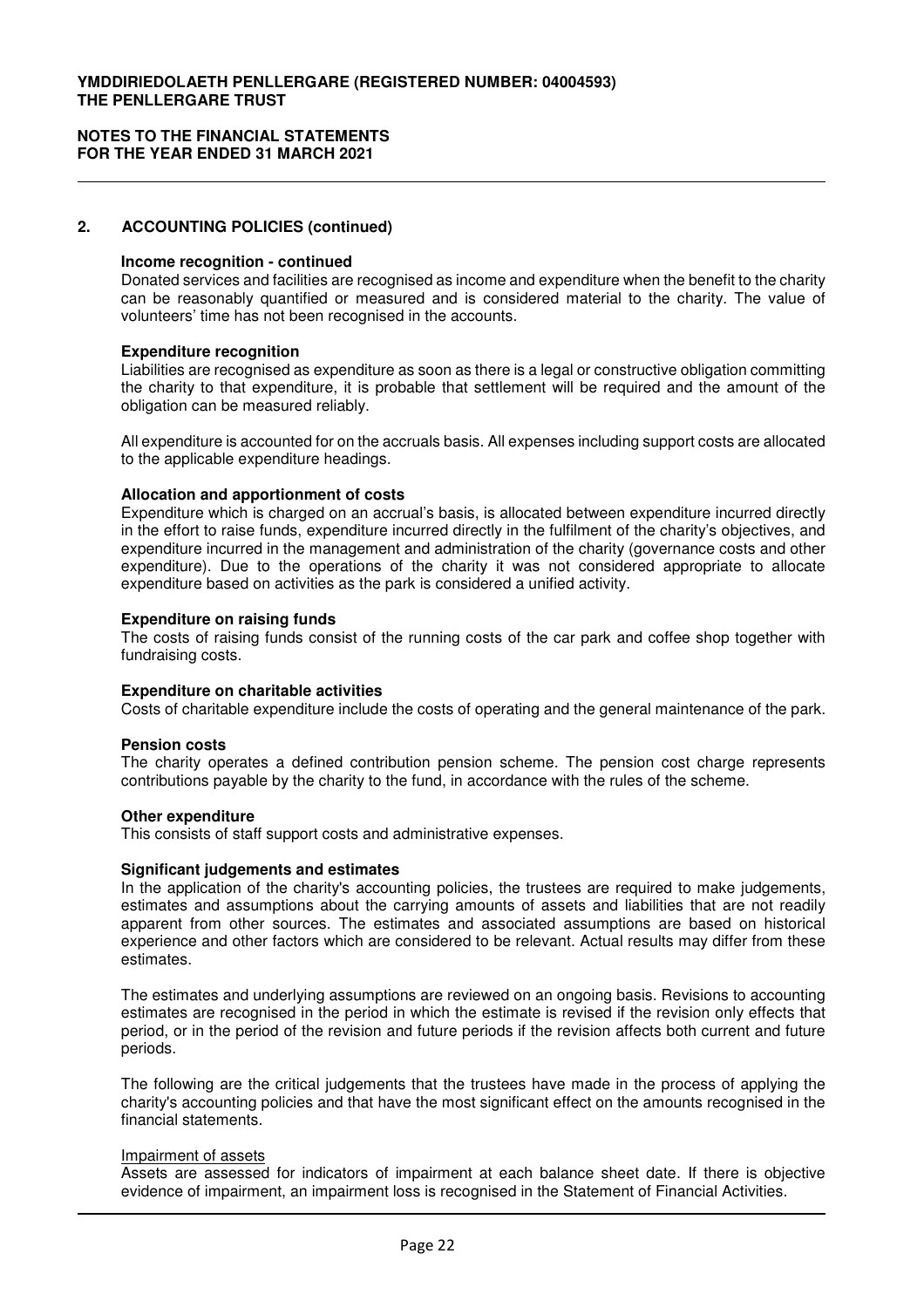#### **NOTES TO THE FINANCIAL STATEMENTS FOR THE YEAR ENDED 31 MARCH 2021**

# **2. ACCOUNTING POLICIES (continued)**

# **Significant judgements and estimates**

#### Provisions and contingencies

Provisions are recognised when the charity has a present obligation as a result of a past event and a reliable estimate can be made of a probable adverse outcome. Otherwise, material contingent liabilities are disclosed unless a transfer of economic benefits is considered remote. Contingent assets are only disclosed if an inflow of economic benefits is probable.

### Useful economic lives of tangible fixed assets

The annual depreciation charge for tangible fixed assets is sensitive to changes in the estimated useful economic lives of the assets. The useful economic lives are reassessed annually and are amended when necessary to reflect current estimates of economic utilisation and physical condition of the assets.

### **Financial instruments**

Basic financial assets, which include trade and other debtors and cash and bank balances, are initially measured at transaction price unless the arrangement constitutes a financing transaction, where the transaction is measured at the present value of the future receipts discounted at a market rate of interest.

Non-exchange transactions, such as grant debtors and deferred grants are recognised at the present value of the likely settlement amount. Any gains or losses arising from present value adjustments are recognised in the Statement of Financial Activities.

Basic financial liabilities, including trade and other creditors and loans, are initially recognised at transaction price unless the arrangement constitutes a financing transaction, where the debt instrument is measured at the present value of the future payments discounted at a market rate of interest.

# **Tangible fixed assets**

Fixed assets costing £250 or more (including VAT) are capitalised and stated at cost less accumulated depreciation calculated so as to write off their cost less any residual value over their expected useful lives. Depreciation is provided at the following annual rates:

| Buildings – new constructions           | - straight line over 60 years              |
|-----------------------------------------|--------------------------------------------|
| Buildings – other (including lakeworks) | - straight line over 15 years              |
| <b>Fixtures and fittings</b>            | - straight line over 15 years              |
| Plant and machinery                     | - long life – straight line over 15 years  |
| Plant and machinery                     | - medium life - straight line over 5 years |
| Plant and machinery                     | - short life - 33% per annum               |
| Long leasehold                          | - over the term of the lease               |

Tangible fixed assets under construction are not depreciated.

#### **Heritage assets**

The acquisition of heritage assets relates to the reconstruction, restoration, preservation, conservation and educational objectives of the Trust, and in particular, the cultural landscape of Penllergare. The completed heritage assets include the Llewelyn Bridge and the Observatory.

The Llewelyn Bridge is a new structure on the site of an old stone bridge which existed on this site in the early 19th century and was incorporated into the landscape design conceived and implemented by John Dillwyn Llewelyn (JDL) and his father, Lewis Weston Dillwyn. The bridge features in contemporary paintings and photographs by JDL and his family, and as such is an integral part of the art of the landscape designer, in the historic style of the romantic picturesque landscape movement which prevailed at the time. The new bridge has been designed to be in keeping with the historic designed landscape, which is the main heritage feature at Penllergare Valley Woods.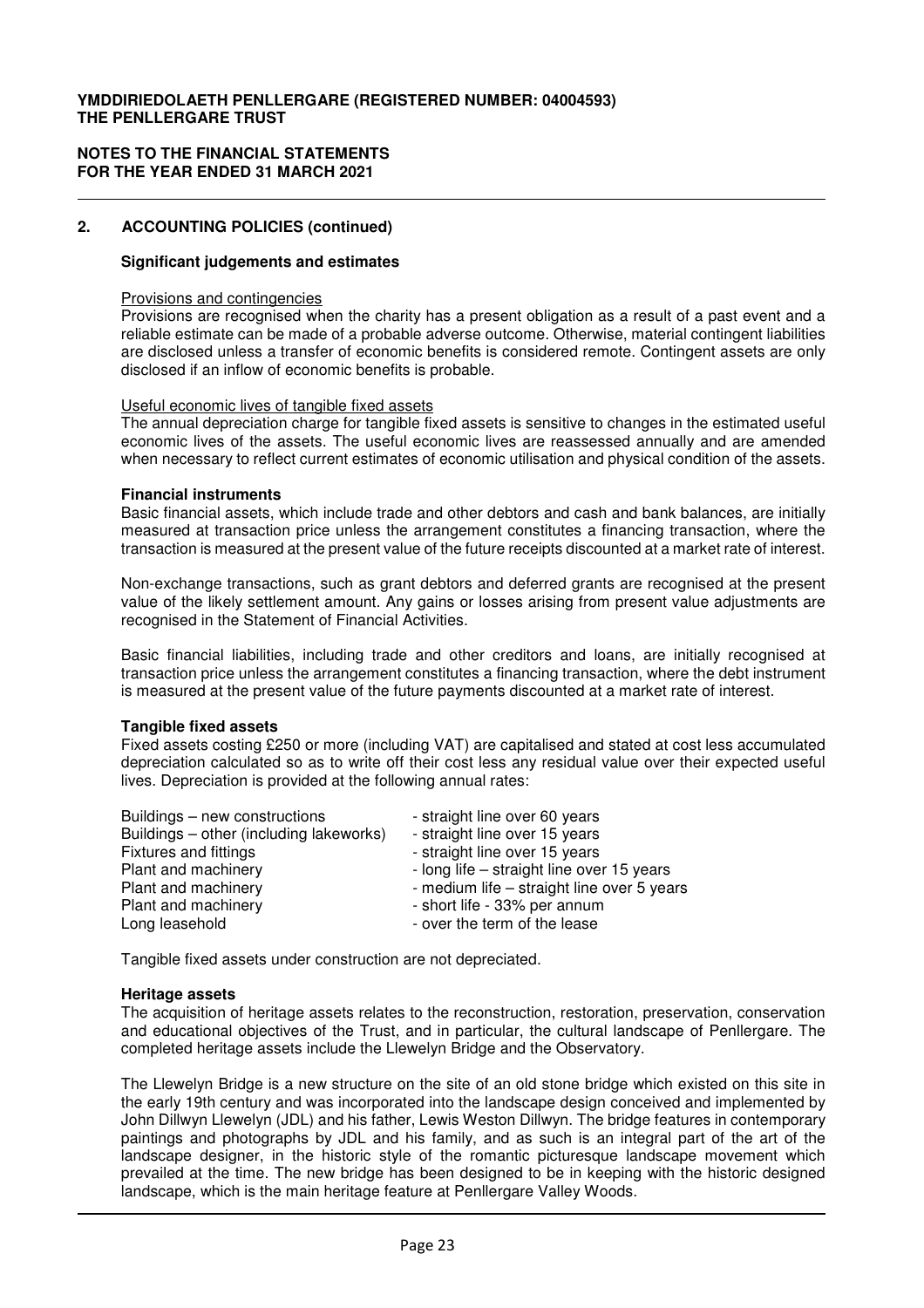#### **NOTES TO THE FINANCIAL STATEMENTS FOR THE YEAR ENDED 31 MARCH 2021**

# **2. ACCOUNTING POLICIES (continued)**

#### **Heritage assets**

The Observatory is the only part of the original mansion house which is still standing. It was built in 1851 by JDL to further his interest in astronomy. It is a Scheduled Ancient Monument and of major historic significance as some of the earliest photographs of the moon were taken there.

The heritage assets also include the Vinery, Orchid House and Walled Garden which are all assets under construction. The charity plans to repair and conserve the Walled Gardens, conserve the Orchid House including its waterfall and pond and to restore the historic Vinery located within the Walled Gardens.

Heritage assets are capitalised and stated at cost less accumulated depreciation calculated so as to write off their cost less any residual value over their expected useful lives. Depreciation is provided at the following annual rates:

Buildings – new constructions - straight line over 60 years Buildings – other (including Observatory) - straight line over 15 years

Heritage assets under construction are not depreciated.

The Trusts budgets for the management and preservation of completed heritage assets on an ongoing basis. No disposal of heritage assets has taken place to date and the Trust does not intend to dispose of heritage assets for the foreseeable future.

#### **Stocks**

Stocks are stated at the lower of cost and net realisable value. Cost includes purchase price less discounts where applicable. Net realisable value is based on estimated selling price. Provision is made for obsolete and slow moving items where appropriate.

#### **Taxation**

The charity is exempt from corporation tax on its charitable activities. The charity registered for VAT on 1st December 2015 and is liable to pay VAT on its business activities, although its charitable activities are outside the scope of VAT.

#### **Operating leases**

Rentals paid under operating leases are charged as expenditure on a straight line basis over the period of the lease.

#### **Deferred Income**

Grant income is deferred to future periods when the grant is subject to performance related conditions being met. The grant income is deferred and not recognised until the conditions are fully met.

#### **Investments**

Fixed asset investments are valued at fair value.

#### **Fund accounting**

Unrestricted funds can be used in accordance with the charitable objectives at the discretion of the trustees.

Restricted funds can only be used for particular restricted purposes within the objects of the charitable company. Restrictions arise when specified by the donor or when funds are raised for particular restricted purposes.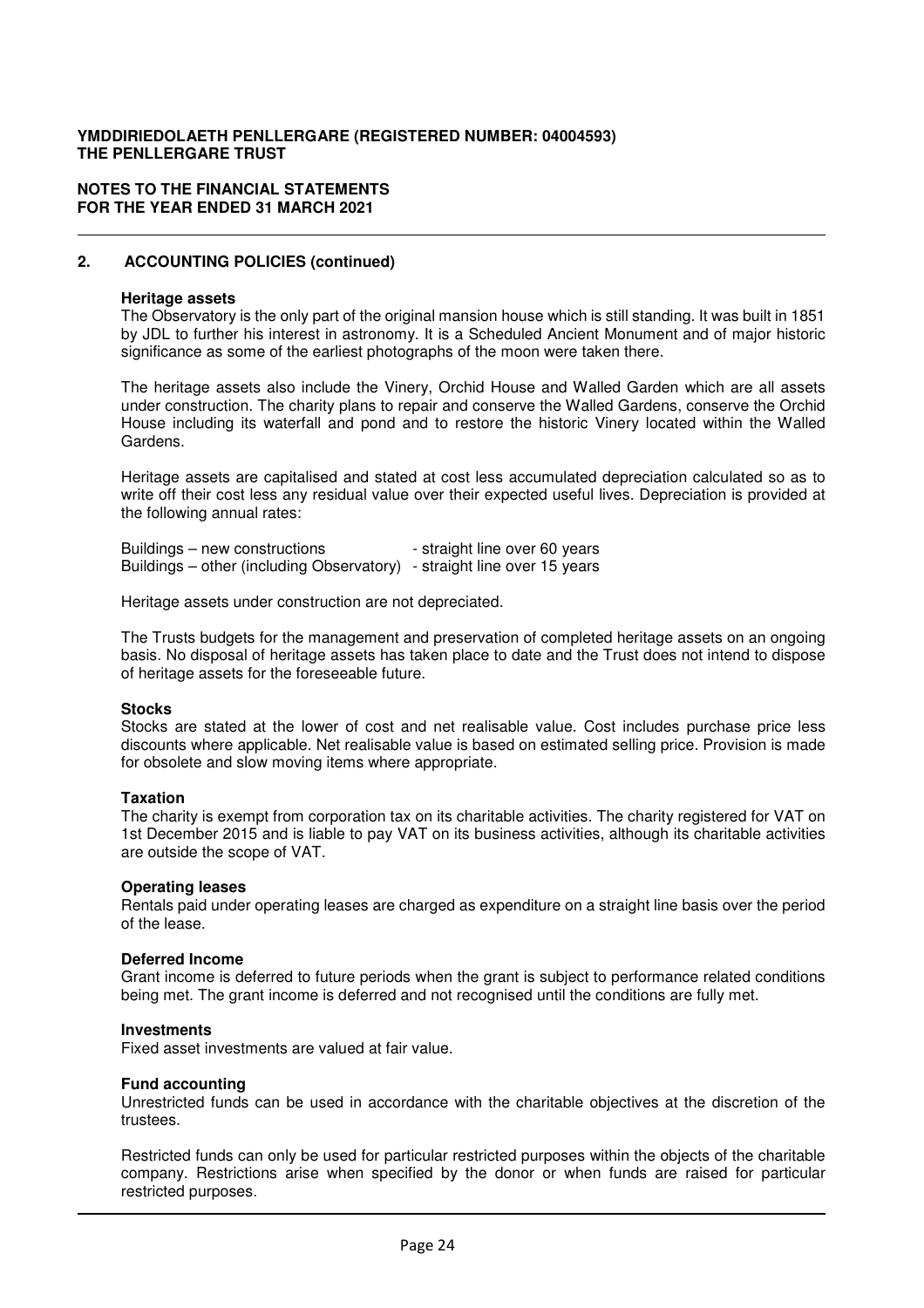| 3. | <b>INCOME FROM DONATIONS AND LEGACIES</b>                             |                                                                              |                                                       |                                                                      |                                                                    |
|----|-----------------------------------------------------------------------|------------------------------------------------------------------------------|-------------------------------------------------------|----------------------------------------------------------------------|--------------------------------------------------------------------|
|    | Donations<br>Grants<br>Government grants<br>Subscriptions<br>Gift Aid |                                                                              |                                                       | 2021<br>£<br>12,579<br>95,110<br>68,188<br>5,370<br>2,481<br>183,728 | 2020<br>£<br>15,715<br>63,575<br>9,099<br>4,595<br>2,823<br>95,807 |
|    | Donations<br>Grants<br>Government grants<br>Subscriptions<br>Gift aid | Unrestricted<br>£<br>12,429<br>40,407<br>68,188<br>5,370<br>2,481<br>128,875 | Restricted<br>£<br>150<br>54,703<br>54,853            | 2021<br>£<br>12,579<br>95,110<br>68,188<br>5,370<br>2,481<br>183,728 |                                                                    |
|    | Donations<br>Grants<br>Government grants<br>Subscriptions<br>Gift aid | Unrestricted<br>£<br>10,415<br>1,311<br>4,595<br>2,823<br>19,144             | Restricted<br>£<br>5,300<br>63,575<br>7,788<br>76,663 | 2020<br>£<br>15,715<br>63,575<br>9,099<br>4,595<br>2,823<br>95,807   |                                                                    |
| 4. | <b>INCOME FROM CHARITABLE ACTIVITIES</b>                              |                                                                              |                                                       | 2021                                                                 | 2020                                                               |
|    | Grants                                                                |                                                                              |                                                       | £<br>308,307                                                         | £<br>1,352,231                                                     |
|    | Grants                                                                | Unrestricted<br>£                                                            | Restricted<br>£<br>308,307                            | 2021<br>£<br>308,307                                                 |                                                                    |
|    | Grants                                                                | Unrestricted<br>£<br>1,927                                                   | Restricted<br>£<br>1,350,304                          | 2020<br>£<br>1,352,231                                               |                                                                    |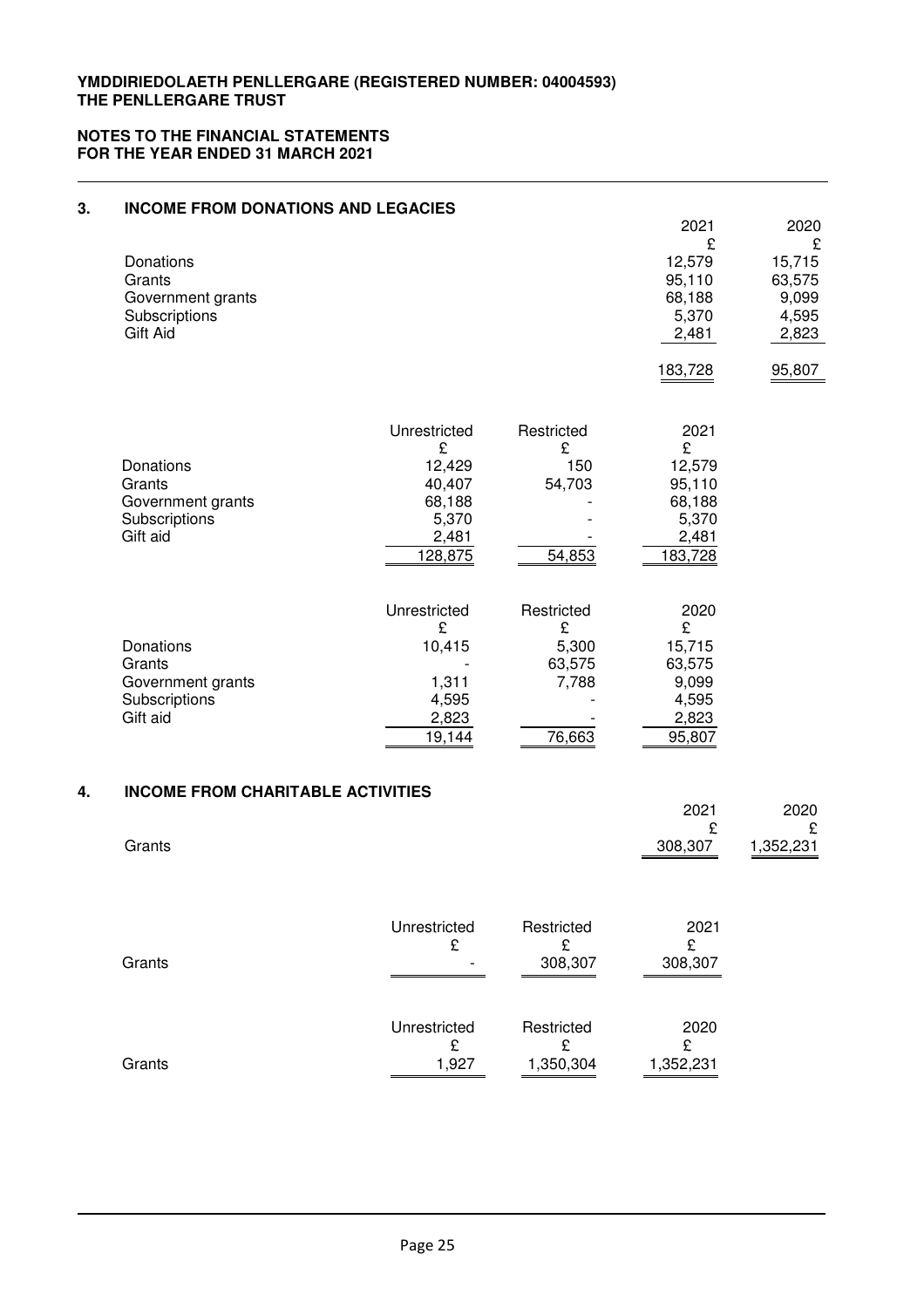| 5. | <b>INCOME FROM OTHER TRADING ACTIVITIES</b>                    |             |                  |
|----|----------------------------------------------------------------|-------------|------------------|
|    |                                                                | 2021        | 2020             |
|    | <b>Book Sales</b>                                              | £<br>141    | £                |
|    | Coffee shop and car park                                       | 82,185      | 1,002<br>131,917 |
|    | Export of electricity                                          | 2,286       | 2,904            |
|    | Firewood sales                                                 | 38          | 125              |
|    | Calendar Sales & Sponsorship                                   | 732         | 1,142            |
|    | Sale of other items                                            | 67          | 3,299            |
|    | Fees - use of Trust premises<br>Other fundraising activities   | 850         | 1,292<br>2,875   |
|    | <b>Friends Fundraising activities</b>                          | 3,175       | 3,942            |
|    |                                                                | 89,474      | 148,498          |
| 6. | <b>INCOME FROM INVESTMENTS</b>                                 |             |                  |
|    |                                                                | 2021        | 2020             |
|    |                                                                | £           | £                |
|    | Deposit account interest                                       | 612         | 1,628            |
|    | Leasehold bond interest                                        | 142         | 175              |
|    |                                                                | 754         | 1,803            |
| 7. | <b>OTHER INCOME</b>                                            |             |                  |
|    |                                                                | 2021        | 2020             |
|    | Feed in tariff                                                 | £<br>13,244 | £<br>16,832      |
|    |                                                                |             |                  |
| 8. | <b>NET INCOME/EXPENDITURE</b>                                  |             |                  |
|    | Net income/(expenditure) is stated after charging/(crediting): |             |                  |
|    |                                                                | 2021<br>£   | 2020<br>£        |
|    | Audit fees - tax advisory services                             |             | 624              |
|    | Audit fees                                                     | 6,000       | 6,000            |
|    |                                                                | 6,000       | 6,624            |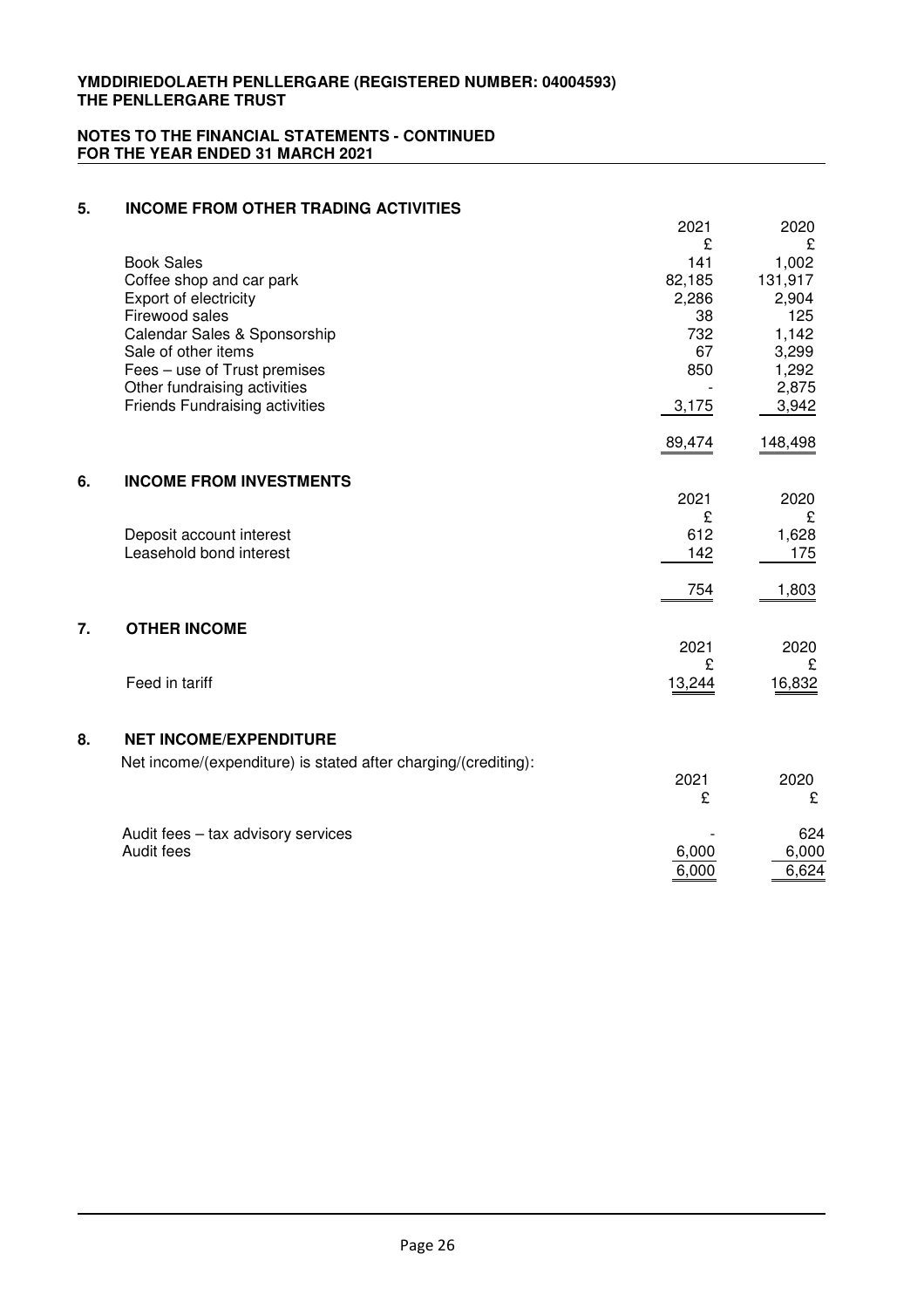| 9.  | <b>EXPENDITURE ON FUNDRAISING ACTIVITIES</b>                         |             |                |
|-----|----------------------------------------------------------------------|-------------|----------------|
|     |                                                                      | 2021        | 2020           |
|     |                                                                      | £           | £              |
|     | Coffee shop and Car Park running costs                               | 67,211      | 86,359         |
|     | Friends events/100 Club prizes<br>Fundraising/Commercial staff costs | 475<br>685  | 727<br>11,277  |
|     | Other fundraising events                                             | 11,812      | 2,501          |
|     | Depreciation                                                         |             | 136            |
|     | Turbine running costs                                                | 1,510       | 2,834          |
|     |                                                                      | 81,693      | 103,834        |
| 10. | <b>EXPENDITURE ON CHARITABLE ACTIVITIES</b>                          |             |                |
|     |                                                                      | 2021        | 2020           |
|     |                                                                      | £           | £              |
|     | Parks for People (NLHF) project expenditure                          |             | 1,380          |
|     | NLHF Phase 2 project delivery                                        | 30,328      | 13,391         |
|     | Other project expenditure                                            | 7,666       | 6,530          |
|     | Depreciation                                                         | 116,335     | 114,273        |
|     | Plant and Bulb Appeal                                                |             | 311            |
|     | Lease rent                                                           | 35,000      | 34,754         |
|     | Accountancy and payroll<br>Friends                                   | 6,426<br>85 | 7,571<br>1,127 |
|     | <b>Staff salaries</b>                                                | 70,005      | 66,112         |
|     | Other Unrestricted Expenditure                                       | 14,886      | 11,606         |
|     | Support costs - staff                                                | 42,645      | 40,330         |
|     | Bank charges                                                         | 238         | 201            |
|     | Loan interest                                                        | 1,454       | 1,745          |
|     | Volunteers' Expenses                                                 |             | 718            |
|     | Telephone, postage and stationery                                    | 8,319       | 5,307          |
|     | Support costs - other                                                | 2,499       | 1,605          |
|     |                                                                      | 335,886     | 306,961        |
|     |                                                                      |             |                |
|     | Analysis by fund                                                     |             |                |
|     | Unrestricted funds                                                   | 90,091      | 90,919         |
|     | <b>Restricted funds</b>                                              | 245,795     | 216,042        |
|     |                                                                      | 335,886     | 306,961        |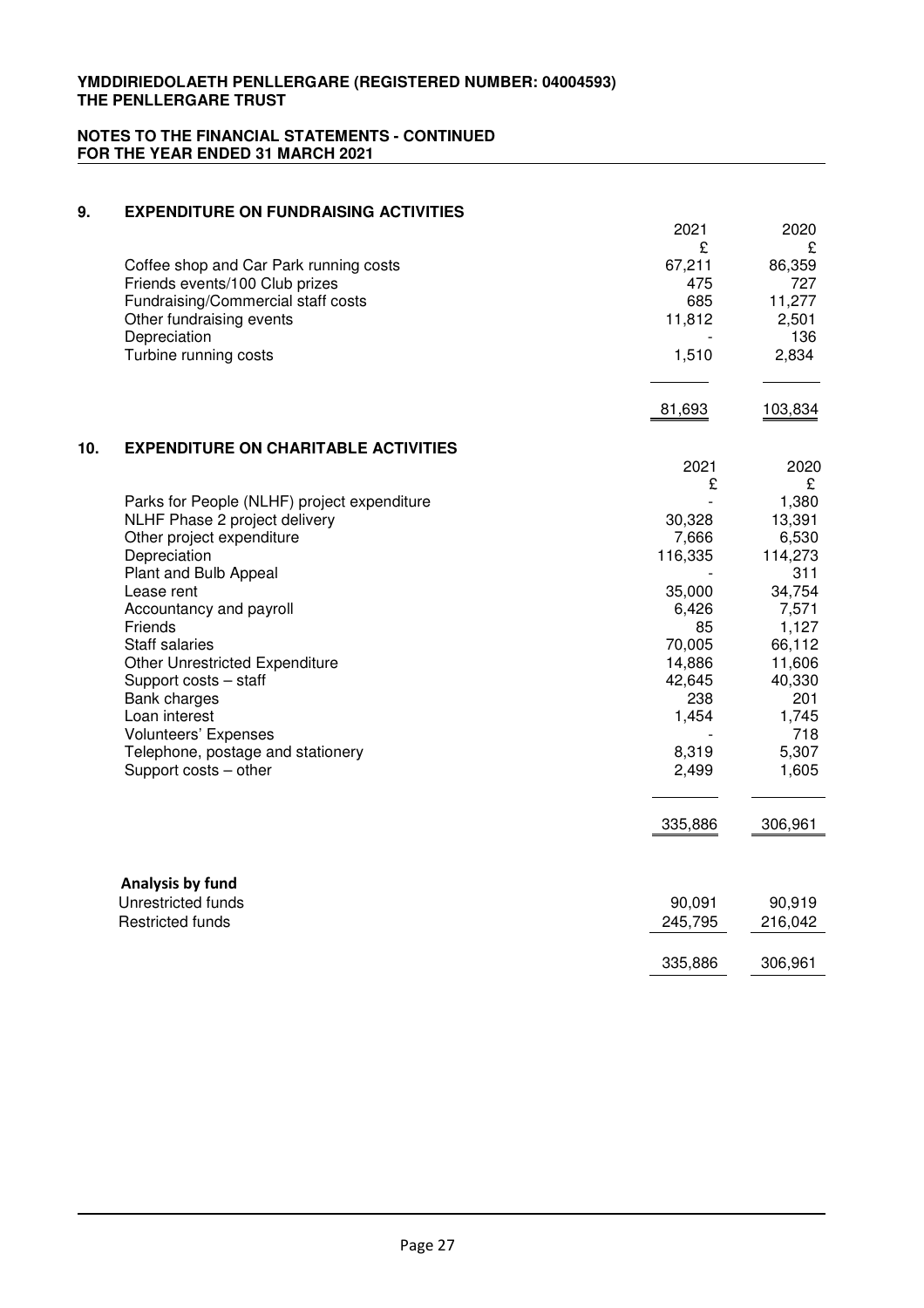# **11. TRUSTEES' REMUNERATION AND BENEFITS**

There were no trustees' remuneration or other benefits for the year ended 31 March 2021 nor for the year ended 31 March 2020.

#### **Trustees' Expenses**

There were no trustees' expenses paid for the year ended 31 March 2021 nor for the year ended 31 March 2020. There were no trustees reimbursed during the year (2020 - £513).

#### **12. INTEREST PAYABLE AND SIMILAR CHARGES**

|     |                                                                      | 2021       | 2020       |
|-----|----------------------------------------------------------------------|------------|------------|
|     | Loan interest                                                        | £<br>1,454 | £<br>1,745 |
| 13. | <b>EXPENDITURE: SALARIES &amp; NATIONAL INSURANCE</b>                |            |            |
|     |                                                                      | 2021       | 2020       |
|     |                                                                      | £          | £          |
|     | <b>Salaries</b>                                                      | 156,721    | 153,802    |
|     | Social security                                                      | 4,981      | 6,632      |
|     | Workplace pensions                                                   | 2,302      | 2,413      |
|     |                                                                      | 164,004    | 162,847    |
|     | There are no employees with salaries greater than £60,000 per annum. |            |            |
|     | The average weekly number of employees by function                   |            |            |
|     |                                                                      | 2021       | 2020       |
|     |                                                                      | £          | £          |
|     | Charitable activities staff                                          | 6          | 6          |
|     | Staff employed to generate funds                                     | 7<br>13    | 7<br>13    |
|     |                                                                      |            |            |

# **14. VOLUNTEERS**

The charity is assisted by volunteers, the number of which fluctuated during the year but averaged 13 (2020 - 106) at any one time. The value of volunteers' time is estimated with reference to the recorded number of volunteer hours multiplied by the estimated hourly rate that an employee would have been paid for carrying the type of service. The quantified benefit to the charity for volunteers time is £77,850 (2020 - £206,200) and, in line with requirements of the SORP, this amount has not been recognised within the accounts.

## **15. KEY MANAGEMENT PERSONNEL**

Key management personnel are considered to be those personnel who are not trustees but sit within key operational and strategic roles. The total employee costs of the employee deemed to be key management personnel was £37,603 (2020 - £36,711).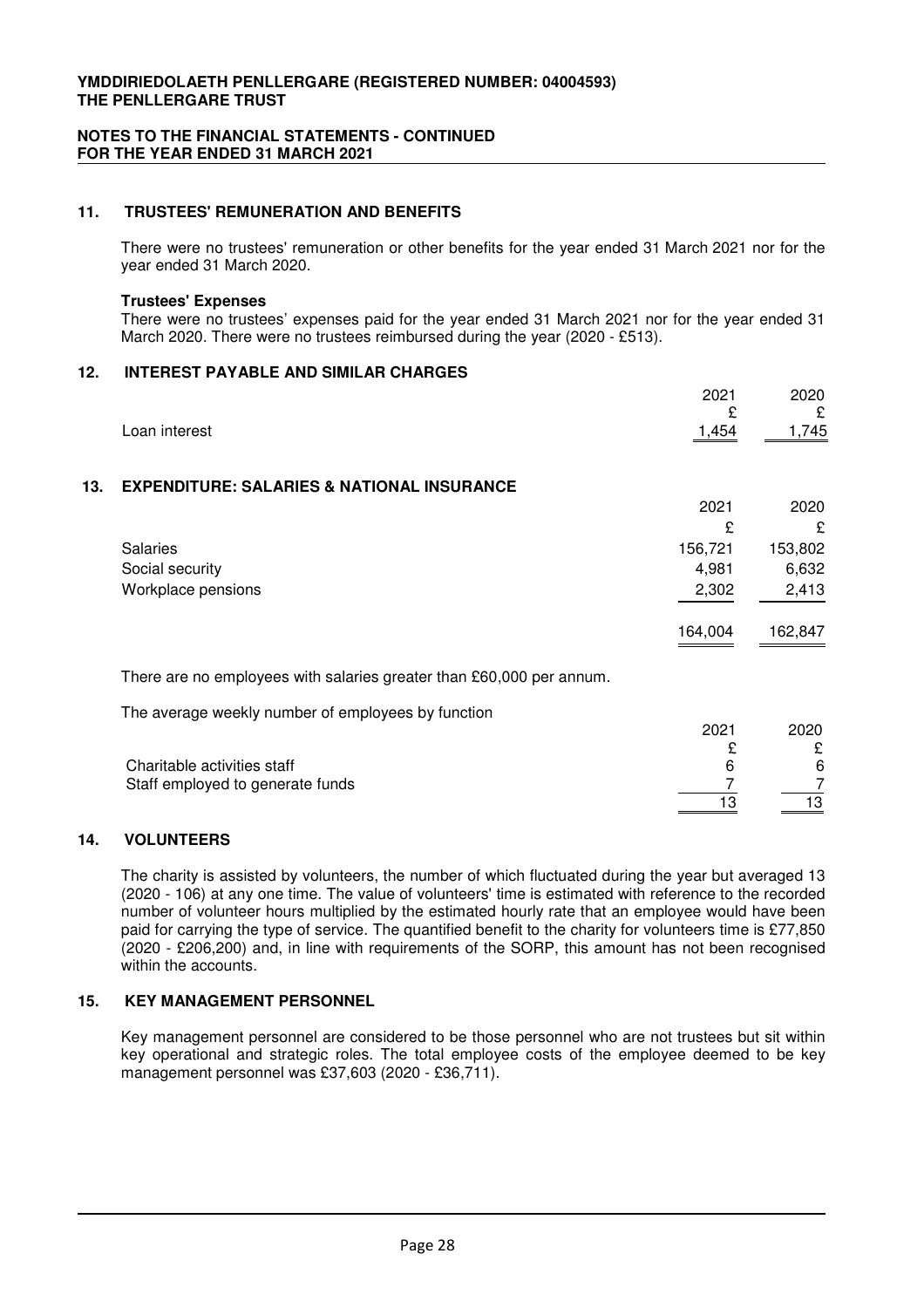# **16. COMPARATIVES FOR THE STATEMENT OF FINANCIAL ACTIVITIES**

|                                                                                                                                     | Unrestricted<br>funds<br>£               | Restricted<br>funds<br>£        | Total<br>funds<br>£                        |
|-------------------------------------------------------------------------------------------------------------------------------------|------------------------------------------|---------------------------------|--------------------------------------------|
| <b>INCOME AND ENDOWMENTS FROM:</b><br>Donations and legacies<br>Charitable activities<br>Other trading activities<br>Investments    | 19,144<br>1,927<br>148,498<br>1,803      | 76,663<br>1,350,304             | 98,807<br>1,352,231<br>148,498<br>1,803    |
| <b>Other income</b>                                                                                                                 | 16,832                                   |                                 | 16,832                                     |
| <b>Total income and endowments</b>                                                                                                  | 188,204                                  | 1,426,967                       | 1,615,171                                  |
| <b>EXPENDITURE ON:</b><br>Charitable activities<br>Other expenditure<br><b>Total expenditure</b><br><b>NET INCOME/(EXPENDITURE)</b> | 103,834<br>90,919<br>194,753<br>(6, 549) | 216,042<br>216,042<br>1,210,925 | 103,834<br>306,961<br>410,795<br>1,204,376 |
| <b>TRANSFERS BETWEEN FUNDS</b>                                                                                                      |                                          |                                 |                                            |
| <b>NET MOVEMENT IN FUNDS</b>                                                                                                        | (6, 549)                                 | 1,210,925                       | 1,204,376                                  |
| <b>RECONCILIATION OF FUNDS:</b><br><b>Total funds brought forward</b>                                                               | 67,853                                   | 1,750,866                       | 1,818,719                                  |
| <b>TOTAL FUNDS CARRIED FORWARD</b>                                                                                                  | 61,304                                   | 2,961,791                       | 3,023,095                                  |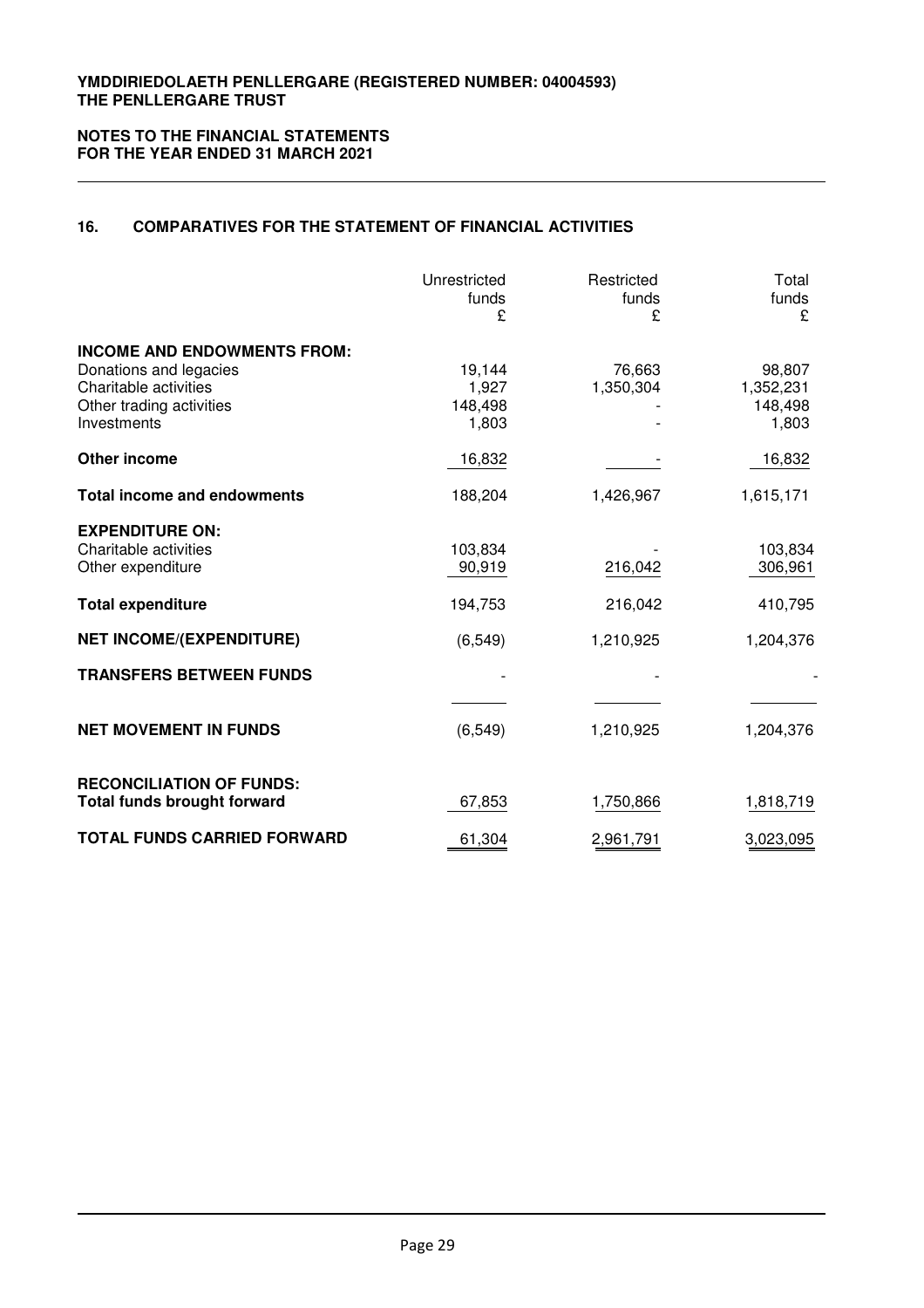### **17. TANGIBLE FIXED ASSETS**

|                        | Assets under<br>construction<br>£ | Long<br>leasehold<br>£ | Short<br>leasehold<br>£ | Plant and<br>Machinery<br>£ | Total<br>£ |
|------------------------|-----------------------------------|------------------------|-------------------------|-----------------------------|------------|
| <b>COST</b>            |                                   |                        |                         |                             |            |
| Brought forward        | 26,188                            | 1,342,641              | 4,114                   | 393,779                     | 1,766,722  |
| Additions              | 37,936                            |                        |                         | 11,993                      | 49,929     |
| <b>Disposals</b>       |                                   |                        |                         | (1,619)                     | (1,619)    |
| At 31 March 2021       | 64,124                            | 1,342,641              | 4,114                   | 404,153                     | 1,815,032  |
| <b>DEPRECIATION</b>    |                                   |                        |                         |                             |            |
| Brought forward        |                                   | 396,768                | 1,140                   | 154,205                     | 552,113    |
| Charge for the year    |                                   | 70,365                 | 165                     | 27,234                      | 97,764     |
| Eliminated on disposal |                                   |                        |                         | (1,619)                     | (1,619)    |
| At 31 March 2021       |                                   | 467,133                | 1,305                   | 179,820                     | 648,258    |
| <b>NET BOOK VALUE</b>  |                                   |                        |                         |                             |            |
| At 31 March 2021       | 64,124                            | 875,508                | 2,809                   | 224,333                     | 1,166,774  |
|                        |                                   |                        |                         |                             |            |
| At 31 March 2020       | 26,188                            | 945,873                | 2,974                   | 239,574                     | 1,214,609  |
|                        |                                   |                        |                         |                             |            |

In the prior year, depreciation on plant and machinery totalling £16,180 was allocated against long leasehold assets in error. The brought forward depreciation balances for plant and machinery and long leasehold assets have been adjusted to correct this error. There was no impact on the total deprecation balances.

# **18. HERITAGE ASSETS**

|                              | Buildings under<br>Construction | <b>Buildings</b> | Total   |
|------------------------------|---------------------------------|------------------|---------|
|                              | £                               | £                | £       |
| <b>COST</b>                  |                                 |                  |         |
| Brought forward<br>Additions | 29,813                          | 452,324          | 482,137 |
|                              | 16,844                          |                  | 16,844  |
| At 31 March 2021             | 46,657                          | 452,324          | 498,981 |
| <b>DEPRECIATION</b>          |                                 |                  |         |
| Brought forward              |                                 | 82,162           | 82,162  |
| Charge for the year          |                                 | 18,572           | 18,572  |
| At 31 March 2021             |                                 | 100,734          | 100,734 |
| <b>NET BOOK VALUE</b>        |                                 |                  |         |
| At 31 March 2021             | 46,657                          | 351,590          | 398,247 |
| At 31 March 2020             | 29,813                          | 370,162          | 399,975 |
|                              |                                 |                  |         |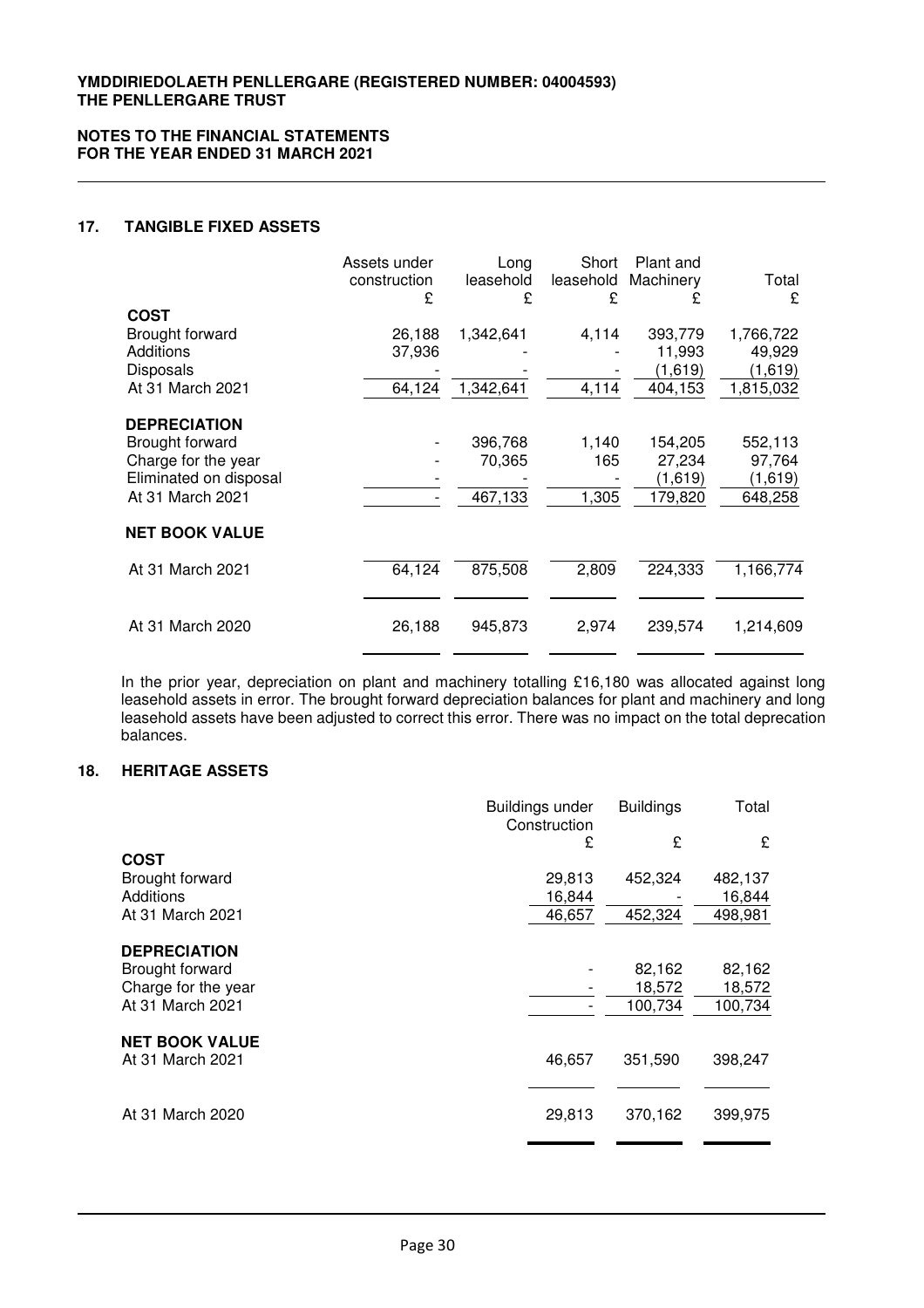#### **18. HERITAGE ASSETS - continued**

Five year summary of heritage asset transactions:

|                      | 2021   | 2020   | 2019   | 2018   | 2017   |
|----------------------|--------|--------|--------|--------|--------|
|                      |        |        |        |        | E      |
| Cost of acquisitions | 16.844 | 29.813 | $\sim$ | 15.729 | 14.469 |

There have been no heritage assets acquired by donation during the last five years. There have been no disposals or impairment of heritage assets in the last five years.

# **19. INVESTMENTS: PROGRAMME RELATED INVESTMENTS**

The programme related investment is in relation to a bond secured with the landlords of the park to secure the long term leasehold of the park. The investment supports the charitable objective as the leasehold of the park needed to be obtained in order to receive grant funding for the "Parks for People" project. During the year the charity withdrew £12,500 (2020 - £nil) from the bond.

At the year end the balance held as the bond was £37,500 (2020 - £50,000).

### **20. DEBTORS: AMOUNTS FALLING DUE WITHIN ONE YEAR**

|     |                                                       | 2021         | 2020           |
|-----|-------------------------------------------------------|--------------|----------------|
|     | Grants                                                | £<br>228,076 | £<br>1,269,384 |
|     | Prepayments & accrued income                          | 22,861       | 20,093         |
|     | Other debtors                                         | 3,692        | 2,532          |
|     |                                                       |              |                |
|     |                                                       | 254,629      | 1,292,009      |
| 21. | DEBTORS: AMOUNTS FALLING DUE AFTER ONE YEAR           |              |                |
|     |                                                       | 2021         | 2020           |
|     |                                                       | £            | £              |
|     | Grants                                                | 1,331,518    | 167,085        |
|     | Prepayments & accrued income                          | 49,034       | 61,328         |
|     |                                                       | 1,380,552    | 228,323        |
|     |                                                       | 1,635,181    | 1,520,332      |
| 22. | <b>CREDITORS: AMOUNTS FALLING DUE WITHIN ONE YEAR</b> |              |                |
|     |                                                       | 2021         | 2020           |
|     |                                                       | £            | £              |
|     | <b>Trade creditors</b>                                | 12,798       | 13,239         |
|     | Accruals                                              | 23,013       | 20,839         |
|     | Other creditors                                       | 18,395       | 13,261         |
|     | Taxation and social security                          |              | 2,367          |
|     | Loans                                                 | 15,060       | 9,000          |
|     |                                                       | 69,266       | 58,706         |
|     |                                                       |              |                |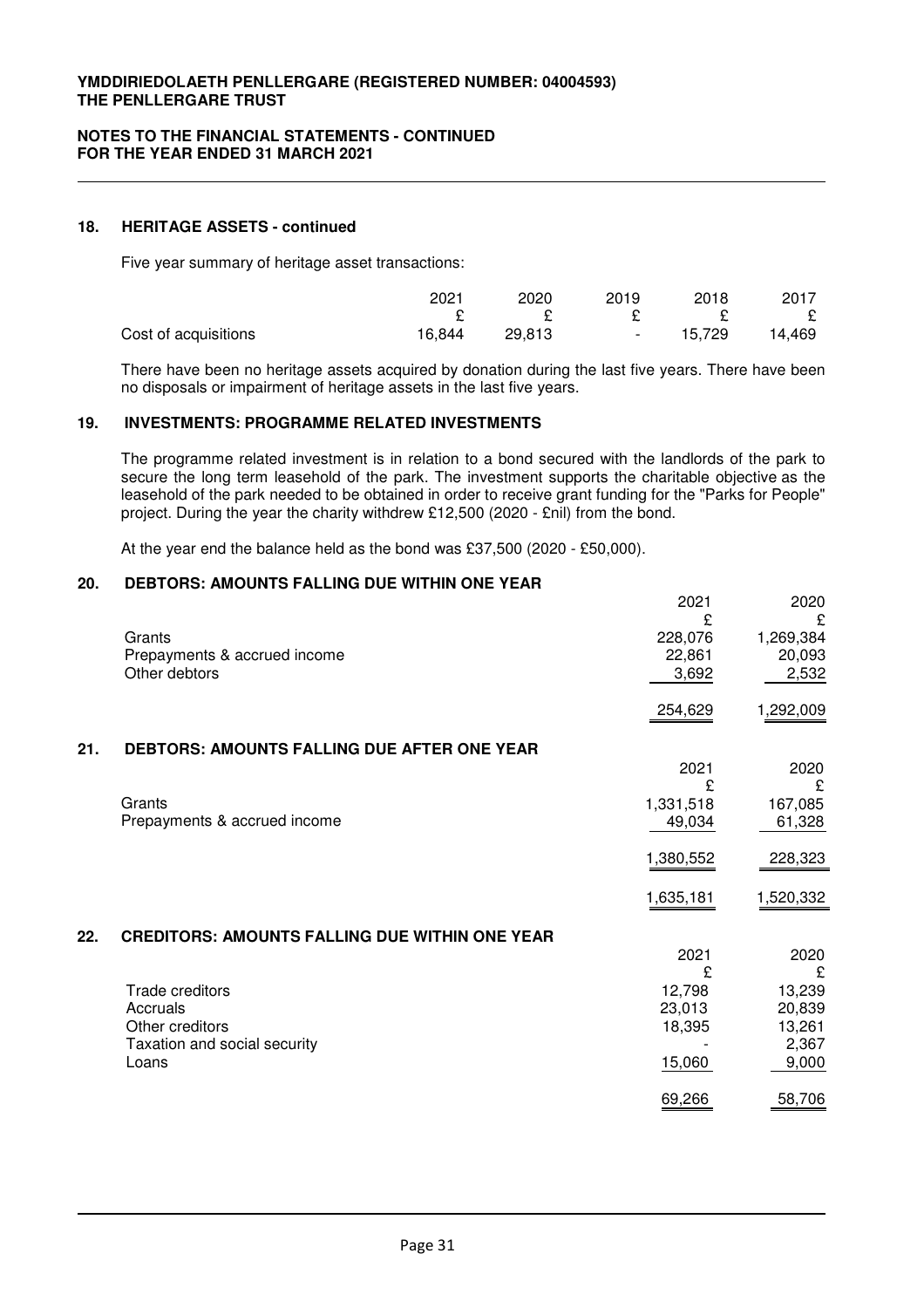# **NOTES TO THE FINANCIAL STATEMENTS - CONTINUED FOR THE YEAR ENDED 31 MARCH 2021**

| 23. | <b>CREDITORS: AMOUNTS FALLING DUE AFTER MORE THAN ONE YEAR</b>                                            | 2021                                  | 2020         |
|-----|-----------------------------------------------------------------------------------------------------------|---------------------------------------|--------------|
|     | Loans                                                                                                     | £<br>11,326                           | £<br>22,644  |
| 24. | <b>LOANS</b>                                                                                              |                                       |              |
|     | An analysis of the maturity of loans is given below:                                                      | 2021                                  | 2020         |
|     | Amounts falling due within one year on demand:<br>Loans                                                   | £<br>15,060                           | £<br>9,000   |
|     | Amounts falling due after more than one year but less than five years:<br>Loans                           | 11,326                                | 22,644       |
| 25. | <b>ACCRUALS AND DEFERRED INCOME</b>                                                                       | 2021                                  | 2020         |
|     | Deferred grants                                                                                           | £<br>265,415                          | £<br>335,989 |
|     | Summary of deferred income movements:                                                                     |                                       |              |
|     | Deferred income brought forward<br>Grants released during the year<br>New grants deferred during the year | £<br>335,989<br>(327, 574)<br>257,000 |              |
| 26. | <b>FINANCIAL COMMITMENTS</b>                                                                              | 265,415                               |              |

The charity has future operating lease commitments totalling £4,595,000 (2020 - £3,905,000).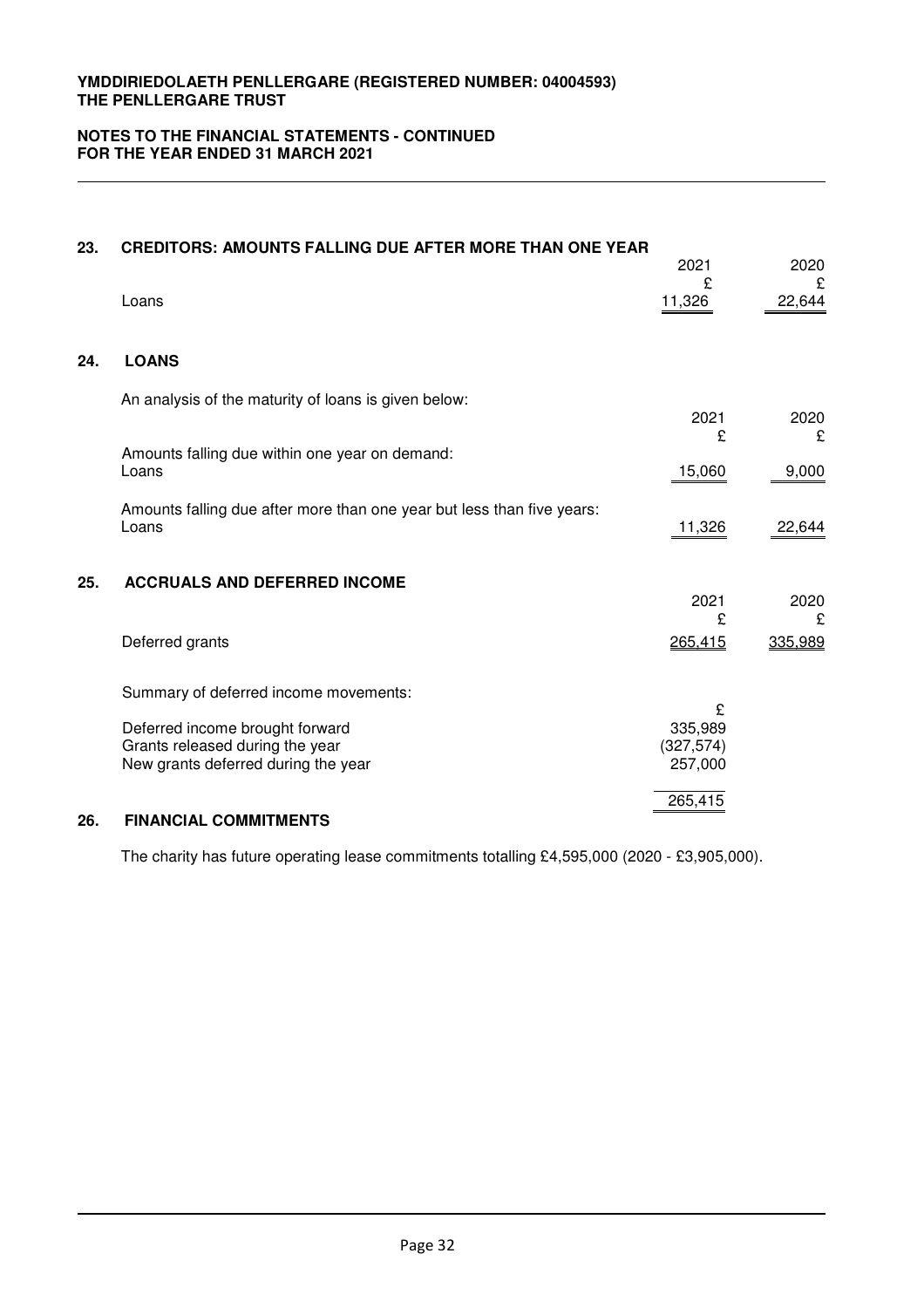# **27. COMPARATIVES FOR THE BALANCE SHEET**

|                                                                                            | <b>Notes</b>   | Unrestricted<br>funds<br>£ | Restricted<br>funds<br>£                    | 2020<br>Total<br>funds<br>£                 | 2019<br>Total<br>funds<br>£                 |
|--------------------------------------------------------------------------------------------|----------------|----------------------------|---------------------------------------------|---------------------------------------------|---------------------------------------------|
| <b>FIXED ASSETS</b><br>Tangible assets<br>Heritage assets<br>Programme related investments | 17<br>18<br>19 | 2,296<br>2,296             | 1,212,313<br>399,975<br>50,000<br>1,662,288 | 1,214,609<br>399,975<br>50,000<br>1,664,584 | 1,276,238<br>388,733<br>50,000<br>1,714,971 |
| <b>CURRENT ASSETS</b><br><b>Stocks</b>                                                     |                | 1,778                      |                                             | 1,778                                       | 1,222                                       |
| Debtors<br>Cash at bank                                                                    | 20             | 34,363<br>44,647           | 1,485,969<br>209,093                        | 1,520,332<br>253,740                        | 104,488<br>110,471                          |
|                                                                                            |                | 80,788                     | 1,695,062                                   | 1,775,850                                   | 216,181                                     |
| <b>CREDITORS</b><br>Amounts falling due within one year                                    | 22             | (21,780)                   | (36,926)                                    | (58, 706)                                   | (45, 463)                                   |
| <b>NET CURRENT ASSETS</b>                                                                  |                | 59,008                     | 1,658,136                                   | 1,717,144                                   | 170,718                                     |
| TOTAL ASSETS LESS CURRENT<br><b>LIABILITIES</b>                                            |                | 61,304                     | 3,320,424                                   | 3,381,728                                   | 1,885,689                                   |
| <b>CREDITORS</b><br>Amounts falling due after more than one year 23                        |                |                            | (22, 644)                                   | (22, 644)                                   | (28, 970)                                   |
| <b>ACCRUALS AND DEFERRED INCOME</b>                                                        | 25             |                            | (335,989)                                   | (335,989)                                   | (38,000)                                    |
| <b>NET ASSETS</b>                                                                          |                | 61,304                     | 2,961,791                                   | 3,023,095                                   | 1,818,719                                   |
| <b>FUNDS</b><br>Unrestricted funds<br><b>Restricted funds</b>                              | 28             | 61,304                     | 2,961,791                                   | 61,304<br>2,961,791                         | 67,853<br>1,750,866                         |
| <b>TOTAL FUNDS</b>                                                                         |                | 61,304                     | 2,911,791                                   | 3,023,095                                   | 1,818,719                                   |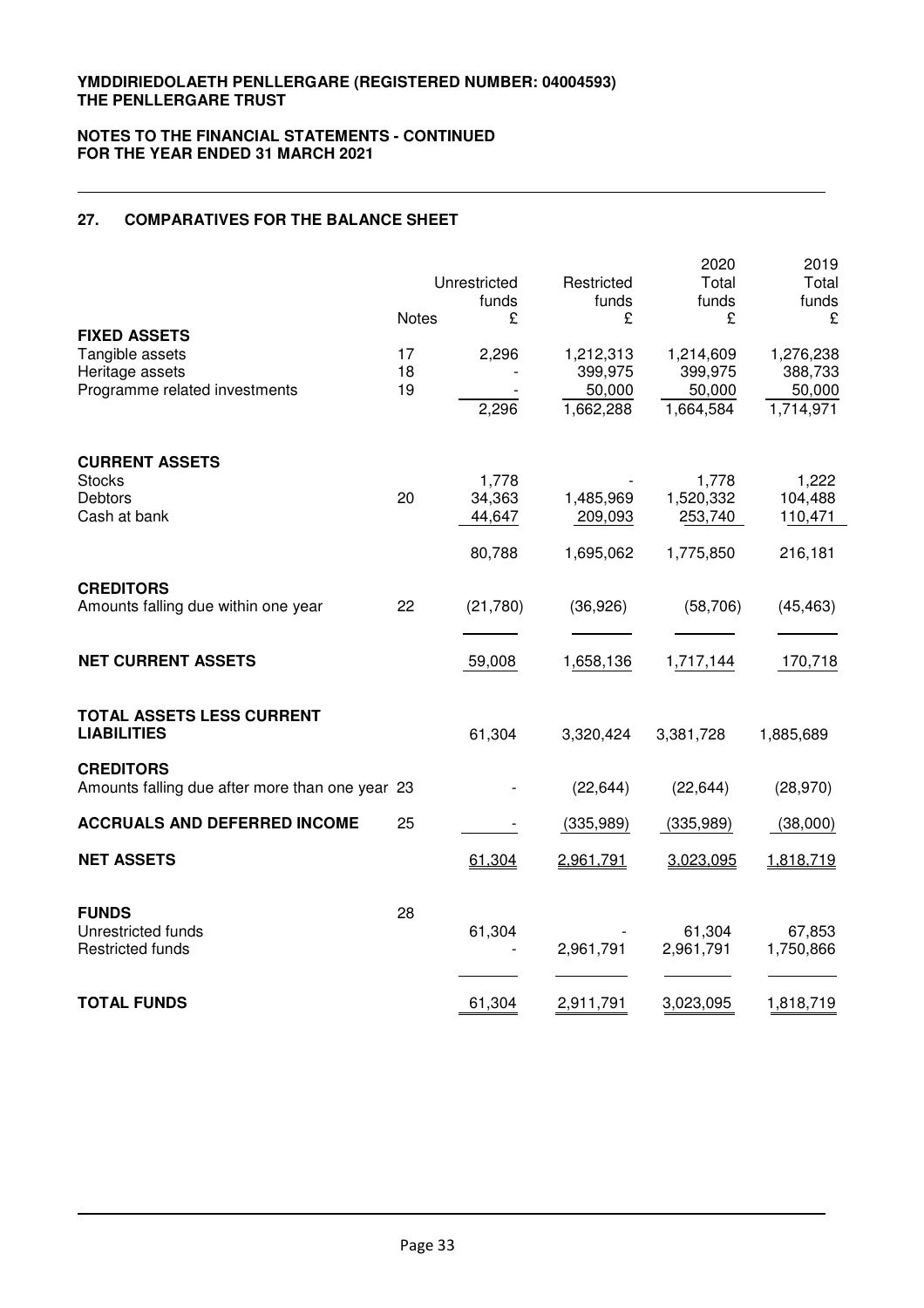# **28. MOVEMENT IN FUNDS**

|                                         |             | Net         |             |
|-----------------------------------------|-------------|-------------|-------------|
|                                         |             | movement in |             |
|                                         | At 01/04/20 | funds       | At 31/03/21 |
| <b>Unrestricted funds</b>               | £           | £           | £           |
| General fund                            | 40,952      | 32,745      | 73,697      |
| <b>Friends</b>                          | 20,352      | 5,177       | 25,529      |
|                                         | 61,304      | 37,922      | 99,226      |
| <b>Restricted funds</b>                 |             |             |             |
| Parks for People Project (NLHF)         | 1,545,469   | (131, 784)  | 1,413,685   |
| NLHF 2 – fundraising for delivery phase | 1,327,294   | 233,984     | 1,561,278   |
| <b>Woodland Centre</b>                  | 25,618      | (5, 102)    | 20,516      |
| <b>Rural Development Fund</b>           | 43,863      | 18,806      | 62,669      |
| Orchard                                 | 2,231       | 17,963      | 20,194      |
| Other restricted funds                  | 17,316      | 6.139       | 23,455      |
| Fair value reserve                      |             | (26, 630)   | (26, 630)   |
|                                         | 2,961,791   | 113,376     | 3,075,167   |
| <b>TOTAL FUNDS</b>                      | 3,023,095   | 151,298     | 3,174,393   |

Net movement in funds, included in the above are as follows:

|                                         | Income  | Expenditure | <b>Transfers</b> |
|-----------------------------------------|---------|-------------|------------------|
| <b>Unrestricted funds</b>               | £       | £           | £                |
| General fund                            | 226,610 | 171,224     | (22, 641)        |
| Friends                                 | 5,737   | 560         |                  |
|                                         | 232,347 | 171,784     | (22, 641)        |
| <b>Restricted funds</b>                 |         |             |                  |
| Parks for People Project (NLHF)         |         | 106.784     |                  |
| NLHF 2 - fundraising for delivery phase | 312,572 | 126,229     | 22,641           |
| <b>Woodland Centre</b>                  |         | 5,102       |                  |
| <b>Rural Development Fund</b>           | 18,806  |             |                  |
| Orchard                                 | 18,253  | 290         |                  |
| Other restricted funds                  | 13,529  | 7,390       |                  |
| Fair value reserves                     |         |             |                  |
|                                         | 363,160 | 245,795     | 22,641           |
| <b>TOTAL FUNDS</b>                      | 595.507 | 417,579     |                  |

Other losses on the fair value reserve, as reported in the Statement of Financial Activities, totalled £26,630.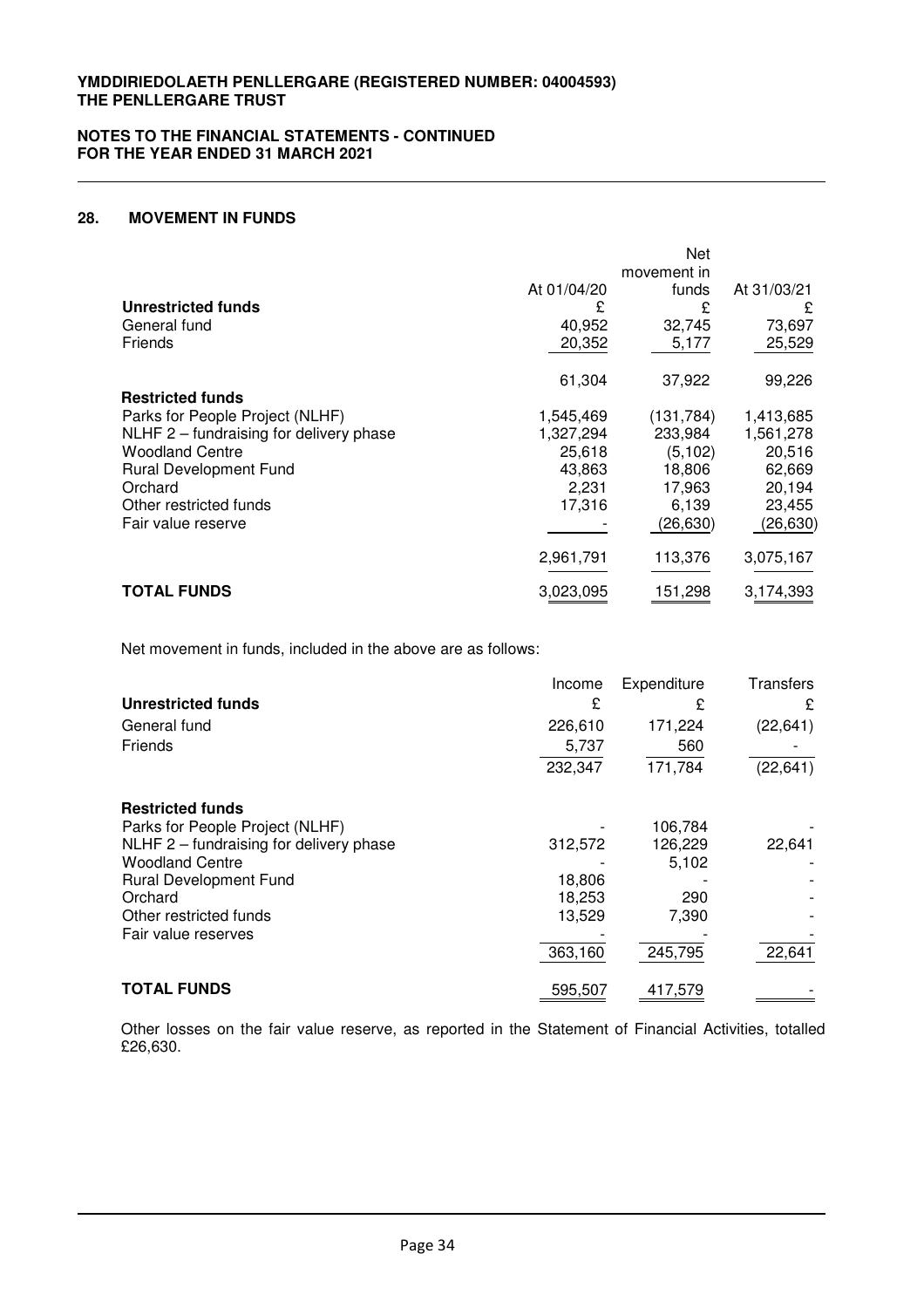# **NOTES TO THE FINANCIAL STATEMENTS - CONTINUED FOR THE YEAR ENDED 31 MARCH 2021**

# **28. MOVEMENT IN FUNDS CONTINUED**

Where deficits arise on restricted funds, these will be met by reserves in the general fund.

Details of transfers between funds:

| <b>Transfer From</b>  | <b>Transfer To</b> | <b>Reason</b>                                               | Amount £ |
|-----------------------|--------------------|-------------------------------------------------------------|----------|
| Phase 2 Delivery fund | General reserve    | Staffing costs funded by Covid<br>Economic Resilience grant | 5,985    |
| Phase 2 Delivery fund | General reserve    | Staffing costs funded by Government<br>Furlough Scheme      | 16,656   |

# **Comparative for movement in funds**

|                                         |             | Net                  |             |
|-----------------------------------------|-------------|----------------------|-------------|
|                                         | At 01/04/19 | movement in<br>funds | At 31/03/20 |
| Unrestricted funds                      | £           | £                    | £           |
| General fund                            | 53,309      | (12, 357)            | 40,952      |
| Friends                                 | 14,544      | 5,808                | 20,352      |
|                                         | 67,853      | (6, 549)             | 61,304      |
| <b>Restricted funds</b>                 |             |                      |             |
| Parks for People Project (NLHF)         | 1,675,396   | (129, 927)           | 1,545,469   |
| NLHF 2 - fundraising for delivery phase | 15,820      | 1,311,474            | 1,327,294   |
| <b>Woodland Centre</b>                  | 30,720      | (5, 102)             | 25,618      |
| <b>Rural Development Fund</b>           | 9,548       | 34,315               | 43,863      |
| Orchard                                 | 428         | 1,803                | 2,231       |
| Other restricted funds                  | 18,954      | (1,638)              | 17,316      |
|                                         | 1,750,866   | 1,210,925            | 2,961,791   |
| <b>TOTAL FUNDS</b>                      | 1,818,719   | 1,204,376            | 3,023,095   |
|                                         |             |                      |             |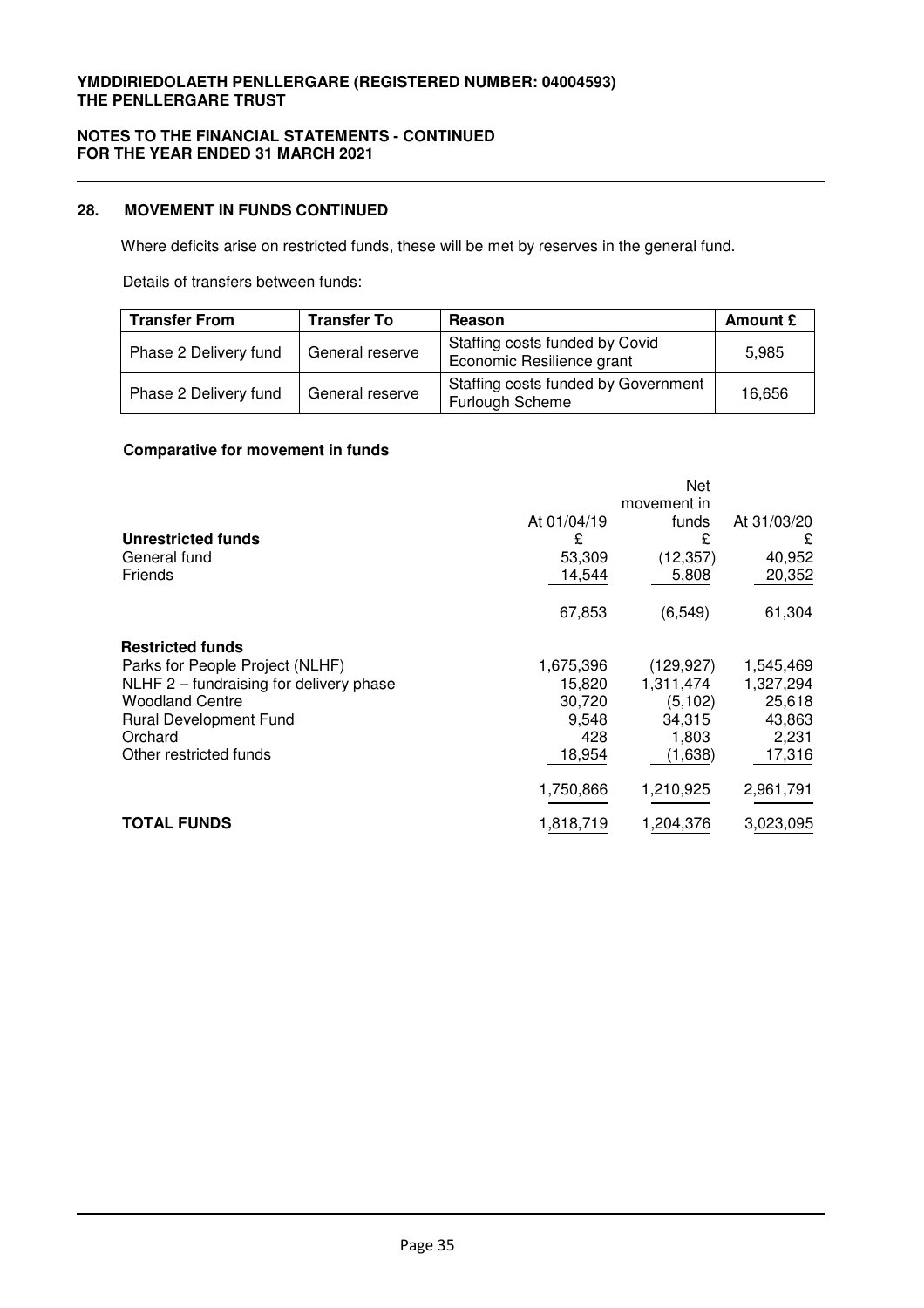#### **NOTES TO THE FINANCIAL STATEMENTS - CONTINUED FOR THE YEAR ENDED 31 MARCH 2021**

# **28. MOVEMENT IN FUNDS CONTINUED**

Comparative net movement in funds, included in the above are as follows:

| <b>Unrestricted funds</b><br>General fund<br>Friends | Income<br>£<br>180,566<br>7,638 | Expenditure<br>£<br>192,923<br>1,830 | <b>Transfers</b><br>£ |
|------------------------------------------------------|---------------------------------|--------------------------------------|-----------------------|
| <b>Restricted funds</b>                              | 188,204                         | 194,753                              |                       |
| Parks for People Project (NLHF)                      |                                 | 129,927                              |                       |
| NLHF 2 - fundraising for delivery phase              | 1,381,654                       | 70,180                               |                       |
| <b>Woodland Centre</b>                               |                                 | 5,102                                |                       |
| <b>Rural Development Fund</b>                        | 33,916                          | (399)                                |                       |
| Orchard                                              | 2,500                           | 697                                  |                       |
| Other restricted funds                               | 8,897                           | 10,535                               |                       |
|                                                      |                                 |                                      |                       |
|                                                      | 1,426,967                       | 216,042                              |                       |
|                                                      |                                 |                                      |                       |
| <b>TOTAL FUNDS</b>                                   | 1,615,171                       | 410,795                              |                       |

The unrestricted funds are available to be spent for any of the purposes of the charity.

#### **Restricted Funds**

The Parks for People Project Fund (NLHF) is in respect of the Phase 1 Development which was established from grant funding for capital projects for restoration and renovation work in the Park. This involved the restoration of the Llewellyn Bridge and Observatory and construction of the Visitor Car Park and Coffee Shop.

The National Lottery Heritage Fund (NLHF) Development and Delivery is in respect of the Phase 2 Development which is grant funded by the National Lottery Heritage fund for the capital project of the restoration of the Walled Gardens, Orchid House and Vinery in the Park.

The Rural Development Fund is funding for a capital project for the construction of a Training Centre in the Park. The training centre will enable the Park to have a facility to offer training courses to the local community and volunteers.

The remaining restricted funds are in respect of smaller restoration and renovation projects in the Park.

The fair value reserve relates to the fair value adjustment on grants due after one year, as set out in note 21 and the related accounting policy.